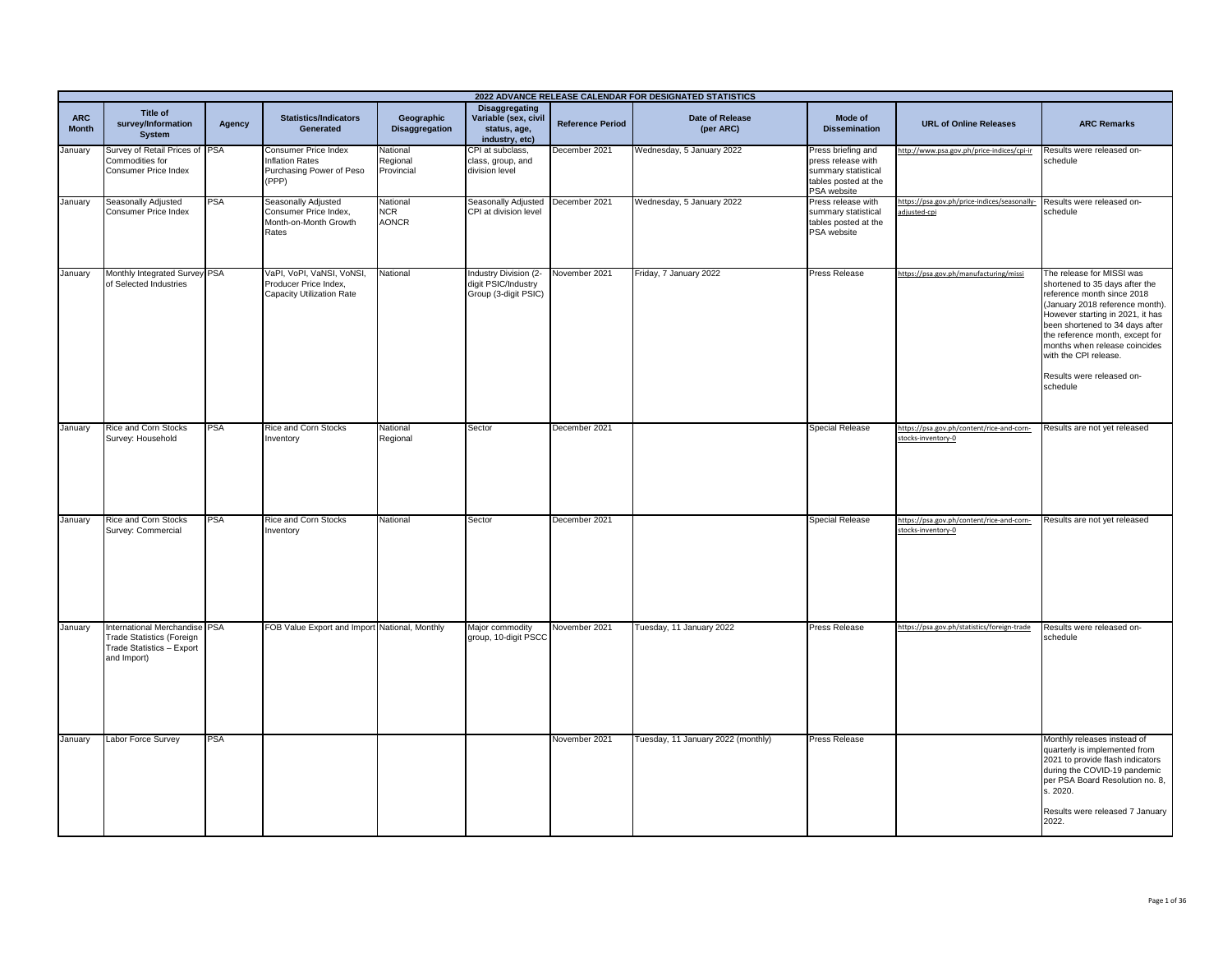|                            | 2022 ADVANCE RELEASE CALENDAR FOR DESIGNATED STATISTICS                                                      |            |                                                                                                                                                |                                       |                                                                                 |                             |                                     |                                                                                                                         |                                                                                                                                                         |                                                                                                                                                                                                                                                                                                                                             |
|----------------------------|--------------------------------------------------------------------------------------------------------------|------------|------------------------------------------------------------------------------------------------------------------------------------------------|---------------------------------------|---------------------------------------------------------------------------------|-----------------------------|-------------------------------------|-------------------------------------------------------------------------------------------------------------------------|---------------------------------------------------------------------------------------------------------------------------------------------------------|---------------------------------------------------------------------------------------------------------------------------------------------------------------------------------------------------------------------------------------------------------------------------------------------------------------------------------------------|
| <b>ARC</b><br><b>Month</b> | Title of<br>survey/Information<br>System                                                                     | Agency     | <b>Statistics/Indicators</b><br>Generated                                                                                                      | Geographic<br><b>Disaggregation</b>   | <b>Disaggregating</b><br>Variable (sex, civil<br>status, age,<br>industry, etc) | <b>Reference Period</b>     | <b>Date of Release</b><br>(per ARC) | Mode of<br><b>Dissemination</b>                                                                                         | <b>URL of Online Releases</b>                                                                                                                           | <b>ARC Remarks</b>                                                                                                                                                                                                                                                                                                                          |
| January                    | Survey of Wholesale<br>Prices of Commodities for<br>the General Wholesale<br>Price Index                     | PSA        | General Wholesale Price<br>Index, month-on-month and<br>year-on-year growth rates                                                              | Vational, Luzon,<br>Visayas, Mindanao | <b>GWPI</b> at major<br>commodity group<br>level                                | November 2021               |                                     | Special release<br>containing descriptive<br>analysis and summary<br>statistical tables<br>posted at the PSA<br>website | nttps://psa.gov.ph/price-indices/gwpi                                                                                                                   | Results were released<br>26 January 2022.<br>SDS modifications have been<br>proposed with endorsement from<br>the IACPS, pending PSA Board<br>approval.                                                                                                                                                                                     |
| January                    | Quarterly Survey of<br>Philippine Business and<br>Industry - Preliminary                                     | PSA        | Total Employment,<br>Total Compensation,<br>Total Revenue,<br>Total Value of Output,<br>Total Inventories,<br><b>Capacity Utilization Rate</b> | National<br>Regional                  | 2 - Digit, 3 - Digit and Q4 2021<br>5 - Digit PSIC                              |                             | Friday, 14 January 2022             | ESSS-SSD to send<br>link via email                                                                                      |                                                                                                                                                         | Release date per EO 352 falls on<br>a weekend.<br>Results were released to MAS on-<br>schedule.                                                                                                                                                                                                                                             |
| January                    | Farm Prices Survey                                                                                           | <b>PSA</b> | Average Monthly Farmgate<br><b>Prices for Cereals</b>                                                                                          | National<br>Regional<br>Provincial    | Commodity level                                                                 | Q4 2021<br>December 2021    | Friday, 21 January 2022 (monthly)   | <b>Statistical tables</b><br>posted at the<br>OpenSTAT database<br>of the PSA                                           | http://OpenSTAT.psa.gov.ph/PXWeb/ 20 days after the reference month<br>pxweb/en/DB/DB_2M_FG/?tablelist<br>$=$ true                                      | The schedule of release was<br>changed to monthly in 2021, to<br>make the farmgate prices data<br>available on a monthly basis,<br>instead of the original quarterly<br>release. This further modification<br>in the schedule of release in the<br>SDS is yet to be approved by the<br>PSA Board.<br>Results were released on-<br>schedule. |
| January                    | nternational Merchandise PSA<br><b>Trade Statistics (Foreign</b><br>Trade Statistics - Export<br>and Import) |            | FOB Value Export and Import National, Monthly                                                                                                  |                                       | Major commodity<br>group, 10-digit PSCC                                         | December 2021               | Thursday, 27 January 2022           | Press Release                                                                                                           | https://psa.gov.ph/statistics/foreign-trade                                                                                                             | Results were released on-<br>schedule                                                                                                                                                                                                                                                                                                       |
| January                    | Palay Production Survey PSA<br>PPS)                                                                          |            | Production / Harvest Area /<br>Yield / Prices                                                                                                  | National<br>Regional<br>Provincial    | Ecosystem<br>Crop Type                                                          | October to<br>December 2021 | Thursday, 27 January 2022           | <b>Statistical tables</b>                                                                                               | https://OpenSTAT.psa.gov.ph/PXWeb/pxweb Annual and Q4 - one month after<br>/en/DB/DB_2E_CS/0012E4EVCP0.px/?rxid<br>bdf9d8da-96f1-4100-ae09-18cb3eaeb313 | the reference year<br>Quarterly (except Q4) - 40 days<br>after the reference period<br>Results were released on-<br>schedule.                                                                                                                                                                                                               |
| January                    | Corn Production Survey<br>CPS)                                                                               | <b>PSA</b> | Production / Harvest Area /<br>Yield / Prices                                                                                                  | National<br>Regional<br>Provincial    | Ecosystem<br>Crop Type                                                          | October to<br>December 2021 | Thursday, 27 January 2022           | Statistical tables                                                                                                      | https://OpenSTAT.psa.gov.ph/PXWeb/pxweb<br>en/DB/DB 2E CS/0012E4EVCP0.px/?rxid<br>bdf9d8da-96f1-4100-ae09-18cb3eaeb313                                  | Annual and Q4 - one month after<br>he reference year<br>Quarterly (except Q4) - 40 days<br>after the reference period<br>Results were released on-<br>schedule.                                                                                                                                                                             |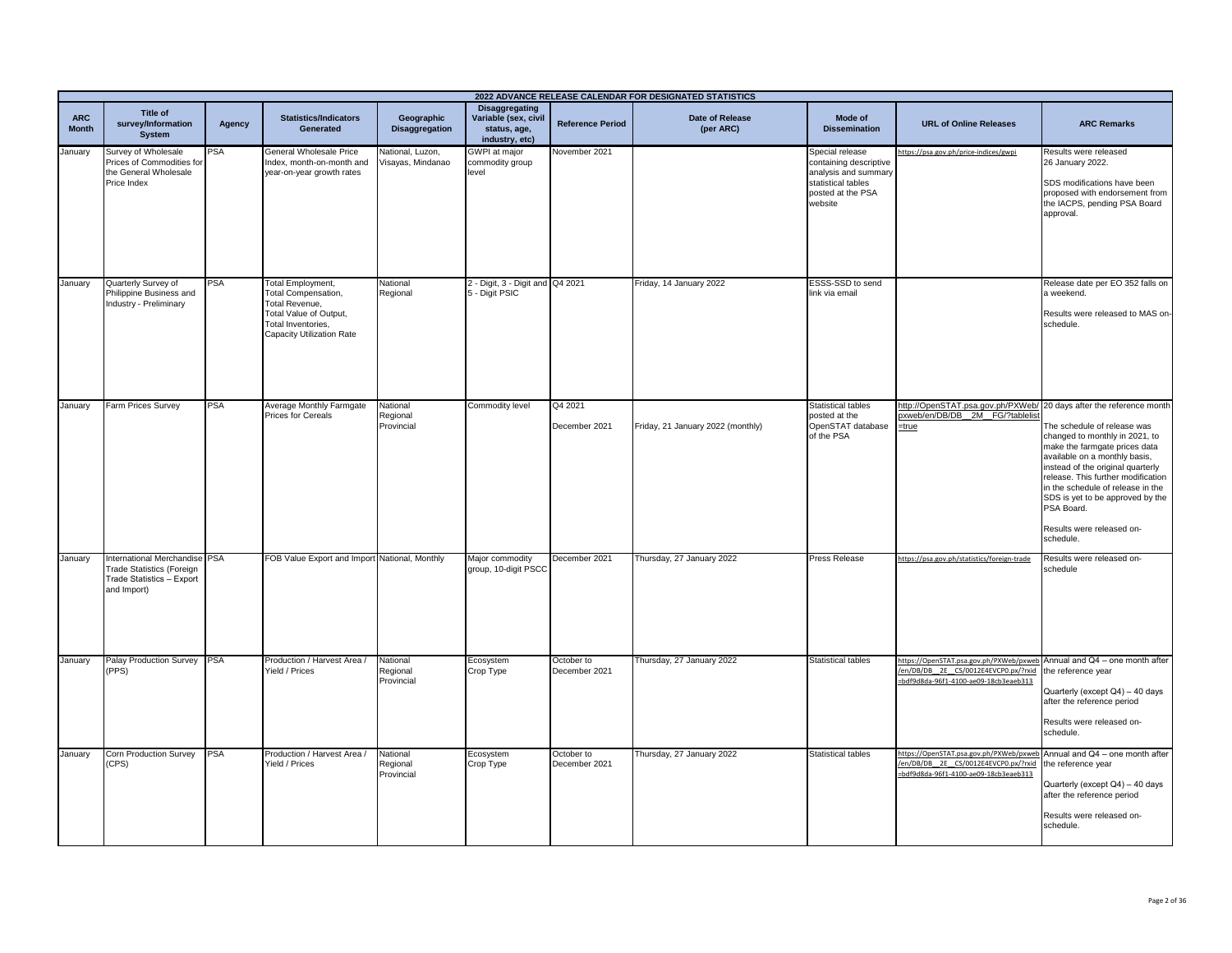|                            | 2022 ADVANCE RELEASE CALENDAR FOR DESIGNATED STATISTICS                   |            |                                                                                     |                                        |                                                                                 |                             |                                      |                                                                                                        |                                                                                                                 |                                                                                                                                                                                                                                                                                                   |  |
|----------------------------|---------------------------------------------------------------------------|------------|-------------------------------------------------------------------------------------|----------------------------------------|---------------------------------------------------------------------------------|-----------------------------|--------------------------------------|--------------------------------------------------------------------------------------------------------|-----------------------------------------------------------------------------------------------------------------|---------------------------------------------------------------------------------------------------------------------------------------------------------------------------------------------------------------------------------------------------------------------------------------------------|--|
| <b>ARC</b><br><b>Month</b> | Title of<br>survey/Information<br><b>System</b>                           | Agency     | <b>Statistics/Indicators</b><br>Generated                                           | Geographic<br><b>Disaggregation</b>    | <b>Disaggregating</b><br>Variable (sex, civil<br>status, age,<br>industry, etc) | <b>Reference Period</b>     | <b>Date of Release</b><br>(per ARC)  | Mode of<br><b>Dissemination</b>                                                                        | <b>URL of Online Releases</b>                                                                                   | <b>ARC Remarks</b>                                                                                                                                                                                                                                                                                |  |
| January                    | National Accounts of the<br>Philippines Quarterly:<br>Preliminary         | <b>PSA</b> |                                                                                     |                                        |                                                                                 | Q4 2021                     | Thursday, 27 January 2022            | Publication, Press<br>Release, Press<br>Conference. Special<br>Release, Social Cards                   |                                                                                                                 | Results were released on-<br>schedule                                                                                                                                                                                                                                                             |  |
| January                    | <b>Quarterly Commercial</b><br><b>Fisheries Survey</b>                    | <b>PSA</b> | Volume and Value of<br>Production                                                   | National<br>Regional<br>Provincial     | Sector                                                                          | October to<br>December 2021 |                                      | OpenSTAT database                                                                                      | http://www.OpenSTAT.psa.gov.ph                                                                                  | following the ARC of<br>Performance of Agriculture and<br><b>National Accounts</b><br>Results were released 26<br>January 2022.                                                                                                                                                                   |  |
| January                    | Quarterly Municipal<br><b>Fisheries Survey</b>                            | PSA        | Volume and Value of<br>Production                                                   | National<br>Regional<br>Provincial     | Sector                                                                          | October to<br>December 2021 |                                      | OpenSTAT database                                                                                      | http://www.OpenSTAT.psa.gov.ph                                                                                  | following the ARC of<br>Performance of Agriculture and<br>National Accounts<br>Results were released 26<br>January 2022.                                                                                                                                                                          |  |
| February                   | Farm Prices Survey                                                        | PSA        | Average Monthly Farmgate<br>Prices of Other Crops                                   | National<br>Regional<br>Provincial     | Commodity level                                                                 | Q4 2021<br>December 2021    | Wednesday, 2 February 2022 (monthly) | <b>Statistical tables</b><br>posted at the<br>OpenSTAT database<br>of the PSA                          | http://OpenSTAT.psa.gov.ph/PXWeb/ 30 days after the reference month<br>oxweb/en/DB/DB 2M FG/?tablelist<br>=true | The schedule of release was<br>changed to monthly in 2021, to<br>make the farmgate prices data<br>available on a monthly basis,<br>instead of the original quarterly<br>release. This further modification<br>in the schedule of release in the<br>SDS is yet to be approved by the<br>PSA Board. |  |
| February                   | Survey of Retail Prices of PSA<br>Commodities for<br>Consumer Price Index |            | Consumer Price Index<br><b>Inflation Rates</b><br>Purchasing Power of Peso<br>(PPP) | National<br>Regional<br>Provincial     | CPI at subclass.<br>class, group, and<br>division level                         | January 2022                | Friday, 4 February 2022              | Press briefing and<br>press release with<br>summary statistical<br>tables posted at the<br>PSA website | http://www.psa.gov.ph/price-indices/cpi-ir                                                                      |                                                                                                                                                                                                                                                                                                   |  |
| February                   | Seasonally Adjusted<br>Consumer Price Index                               | <b>PSA</b> | Seasonally Adjusted<br>Consumer Price Index,<br>Month-on-Month Growth<br>Rates      | National<br><b>NCR</b><br><b>AONCR</b> | Seasonally Adjusted<br>CPI at division level                                    | January 2022                | Friday, 4 February 2022              | Press release with<br>summary statistical<br>tables posted at the<br>PSA website                       | https://psa.gov.ph/price-indices/seasonally-<br>djusted-cpi                                                     |                                                                                                                                                                                                                                                                                                   |  |
| February                   | Monthly Integrated Survey PSA<br>of Selected Industries                   |            | VaPI, VoPI, VaNSI, VoNSI,<br>Producer Price Index,<br>Capacity Utilization Rate     | National                               | Industry Division (2-<br>digit PSIC/Industry<br>Group (3-digit PSIC)            | December 2021               | Tuesday, 8 February 2022             | <b>Press Release</b>                                                                                   | https://psa.gov.ph/manufacturing/missi                                                                          | The release for MISSI was<br>shortened to 35 days after the<br>reference month since 2018<br>(January 2018 reference month).<br>However starting in 2021, it has<br>been shortened to 34 days after<br>the reference month, except for<br>months when release coincides<br>with the CPI release.  |  |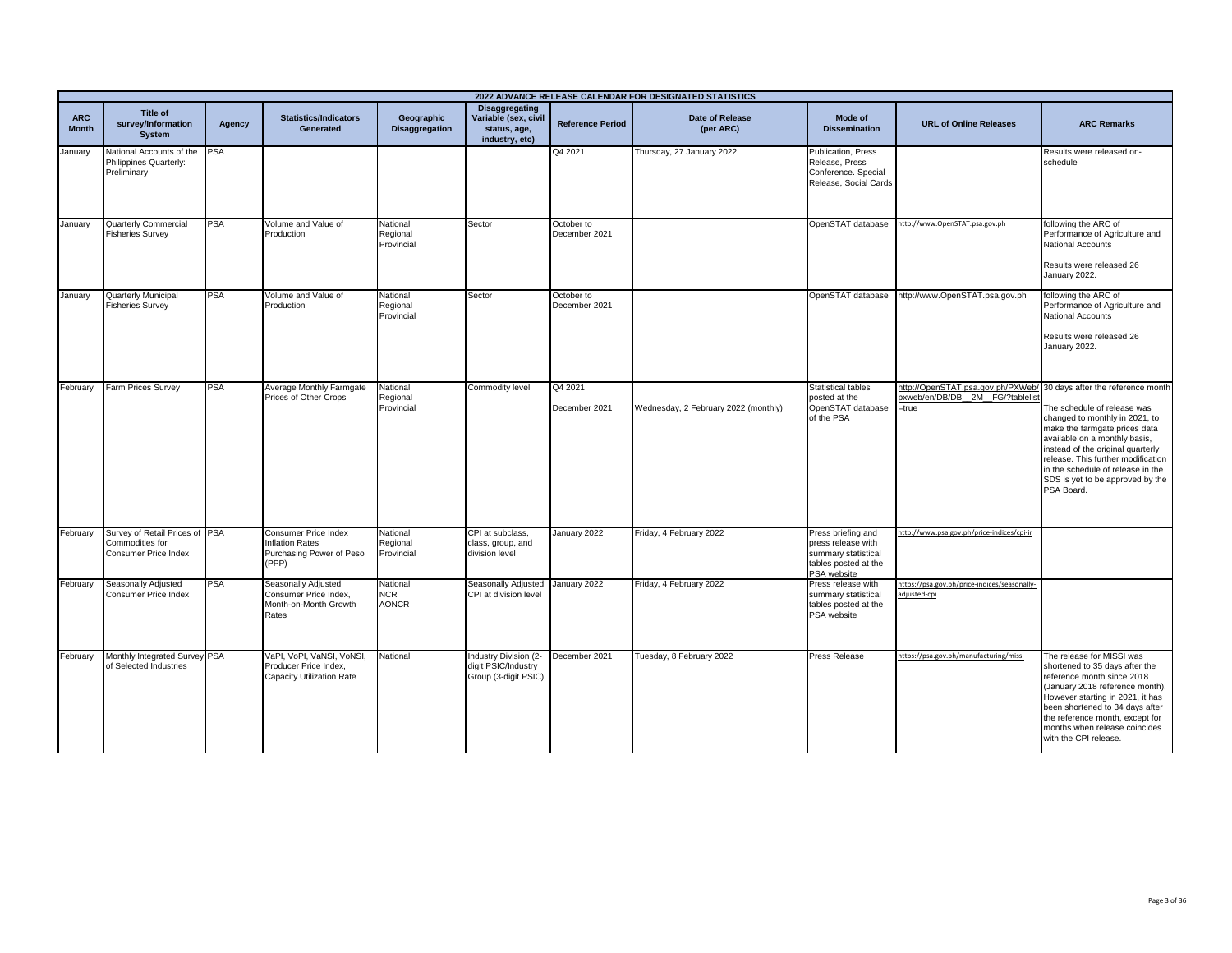| 2022 ADVANCE RELEASE CALENDAR FOR DESIGNATED STATISTICS |                                                                                                 |            |                                                       |                                     |                                                                                 |                             |                                               |                                 |                                                                                                                         |                                                                                                                                                                                 |
|---------------------------------------------------------|-------------------------------------------------------------------------------------------------|------------|-------------------------------------------------------|-------------------------------------|---------------------------------------------------------------------------------|-----------------------------|-----------------------------------------------|---------------------------------|-------------------------------------------------------------------------------------------------------------------------|---------------------------------------------------------------------------------------------------------------------------------------------------------------------------------|
| <b>ARC</b><br><b>Month</b>                              | Title of<br>survey/Information<br><b>System</b>                                                 | Agency     | <b>Statistics/Indicators</b><br><b>Generated</b>      | Geographic<br><b>Disaggregation</b> | <b>Disaggregating</b><br>Variable (sex, civil<br>status, age,<br>industry, etc) | <b>Reference Period</b>     | <b>Date of Release</b><br>(per ARC)           | Mode of<br><b>Dissemination</b> | <b>URL of Online Releases</b>                                                                                           | <b>ARC Remarks</b>                                                                                                                                                              |
| February                                                | Seasonally Adjusted<br>Palay/Rice Production<br>and Prices                                      | <b>PSA</b> | Production / Prices                                   | National                            | None                                                                            | October to<br>December 2021 | Wednesday, 9 February 2022                    | Special Release                 | https://psa.gov.ph/content/seasonally-<br>adjusted-palayrice-production-and-prices                                      |                                                                                                                                                                                 |
| February                                                | Rice and Corn Stocks<br>Survey: Household                                                       | <b>PSA</b> | Rice and Corn Stocks<br>Inventory                     | National<br>Regional                | Sector                                                                          | January 2022                | Thursday, 10 February 2022                    | <b>Special Release</b>          | https://psa.gov.ph/content/rice-and-corn-<br>stocks-inventory-0                                                         |                                                                                                                                                                                 |
| February                                                | Rice and Corn Stocks<br>Survey: Commercial                                                      | PSA        | Rice and Corn Stocks<br>Inventory                     | National                            | Sector                                                                          | January 2022                | Thursday, 10 February 2022                    | <b>Special Release</b>          | https://psa.gov.ph/content/rice-and-corn-<br>stocks-inventory-0                                                         |                                                                                                                                                                                 |
| February                                                | Labor Force Survey                                                                              | PSA        |                                                       |                                     |                                                                                 | Q4 2021<br>December 2021    | Thursday, 10 February 2022 (monthly)          | Press Release                   |                                                                                                                         | Monthly releases instead of<br>quarterly is implemented from<br>2021 to provide flash indicators<br>during the COVID-19 pandemic<br>per PSA Board Resolution no. 8,<br>s. 2020. |
| February                                                | Backyard Livestock and<br>Poultry Survey /<br><b>Commercial Livestock</b><br>and Poultry Survey | <b>PSA</b> | Livestock: Volume of<br>Production, by Quarter        | National<br>Regional                | Animal type                                                                     |                             | Q4 2021 (Oct - Dec) Monday, February 14, 2022 | OpenSTAT Website                | https://OpenSTAT.psa.gov.ph/PXWeb/pxweb<br>en/DB/DB_2E_LP/0012E4FPLS0.px/?rxid=<br>12e13cf9-823f-445b-8553-0f0c56fd5d15 |                                                                                                                                                                                 |
| February                                                | Backyard Livestock and<br>Poultry Survey /<br><b>Commercial Livestock</b><br>and Poultry Survey | <b>PSA</b> | Poultry and Eggs: Volume of<br>Production, by Quarter | National<br>Regional                | Poultry products                                                                |                             | Q4 2021 (Oct - Dec) Monday, February 14, 2022 | OpenSTAT Website                | https://OpenSTAT.psa.gov.ph/PXWeb/pxweb<br>en/DB/DB 2E LP/0022E4FPPE0.px/?rxid=<br>12e13cf9-823f-445b-8553-0f0c56fd5d15 |                                                                                                                                                                                 |
| February                                                | Backyard Livestock and<br>Poultry Survey /<br><b>Commercial Livestock</b><br>and Poultry Survey | <b>PSA</b> | Livestock: Inventory by<br>Quarter                    | National<br>Regional<br>Provincial  | Animal type, Farm<br>Type                                                       | as of 01 January<br>2022    | Monday, February 14, 2022                     | OpenSTAT Website                | https://OpenSTAT.psa.gov.ph/PXWeb/pxweb<br>en/DB/DB_2E_LP/0022E4FINL0.px/?rxid=<br>12e13cf9-823f-445b-8553-0f0c56fd5d15 |                                                                                                                                                                                 |
| February                                                | Backyard Livestock and<br>Poultry Survey /<br><b>Commercial Livestock</b><br>and Poultry Survey | <b>PSA</b> | Chicken: Inventory, by<br>Quarter                     | National<br>Regional<br>Provincial  | Type                                                                            | as of 01 January<br>2022    | Monday, February 14, 2022                     | OpenSTAT Website                | https://OpenSTAT.psa.gov.ph/PXWeb/pxweb<br>en/DB/DB_2E_LP/0072E4FINC0.px/?rxid=<br>12e13cf9-823f-445b-8553-0f0c56fd5d15 |                                                                                                                                                                                 |
| February                                                | Backyard Livestock and<br>Poultry Survey /<br><b>Commercial Livestock</b><br>and Poultry Survey | PSA        | Livestock and Poultry:<br>Inventory                   | Vational                            | Animal type                                                                     | as of 01 January<br>2022    | Monday, February 14, 2022                     | OpenSTAT Website                | https://OpenSTAT.psa.gov.ph/PXWeb/pxweb<br>en/DB/DB_2E_LP/0012E4FILP0.px/?rxid=1<br>2e13cf9-823f-445b-8553-0f0c56fd5d15 |                                                                                                                                                                                 |
| February                                                | Backyard Livestock and<br>Poultry Survey /<br><b>Commercial Livestock</b><br>and Poultry Survey | <b>PSA</b> | Duck: Inventory, Semi-<br>annually                    | National<br>Regional<br>Provincial  | Farm Type                                                                       | as of 01 January<br>2022    | Monday, February 14, 2022                     | OpenSTAT Website                | https://OpenSTAT.psa.gov.ph/PXWeb/pxweb<br>en/DB/DB 2E LP/0092E4FIND0.px/?rxid=<br>12e13cf9-823f-445b-8553-0f0c56fd5d15 |                                                                                                                                                                                 |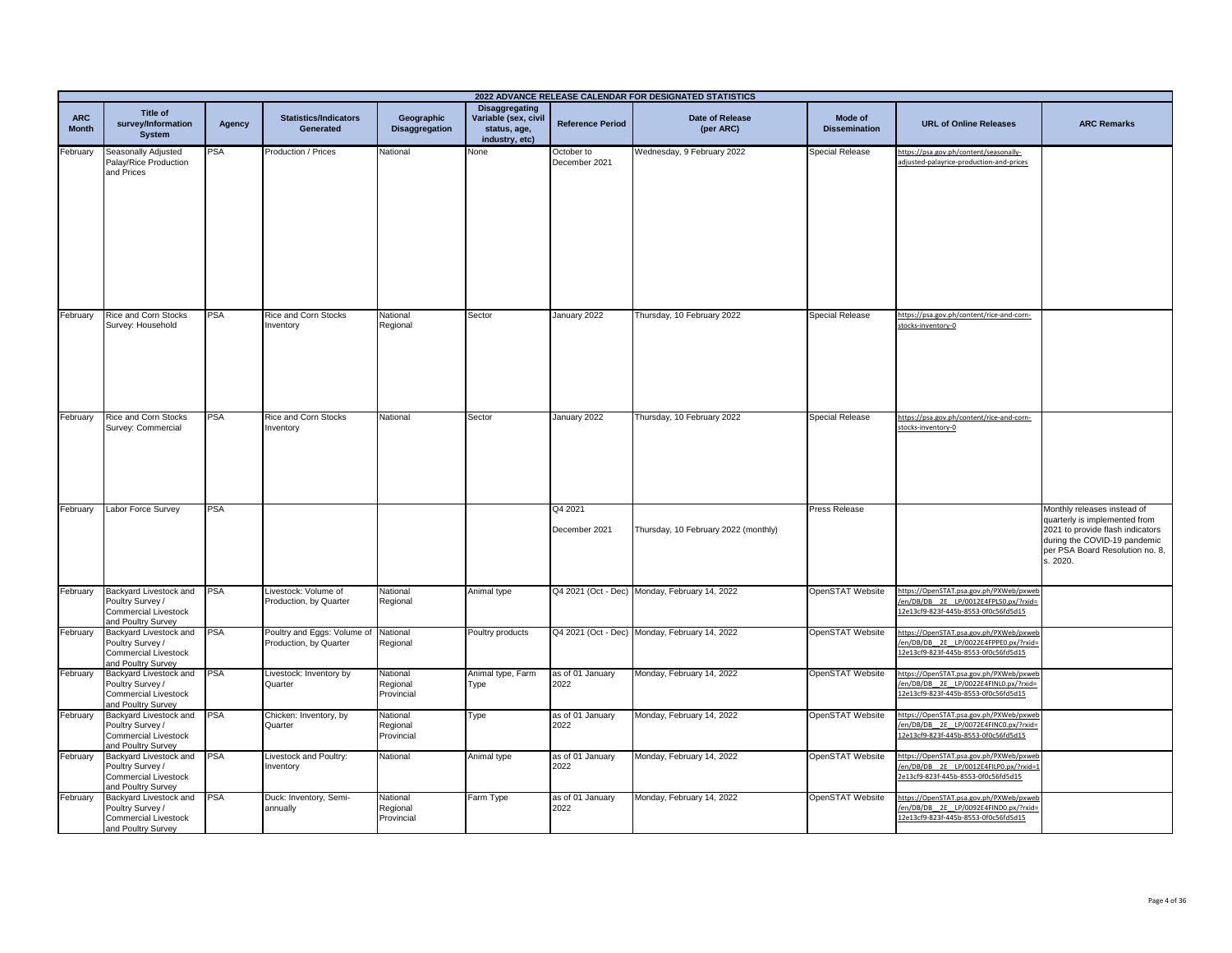|                            |                                                                                          |            |                                                                                                                                                                                                                                                                                            |                                                 |                                                                                                                                          |                         | 2022 ADVANCE RELEASE CALENDAR FOR DESIGNATED STATISTICS |                                                                                                                         |                                                                                                                   |                                                                                                                                                                                                                                                                                                   |
|----------------------------|------------------------------------------------------------------------------------------|------------|--------------------------------------------------------------------------------------------------------------------------------------------------------------------------------------------------------------------------------------------------------------------------------------------|-------------------------------------------------|------------------------------------------------------------------------------------------------------------------------------------------|-------------------------|---------------------------------------------------------|-------------------------------------------------------------------------------------------------------------------------|-------------------------------------------------------------------------------------------------------------------|---------------------------------------------------------------------------------------------------------------------------------------------------------------------------------------------------------------------------------------------------------------------------------------------------|
| <b>ARC</b><br><b>Month</b> | Title of<br>survey/Information<br><b>System</b>                                          | Agency     | <b>Statistics/Indicators</b><br>Generated                                                                                                                                                                                                                                                  | Geographic<br>Disaggregation                    | <b>Disaggregating</b><br>Variable (sex, civil<br>status, age,<br>industry, etc)                                                          | <b>Reference Period</b> | <b>Date of Release</b><br>(per ARC)                     | Mode of<br><b>Dissemination</b>                                                                                         | <b>URL of Online Releases</b>                                                                                     | <b>ARC Remarks</b>                                                                                                                                                                                                                                                                                |
| February                   | Survey of Wholesale<br>Prices of Commodities for<br>the General Wholesale<br>Price Index | <b>PSA</b> | General Wholesale Price<br>Index, month-on-month and<br>year-on-year growth rates                                                                                                                                                                                                          | National, Luzon,<br>Visayas, Mindanao           | <b>GWPI</b> at major<br>commodity group<br>level                                                                                         | December 2021           | Tuesday, 15 February 2022                               | Special release<br>containing descriptive<br>analysis and summary<br>statistical tables<br>posted at the PSA<br>website | https://psa.gov.ph/price-indices/gwpi                                                                             | The date of release per EO 352<br>and per ARC are different.<br>SDS modifications have been<br>proposed with endorsement from<br>the IACPS, pending PSA Board<br>approval.                                                                                                                        |
| February                   | Generation of<br><b>Construction Statistics</b><br>from Building Permit<br>Forms         | <b>PSA</b> | Construction Type<br>Residential<br>(single house,<br>duplex/quadriplex,<br>apartment/accesoria,<br>condominium, other<br>residential)<br>2 Non-residential<br>(commercial, industrial,<br>institutional, agricultural,<br>other non-residential)<br>3 addition<br>4 alteration and repair | National<br>Regional<br>Provincial<br>Municipal | Types of<br>Constructions<br>Number of<br>Constructions<br>Value of<br>Constructions<br>Total Floor Area of<br>Constructions             | Q4 2021                 | Friday, 18 February 2022                                | <b>Special Release</b>                                                                                                  | https://psa.gov.ph/tags/construction                                                                              | The release was shortened to 65<br>days after the reference quarter<br>since 2015 (First Quarter 2015).<br>However starting in 2021, it has<br>been shortened to 50 days after<br>the reference quarter.                                                                                          |
| February                   | Farm Prices Survey                                                                       | <b>PSA</b> | Average Monthly Farmgate<br>Prices for Cereals                                                                                                                                                                                                                                             | National<br>Regional<br>Provincial              | Commodity level                                                                                                                          | Q1 2022<br>January 2022 | Tuesday, 22 February 2022 (monthly)                     | Statistical tables<br>posted at the<br>OpenSTAT database<br>of the PSA                                                  | http://OpenSTAT.psa.gov.ph/PXWeb/ 20 days after the reference month<br>pxweb/en/DB/DB 2M FG/?tablelis<br>$=$ true | The schedule of release was<br>changed to monthly in 2021, to<br>make the farmgate prices data<br>available on a monthly basis,<br>instead of the original quarterly<br>release. This further modification<br>in the schedule of release in the<br>SDS is yet to be approved by the<br>PSA Board. |
| February                   | Generation of Forest<br>Resources Statistics                                             | <b>FMB</b> | Production of the following<br>forest products: Logs,<br>Lumber, Veneer, Plywood                                                                                                                                                                                                           | National<br>Regional<br>Provincial              | N.A.                                                                                                                                     | Q4 2021                 | Monday, 28 February 2022                                | Electronic copy posted<br>in the FMB Website                                                                            | http://forestry.denr.gov.ph/index.php/statist<br>ics/designated-statistics                                        |                                                                                                                                                                                                                                                                                                   |
| February                   | Generation of Forest<br>Resources Statistics                                             | <b>FMB</b> | Average Prices of the<br>following forest products:<br>Logs, Lumber, Plywood                                                                                                                                                                                                               | National<br>Regional                            | Log: Tree Species,<br>Log Grade<br>Lumber: Tree<br>Species, Country of<br>Origin<br>Plywood: Type of<br>Wood Panel Product,<br>Thickness | Q4 2021                 | Monday, 28 February 2022                                | in the FMB Website                                                                                                      | Electronic copy posted http://forestry.denr.gov.ph/index.php/statist<br>ics/designated-statistics                 |                                                                                                                                                                                                                                                                                                   |
| March                      | Generation of Mineral<br><b>Statistics</b>                                               | <b>MGB</b> | Metallic minerals production<br>(gold, silver, copper, nickel,<br>mixed nickel-cobalt sulfide,<br>chromite, iron)                                                                                                                                                                          | National<br>Regional<br>Provincial              | by type of mineral<br>commodity<br>by producer                                                                                           | Q4 2021                 | Tuesday, 1 March 2022                                   | Quarterly Metallic<br>Review, Website<br>Posting, Electronic<br>Files                                                   | http://www.mgb.gov.ph                                                                                             |                                                                                                                                                                                                                                                                                                   |
| March                      | Quarterly Survey of<br>Philippine Business and<br>Industry - Revised                     | PSA        | <b>Total Employment,</b><br>Total Compensation,<br>Total Revenue,<br>Total Value of Output,<br>Total Inventories,<br>Capacity Utilization Rate                                                                                                                                             | National<br>Regional                            | 2 - Digit, 3 - Digit and Q4 2021<br>5 - Digit PSIC                                                                                       |                         | Tuesday, 1 March 2022                                   | ESSS-SSD to send<br>link via email                                                                                      |                                                                                                                   |                                                                                                                                                                                                                                                                                                   |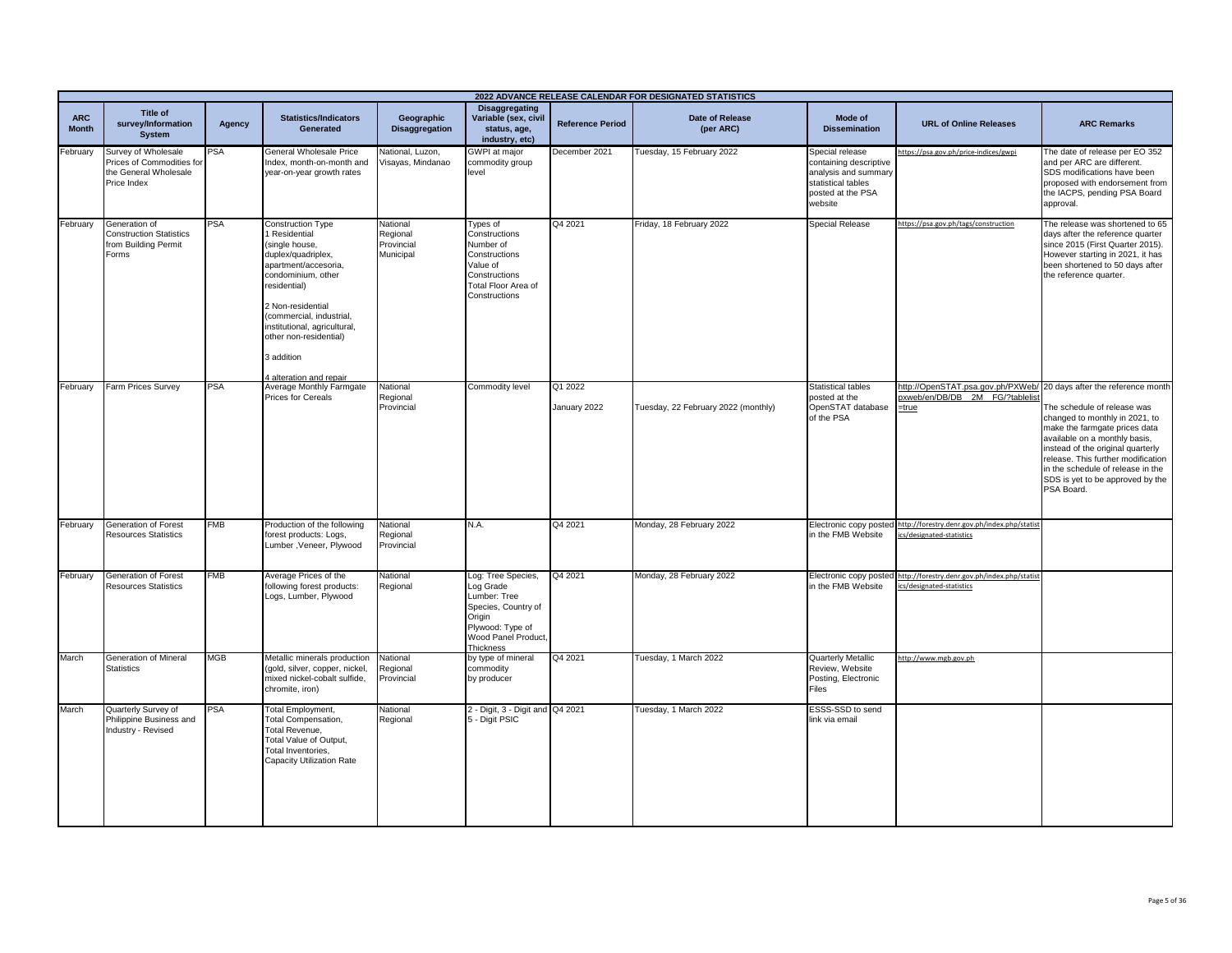|                            | 2022 ADVANCE RELEASE CALENDAR FOR DESIGNATED STATISTICS                                       |            |                                                                                     |                                        |                                                                                 |                         |                                          |                                                                                                                                  |                                                                               |                                                                                                                                                                                                                                                                                                                                        |
|----------------------------|-----------------------------------------------------------------------------------------------|------------|-------------------------------------------------------------------------------------|----------------------------------------|---------------------------------------------------------------------------------|-------------------------|------------------------------------------|----------------------------------------------------------------------------------------------------------------------------------|-------------------------------------------------------------------------------|----------------------------------------------------------------------------------------------------------------------------------------------------------------------------------------------------------------------------------------------------------------------------------------------------------------------------------------|
| <b>ARC</b><br><b>Month</b> | Title of<br>survey/Information<br><b>System</b>                                               | Agency     | <b>Statistics/Indicators</b><br><b>Generated</b>                                    | Geographic<br><b>Disaggregation</b>    | <b>Disaggregating</b><br>Variable (sex, civil<br>status, age,<br>industry, etc) | <b>Reference Period</b> | Date of Release<br>(per ARC)             | Mode of<br><b>Dissemination</b>                                                                                                  | <b>URL of Online Releases</b>                                                 | <b>ARC Remarks</b>                                                                                                                                                                                                                                                                                                                     |
| March                      | Producer Price Index for PSA<br>Agriculture                                                   |            | Producer Price Index for<br>Agriculture                                             | National<br>Regional except NCR        |                                                                                 | 2021                    | October - December Tuesday, 1 March 2022 |                                                                                                                                  |                                                                               |                                                                                                                                                                                                                                                                                                                                        |
| January                    | Survey of Retail Prices of PSA<br>Commodities for the<br><b>General Retail Price</b><br>Index |            | General Retail Price Index,<br>month-on-month and year-on-<br>year growth rates     | <b>VCR</b>                             | <b>GRPI</b> at major<br>commodity group<br>level                                | December 2021           |                                          | Special release<br>containing brief<br>descriptive analysis<br>and summary<br>statistical tables<br>posted at the PSA<br>website | https://psa.gov.ph/price-indices/grpi                                         | The date of release per EO 352<br>and per ARC are different.<br>SDS modifications have been<br>proposed, pending PSA Board<br>approval.<br>Results are not yet released                                                                                                                                                                |
| March                      | Farm Prices Survey                                                                            | <b>PSA</b> | Average Monthly Farmgate<br>Prices of Other Crops                                   | National<br>Regional<br>Provincial     | Commodity level                                                                 | Q1 2022<br>January 2022 | Wednesday, 2 March 2022 (monthly)        | <b>Statistical tables</b><br>posted at the<br>OpenSTAT database<br>of the PSA                                                    | http://OpenSTAT.psa.gov.ph/PXWeb/<br>oxweb/en/DB/DB 2M FG/?tablelist<br>=true | 20 days after the reference month<br>The schedule of release was<br>changed to monthly in 2021, to<br>make the farmgate prices data<br>available on a monthly basis,<br>instead of the original quarterly<br>release. This further modification<br>in the schedule of release in the<br>SDS is yet to be approved by the<br>PSA Board. |
| March                      | Survey of Retail Prices of PSA<br>Commodities for<br><b>Consumer Price Index</b>              |            | Consumer Price Index<br><b>Inflation Rates</b><br>Purchasing Power of Peso<br>(PPP) | National<br>Regional<br>Provincial     | CPI at subclass,<br>class, group, and<br>division level                         | February 2022           | Friday, 4 March 2022                     | Press briefing and<br>press release with<br>summary statistical<br>tables posted at the<br>PSA website                           | http://www.psa.gov.ph/price-indices/cpi-ir                                    |                                                                                                                                                                                                                                                                                                                                        |
| March                      | Seasonally Adjusted<br><b>Consumer Price Index</b>                                            | <b>PSA</b> | Seasonally Adjusted<br>Consumer Price Index,<br>Month-on-Month Growth<br>Rates      | National<br><b>NCR</b><br><b>AONCR</b> | Seasonally Adjusted February 2022<br>CPI at division level                      |                         | Friday, 4 March 2022                     | Press release with<br>summary statistical<br>tables posted at the<br>PSA website                                                 | https://psa.gov.ph/price-indices/seasonally-<br>adjusted-cpi                  |                                                                                                                                                                                                                                                                                                                                        |
| March                      | Monthly Integrated Survey PSA<br>of Selected Industries                                       |            | VaPI, VoPI, VaNSI, VoNSI,<br>Producer Price Index,<br>Capacity Utilization Rate     | National                               | Industry Division (2-<br>digit PSIC/Industry<br>Group (3-digit PSIC)            | January 2022            | Wednesday, 9 March 2022                  | Press Release                                                                                                                    | https://psa.gov.ph/manufacturing/missi                                        | The release for MISSI was<br>shortened to 35 days after the<br>reference month since 2018<br>(January 2018 reference month).<br>However starting in 2021, it has<br>been shortened to 34 days after<br>the reference month, except for<br>months when release coincides<br>with the CPI release.                                       |
| March                      | Labor Force Survey                                                                            | <b>PSA</b> |                                                                                     |                                        |                                                                                 | January 2022            | Wednesday, 9 March 2022 (monthly)        | Press Release                                                                                                                    |                                                                               | Monthly releases instead of<br>quarterly is implemented from<br>2021 to provide flash indicators<br>during the COVID-19 pandemic<br>per PSA Board Resolution no. 8,<br>s. 2020.                                                                                                                                                        |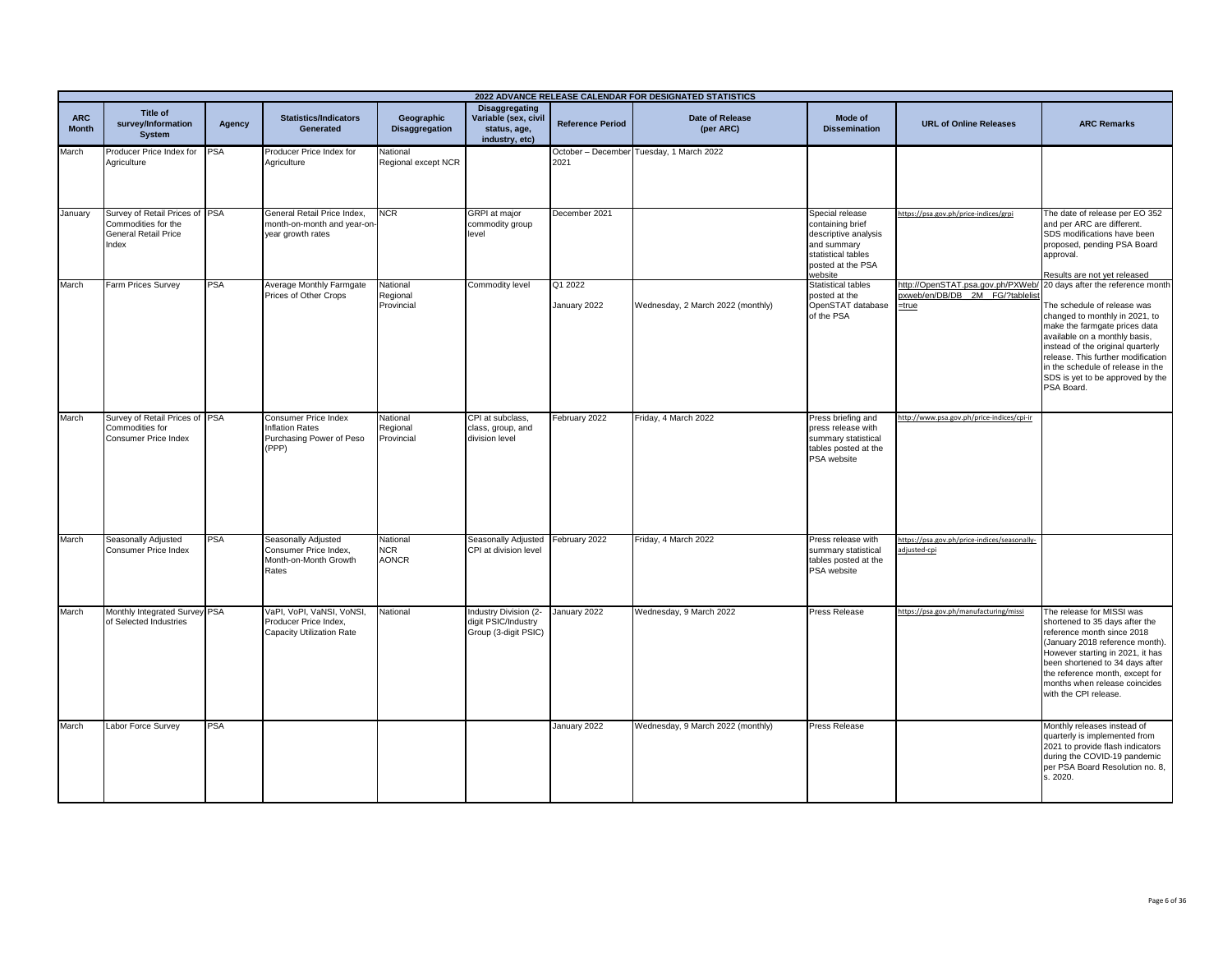|                            | 2022 ADVANCE RELEASE CALENDAR FOR DESIGNATED STATISTICS                                                       |            |                                                                                                                                                                                                                                                     |                                       |                                                                                                   |                         |                                     |                                                                                                                         |                                                                               |                                                                                                                                                                            |  |
|----------------------------|---------------------------------------------------------------------------------------------------------------|------------|-----------------------------------------------------------------------------------------------------------------------------------------------------------------------------------------------------------------------------------------------------|---------------------------------------|---------------------------------------------------------------------------------------------------|-------------------------|-------------------------------------|-------------------------------------------------------------------------------------------------------------------------|-------------------------------------------------------------------------------|----------------------------------------------------------------------------------------------------------------------------------------------------------------------------|--|
| <b>ARC</b><br><b>Month</b> | Title of<br>survey/Information<br><b>System</b>                                                               | Agency     | <b>Statistics/Indicators</b><br>Generated                                                                                                                                                                                                           | Geographic<br>Disaggregation          | Disaggregating<br>Variable (sex, civil<br>status, age,<br>industry, etc)                          | <b>Reference Period</b> | <b>Date of Release</b><br>(per ARC) | Mode of<br><b>Dissemination</b>                                                                                         | <b>URL of Online Releases</b>                                                 | <b>ARC Remarks</b>                                                                                                                                                         |  |
| March                      | Rice and Corn Stocks<br>Survey: Household                                                                     | <b>PSA</b> | Rice and Corn Stocks<br>Inventory                                                                                                                                                                                                                   | National<br>Regional                  | Sector                                                                                            | February 2022           | Thursday, 10 March 2022             | <b>Special Release</b>                                                                                                  | https://psa.gov.ph/content/rice-and-corn-<br>stocks-inventory-0               |                                                                                                                                                                            |  |
| March                      | <b>Rice and Corn Stocks</b><br>Survey: Commercial                                                             | <b>PSA</b> | <b>Rice and Corn Stocks</b><br>Inventory                                                                                                                                                                                                            | National                              | Sector                                                                                            | February 2022           | Thursday, 10 March 2022             | <b>Special Release</b>                                                                                                  | https://psa.gov.ph/content/rice-and-corn-<br>stocks-inventory-0               |                                                                                                                                                                            |  |
| March                      | International Merchandise PSA<br><b>Trade Statistics (Foreign</b><br>Trade Statistics - Export<br>and Import) |            | FOB Value Export and Import National, Monthly                                                                                                                                                                                                       |                                       | Major commodity<br>group, 10-digit PSCC                                                           | January 2022            | Friday, 11 March 2022               | <b>Press Release</b>                                                                                                    | https://psa.gov.ph/statistics/foreign-trade                                   |                                                                                                                                                                            |  |
| March                      | Generation of Land Area LMB<br><b>Statistics</b>                                                              |            | Land Surveyed (No. of lots &<br>area in hectares)<br>Patents Issued (No. of lots &<br>area in hectares)<br>Existing Land Use (No. of<br>lots & area in hectares<br>Lease/Rental Income<br>Generated (Php)<br>Lease/Rental Income<br>Generated (Php) | National<br>Regional                  | N.A.                                                                                              | Sem 2 2021              | Tuesday, 15 March 2022              | <b>LMB</b> website                                                                                                      | https://lmb.gov.ph/index.php/transparency-<br>seal/reports/statistical-report | Schedule of Release per DENR<br>Administrative Order No. 99-09                                                                                                             |  |
| March                      | Survey of Wholesale<br>Prices of Commodities for<br>the General Wholesale<br>Price Index                      | <b>PSA</b> | General Wholesale Price<br>Index, month-on-month and<br>year-on-year growth rates                                                                                                                                                                   | National, Luzon,<br>Visayas, Mindanao | GWPI at major<br>commodity group<br>level                                                         | January 2022            | Tuesday, 15 March 2022              | Special release<br>containing descriptive<br>analysis and summary<br>statistical tables<br>posted at the PSA<br>website | https://psa.gov.ph/price-indices/gwpi                                         | The date of release per EO 352<br>and per ARC are different.<br>SDS modifications have been<br>proposed with endorsement from<br>the IACPS, pending PSA Board<br>approval. |  |
| March                      | Annual Survey of<br>Philippine Business and<br>Industry                                                       | PSA        | Number of Establishment<br><b>Total Employment</b><br><b>Total Compensation</b><br><b>Total Revenue</b><br><b>Total Expense</b><br>Subsidies<br>Value Added<br>Inventories<br>Capital Expenditures                                                  | National<br>Regional                  | 3-digit PSIC, MSME 2020<br>Agro-industrial<br>Sectors<br>A - Agriculture,<br>Forestry and Fishing |                         | Tuesday, 15 March 2022              | <b>Special Release</b>                                                                                                  | https://psa.gov.ph/agriculture/aspbi                                          | Starting with the 2019 ASPBI, the<br>release of the final results will be<br>one year after the distribution of<br>questionnaires.                                         |  |
| March                      | Annual Survey of<br>Philippine Business and<br>Industry                                                       | <b>PSA</b> | Number of Establishment<br><b>Total Employment</b><br><b>Total Compensation</b><br><b>Total Revenue</b><br><b>Total Expense</b><br>Subsidies<br>Value Added<br>Inventories<br><b>Capital Expenditures</b>                                           | National<br>Regional                  | 3-digit PSIC, MSME 2020<br>Agro-industrial<br>Sectors<br>B - Mining and<br>Quarrying              |                         | Tuesday, 15 March 2022              | <b>Special Release</b>                                                                                                  | https://psa.gov.ph/mining-and-<br>quarrying/aspbi                             | Starting with the 2019 ASPBI, the<br>release of the final results will be<br>one year after the distribution of<br>questionnaires.                                         |  |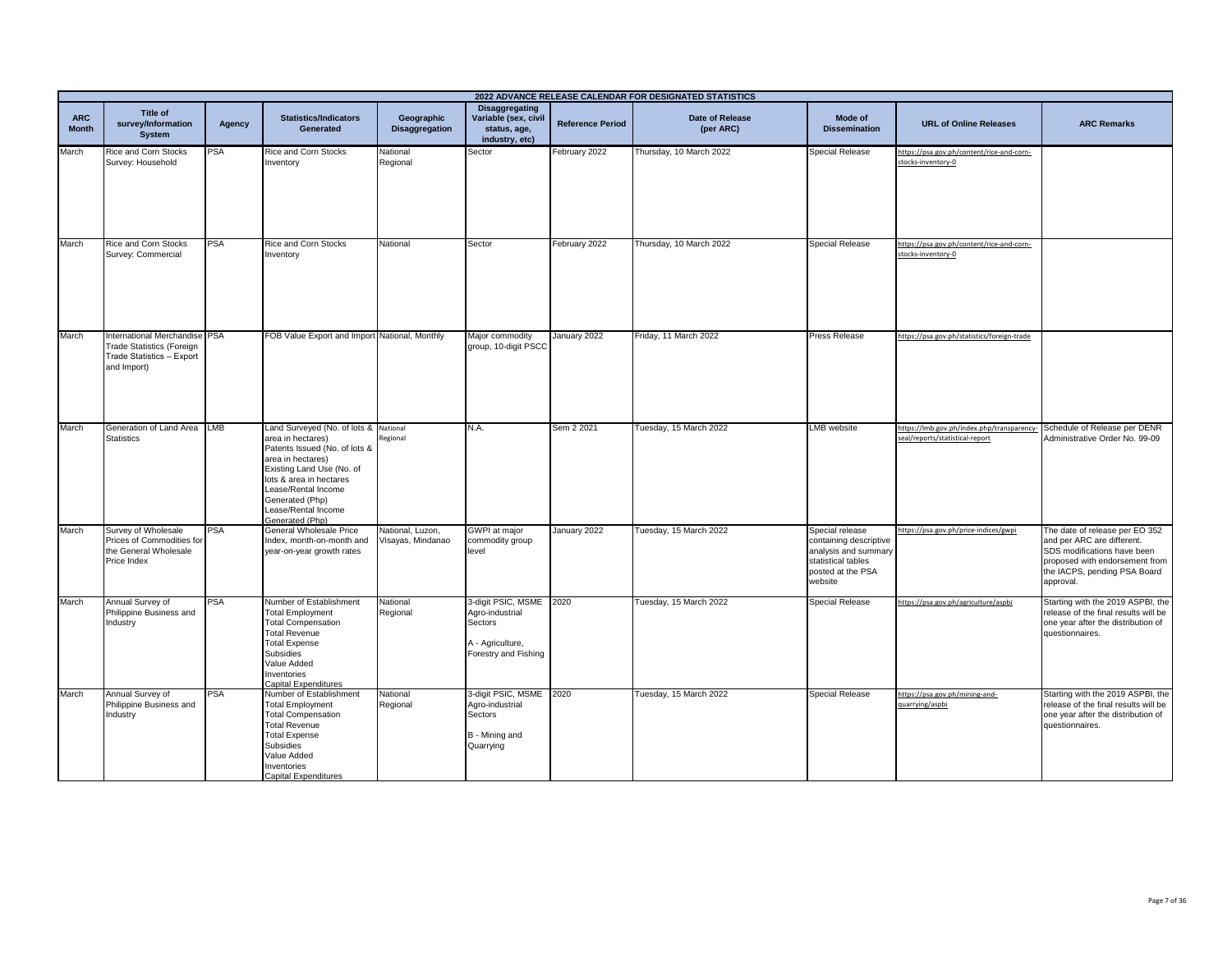|                            | 2022 ADVANCE RELEASE CALENDAR FOR DESIGNATED STATISTICS |            |                                                                                                                                                                                                           |                                     |                                                                                                                                                     |                         |                                     |                                  |                                                                                                                                                                                                                                                                         |                                                                                                                                    |  |
|----------------------------|---------------------------------------------------------|------------|-----------------------------------------------------------------------------------------------------------------------------------------------------------------------------------------------------------|-------------------------------------|-----------------------------------------------------------------------------------------------------------------------------------------------------|-------------------------|-------------------------------------|----------------------------------|-------------------------------------------------------------------------------------------------------------------------------------------------------------------------------------------------------------------------------------------------------------------------|------------------------------------------------------------------------------------------------------------------------------------|--|
| <b>ARC</b><br><b>Month</b> | Title of<br>survey/Information<br><b>System</b>         | Agency     | <b>Statistics/Indicators</b><br>Generated                                                                                                                                                                 | Geographic<br><b>Disaggregation</b> | <b>Disaggregating</b><br>Variable (sex, civil<br>status, age,<br>industry, etc)                                                                     | <b>Reference Period</b> | <b>Date of Release</b><br>(per ARC) | Mode of<br><b>Dissemination</b>  | <b>URL of Online Releases</b>                                                                                                                                                                                                                                           | <b>ARC Remarks</b>                                                                                                                 |  |
| March                      | Annual Survey of<br>Philippine Business and<br>Industry | PSA        | Number of Establishment<br><b>Total Employment</b><br><b>Total Compensation</b><br><b>Total Revenue</b><br><b>Total Expense</b><br>Subsidies<br>Value Added<br>Inventories<br>Capital Expenditures        | National<br>Regional                | 3-digit PSIC, MSME 2020<br>Agro-industrial<br>Sectors<br>D - Electricity, Gas,<br>Steam and Air<br><b>Conditioning Supply</b>                       |                         | Tuesday, 15 March 2022              | <b>Special Release</b>           | https://psa.gov.ph/electricity-gas-<br>water/aspbi                                                                                                                                                                                                                      | Starting with the 2019 ASPBI, the<br>release of the final results will be<br>one year after the distribution of<br>questionnaires. |  |
| March                      | Annual Survey of<br>Philippine Business and<br>Industry | PSA        | Number of Establishment<br><b>Total Employment</b><br><b>Total Compensation</b><br><b>Total Revenue</b><br><b>Total Expense</b><br>Subsidies<br>Value Added<br>nventories<br>Capital Expenditures         | National<br>Regional                | 3-digit PSIC, MSME 2020<br>Agro-industrial<br>Sectors<br>E - Water Supply,<br>Sewerage, Waste<br>Management and<br>Remediation<br><b>Activities</b> |                         | Tuesday, 15 March 2022              | Special Release                  | https://psa.gov.ph/electricity-gas-<br>water/aspbi                                                                                                                                                                                                                      | Starting with the 2019 ASPBI, the<br>release of the final results will be<br>one year after the distribution of<br>questionnaires. |  |
| March                      | Annual Survey of<br>Philippine Business and<br>Industry | PSA        | Number of Establishment<br><b>Total Employment</b><br><b>Total Compensation</b><br><b>Total Revenue</b><br><b>Total Expense</b><br>Subsidies<br>Value Added<br>Inventories<br><b>Capital Expenditures</b> | National<br>Regional                | 3-digit PSIC, MSME<br>Agro-industrial<br>Sectors<br>F - Construction                                                                                | 2020                    | Tuesday, 15 March 2022              | <b>Special Release</b>           | https://psa.gov.ph/construction/aspbi                                                                                                                                                                                                                                   | Starting with the 2019 ASPBI, the<br>release of the final results will be<br>one year after the distribution of<br>questionnaires. |  |
| March                      | Annual Survey of<br>Philippine Business and<br>Industry | PSA        | Number of Establishment<br><b>Total Employment</b><br><b>Total Compensation</b><br><b>Total Revenue</b><br><b>Total Expense</b><br>Subsidies<br>Value Added<br>Inventories<br>Capital Expenditures        | National<br>Regional                | 3-digit PSIC, MSME                                                                                                                                  | 2020                    | Tuesday, 15 March 2022              | Special Release,<br>Infographics | https://psa.gov.ph/statistics/survey/bu Starting with the 2019 ASPBI, the<br>siness-and-industry/aspbi-2009-PSIC release of the final results will be<br>https://psa.gov.ph/infographics/subje questionnaires.<br>area/Business%20and%20Industries Sectors (H, L, M, S) | one year after the distribution of                                                                                                 |  |
| March                      | Annual Survey of<br>Philippine Business and<br>Industry | <b>PSA</b> | Number of Establishment<br><b>Total Employment</b><br><b>Total Compensation</b><br><b>Total Revenue</b><br><b>Total Expense</b><br>Subsidies<br>Value Added<br>Inventories<br><b>Capital Expenditures</b> | National<br>Regional                | 3-digit PSIC, MSME                                                                                                                                  | 2020                    | Tuesday, 22 March 2022              | Special Release,<br>Infographics | https://psa.gov.ph/statistics/survey/bu Starting with the 2019 ASPBI, the<br>siness-and-industry/aspbi-2009-PSIC release of the final results will be<br>https://psa.gov.ph/infographics/subje questionnaires.<br>area/Business%20and%20Industries Sectors (K, P, Q, R) | one year after the distribution of                                                                                                 |  |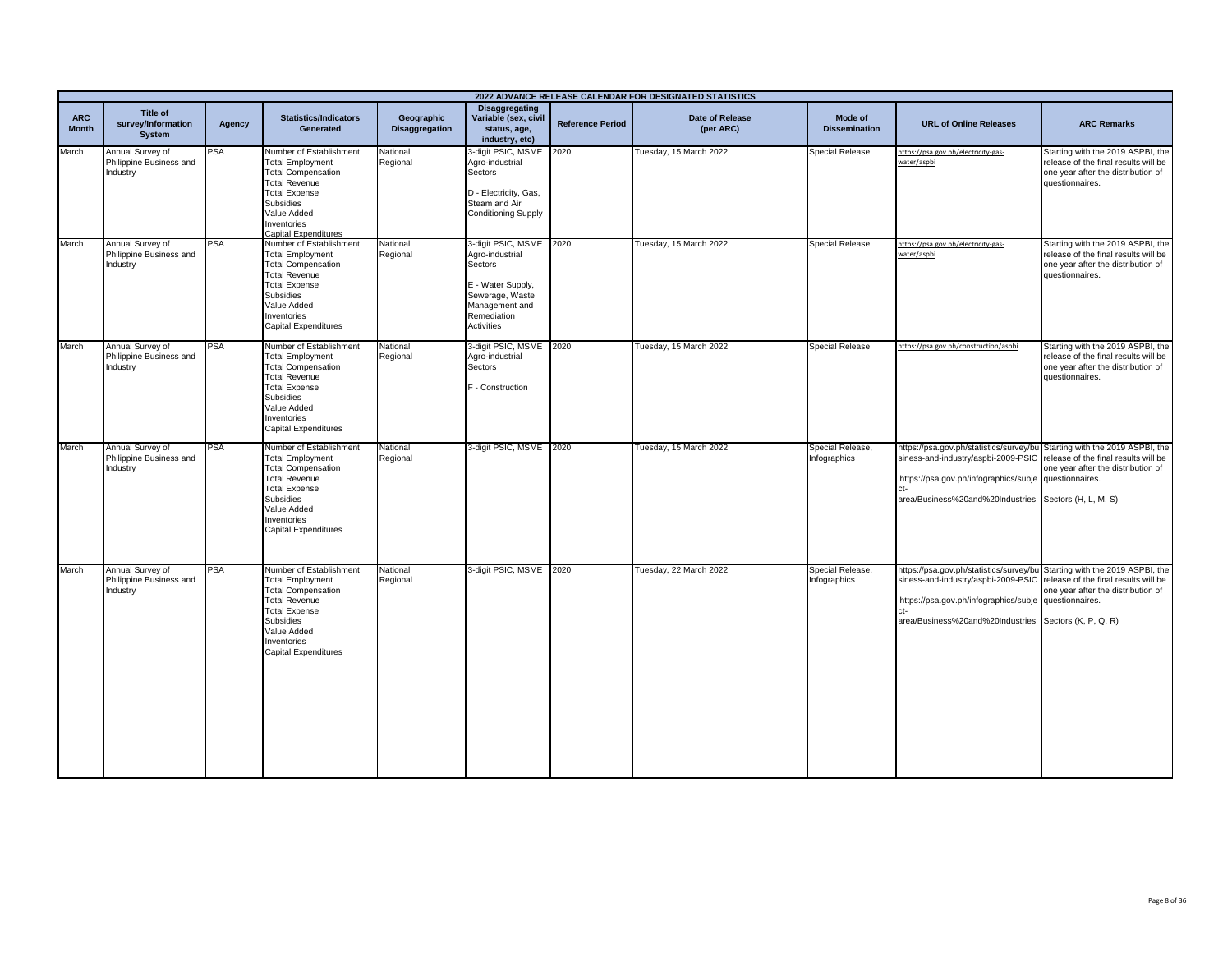|                            | 2022 ADVANCE RELEASE CALENDAR FOR DESIGNATED STATISTICS                                                       |            |                                                                                                                                                                                                    |                                     |                                                                                 |                          |                                     |                                                                                                                                  |                                                                                                                                                                                                |                                                                                                                                                                                                                                                                                                                                        |
|----------------------------|---------------------------------------------------------------------------------------------------------------|------------|----------------------------------------------------------------------------------------------------------------------------------------------------------------------------------------------------|-------------------------------------|---------------------------------------------------------------------------------|--------------------------|-------------------------------------|----------------------------------------------------------------------------------------------------------------------------------|------------------------------------------------------------------------------------------------------------------------------------------------------------------------------------------------|----------------------------------------------------------------------------------------------------------------------------------------------------------------------------------------------------------------------------------------------------------------------------------------------------------------------------------------|
| <b>ARC</b><br><b>Month</b> | <b>Title of</b><br>survey/Information<br><b>System</b>                                                        | Agency     | <b>Statistics/Indicators</b><br>Generated                                                                                                                                                          | Geographic<br><b>Disaggregation</b> | <b>Disaggregating</b><br>Variable (sex, civil<br>status, age,<br>industry, etc) | <b>Reference Period</b>  | <b>Date of Release</b><br>(per ARC) | Mode of<br><b>Dissemination</b>                                                                                                  | <b>URL of Online Releases</b>                                                                                                                                                                  | <b>ARC Remarks</b>                                                                                                                                                                                                                                                                                                                     |
| March                      | Farm Prices Survey                                                                                            | <b>PSA</b> | Average Monthly Farmgate<br><b>Prices for Cereals</b>                                                                                                                                              | National<br>Regional<br>Provincial  | Commodity level                                                                 | Q1 2022<br>February 2022 | Tuesday, 22 March 2022 (monthly)    | Statistical tables<br>posted at the<br>OpenSTAT database<br>of the PSA                                                           | http://OpenSTAT.psa.gov.ph/PXWeb/ 20 days after the reference month<br>oxweb/en/DB/DB 2M FG/?tablelist<br>=true                                                                                | The schedule of release was<br>changed to monthly in 2021, to<br>make the farmgate prices data<br>available on a monthly basis.<br>instead of the original quarterly<br>release. This further modification<br>in the schedule of release in the<br>SDS is yet to be approved by the<br>PSA Board.                                      |
| March                      | Survey of Retail Prices of PSA<br>Commodities for the<br><b>General Retail Price</b><br>Index                 |            | General Retail Price Index,<br>month-on-month and year-on<br>year growth rates                                                                                                                     | <b>NCR</b>                          | <b>GRPI</b> at major<br>commodity group<br>level                                | January 2022             | Wednesday, 2 March 2022             | Special release<br>containing brief<br>descriptive analysis<br>and summary<br>statistical tables<br>posted at the PSA<br>website | https://psa.gov.ph/price-indices/grpi                                                                                                                                                          | The date of release per EO 352<br>and per ARC are different.<br>SDS modifications have been<br>proposed, pending PSA Board<br>approval.                                                                                                                                                                                                |
| March                      | Farm Prices Survey                                                                                            | <b>PSA</b> | Average Monthly Farmgate<br>Prices of Other Crops                                                                                                                                                  | National<br>Regional<br>Provincial  | Commodity level                                                                 | Q1 2022<br>February 2022 | Wednesday, 30 March 2022 (monthly)  | <b>Statistical tables</b><br>posted at the<br>OpenSTAT database<br>of the PSA                                                    | http://OpenSTAT.psa.gov.ph/PXWeb/<br>oxweb/en/DB/DB_2M_FG/?tablelis<br>=true                                                                                                                   | 20 days after the reference month<br>The schedule of release was<br>changed to monthly in 2021, to<br>make the farmgate prices data<br>available on a monthly basis,<br>instead of the original quarterly<br>release. This further modification<br>in the schedule of release in the<br>SDS is yet to be approved by the<br>PSA Board. |
| March                      | Annual Survey of<br>Philippine Business and<br>Industry                                                       | <b>PSA</b> | Number of Establishment<br><b>Total Employment</b><br><b>Total Compensation</b><br><b>Total Revenue</b><br><b>Total Expense</b><br>Subsidies<br>Value Added<br>nventories<br>Capital Expenditures  | National<br>Regional                | 3-digit PSIC, MSME 2020<br>Agro-industrial<br>Sectors<br>C - Manufacturing      |                          | Thursday, 31 March 2022             | Special Release                                                                                                                  | https://psa.gov.ph/manufacturing/aspbi                                                                                                                                                         | Starting with the 2019 ASPBI, the<br>release of the final results will be<br>one year after the distribution of<br>questionnaires.                                                                                                                                                                                                     |
| March                      | International Merchandise PSA<br><b>Trade Statistics (Foreign</b><br>Trade Statistics - Export<br>and Import) |            | FOB Value Export and Import National, Annual                                                                                                                                                       |                                     | Major commodity<br>group, 10-digit PSCC                                         | 2021                     | Thursday, 31 March 2022             | Special Release                                                                                                                  | https://psa.gov.ph/statistics/foreign-<br>trade                                                                                                                                                |                                                                                                                                                                                                                                                                                                                                        |
| March                      | Annual Survey of<br>Philippine Business and<br>Industry                                                       | PSA        | Number of Establishment<br><b>Total Employment</b><br><b>Total Compensation</b><br><b>Total Revenue</b><br><b>Total Expense</b><br>Subsidies<br>Value Added<br>Inventories<br>Capital Expenditures | National<br>Regional                | 3-digit PSIC, MSME 2020                                                         |                          | Thursday, 31 March 2022             | Special Release,<br>Infographics                                                                                                 | https://psa.gov.ph/statistics/survey/bu Starting with the 2019 ASPBI, the<br>siness-and-industry/aspbi-2009-PSIC<br>'https://psa.gov.ph/infographics/subje<br>area/Business%20and%20Industries | release of the final results will be<br>one year after the distribution of<br>questionnaires.<br>Sectors (G, I, J, N)                                                                                                                                                                                                                  |
| April                      | Survey of Retail Prices of PSA<br>Commodities for<br>Consumer Price Index                                     |            | Consumer Price Index<br>Inflation Rates<br>Purchasing Power of Peso<br>(PPP)                                                                                                                       | National<br>Regional<br>Provincial  | CPI at subclass.<br>class, group, and<br>division level                         | March 2022               | Tuesday, 5 April 2022               | Press briefing and<br>press release with<br>summary statistical<br>tables posted at the<br>PSA website                           | http://www.psa.gov.ph/price-indices/cpi-ir                                                                                                                                                     |                                                                                                                                                                                                                                                                                                                                        |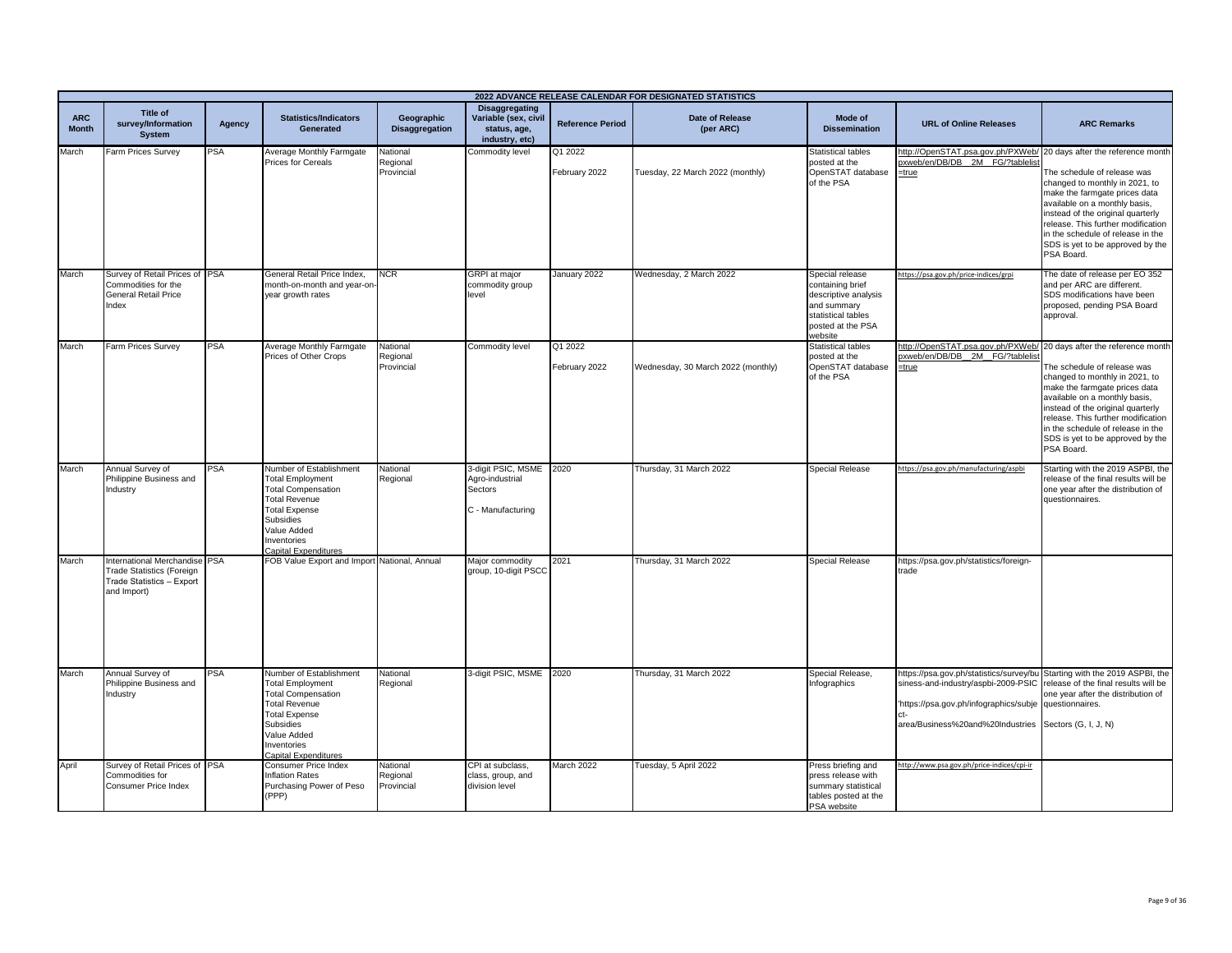|                            | 2022 ADVANCE RELEASE CALENDAR FOR DESIGNATED STATISTICS                                                       |            |                                                                                       |                                        |                                                                                 |                         |                                     |                                                                                                                         |                                                                 |                                                                                                                                                                                                                                                                                                  |
|----------------------------|---------------------------------------------------------------------------------------------------------------|------------|---------------------------------------------------------------------------------------|----------------------------------------|---------------------------------------------------------------------------------|-------------------------|-------------------------------------|-------------------------------------------------------------------------------------------------------------------------|-----------------------------------------------------------------|--------------------------------------------------------------------------------------------------------------------------------------------------------------------------------------------------------------------------------------------------------------------------------------------------|
| <b>ARC</b><br><b>Month</b> | Title of<br>survey/Information<br>System                                                                      | Agency     | <b>Statistics/Indicators</b><br>Generated                                             | Geographic<br><b>Disaggregation</b>    | <b>Disaggregating</b><br>Variable (sex, civil<br>status, age,<br>industry, etc) | <b>Reference Period</b> | <b>Date of Release</b><br>(per ARC) | Mode of<br><b>Dissemination</b>                                                                                         | <b>URL of Online Releases</b>                                   | <b>ARC Remarks</b>                                                                                                                                                                                                                                                                               |
| April                      | Seasonally Adjusted<br><b>Consumer Price Index</b>                                                            | PSA        | <b>Seasonally Adjusted</b><br>Consumer Price Index.<br>Month-on-Month Growth<br>Rates | National<br><b>NCR</b><br><b>AONCR</b> | Seasonally Adjusted<br>CPI at division level                                    | March 2022              | Tuesday, 5 April 2022               | Press release with<br>summary statistical<br>tables posted at the<br>PSA website                                        | https://psa.gov.ph/price-indices/seasonally-<br>adjusted-cpi    |                                                                                                                                                                                                                                                                                                  |
| April                      | Labor Force Survey                                                                                            | <b>PSA</b> |                                                                                       |                                        |                                                                                 | February 2022           | Wednesday, 6 April 2022 (monthly)   | Press Release                                                                                                           |                                                                 | Monthly releases instead of<br>quarterly is implemented from<br>2021 to provide flash indicators<br>during the COVID-19 pandemic<br>per PSA Board Resolution no. 8,<br>s. 2020.                                                                                                                  |
| April                      | Monthly Integrated Survey PSA<br>of Selected Industries                                                       |            | VaPI, VoPI, VaNSI, VoNSI,<br>Producer Price Index,<br>Capacity Utilization Rate       | National                               | Industry Division (2-<br>digit PSIC/Industry<br>Group (3-digit PSIC)            | February 2022           | Thursday, 7 April 2022              | <b>Press Release</b>                                                                                                    | https://psa.gov.ph/manufacturing/missi                          | The release for MISSI was<br>shortened to 35 days after the<br>reference month since 2018<br>(January 2018 reference month).<br>However starting in 2021, it has<br>been shortened to 34 days after<br>the reference month, except for<br>months when release coincides<br>with the CPI release. |
| April                      | National Accounts of the PSA<br>Philippines (Annual)                                                          |            |                                                                                       |                                        |                                                                                 | 2021                    | Thursday, 7 April 2022              | Press Release,<br>Infographics,<br>Publication, database<br>for OpenSTAT                                                |                                                                 |                                                                                                                                                                                                                                                                                                  |
| April                      | International Merchandise PSA<br><b>Trade Statistics (Foreign</b><br>Trade Statistics - Export<br>and Import) |            | FOB Value Export and Import National, Monthly                                         |                                        | Major commodity<br>group, 10-digit PSCC                                         | February 2022           | Friday, 8 April 2022                | Press Release                                                                                                           | https://psa.gov.ph/statistics/foreign-trade                     |                                                                                                                                                                                                                                                                                                  |
| April                      | Rice and Corn Stocks<br>Survey: Household                                                                     | <b>PSA</b> | Rice and Corn Stocks<br>nventory                                                      | National<br>Regional                   | Sector                                                                          | March 2022              | Monday, 11 April 2022               | <b>Special Release</b>                                                                                                  | https://psa.gov.ph/content/rice-and-corn-<br>stocks-inventory-0 | Release date per EO 352 falls on<br>a weekend                                                                                                                                                                                                                                                    |
| April                      | Rice and Corn Stocks<br>Survey: Commercial                                                                    | <b>PSA</b> | Rice and Corn Stocks<br>nventory                                                      | National                               | Sector                                                                          | March 2022              | Monday, 11 April 2022               | Special Release                                                                                                         | https://psa.gov.ph/content/rice-and-corn-<br>stocks-inventory-0 | Release date per EO 352 falls on<br>a weekend                                                                                                                                                                                                                                                    |
| April                      | Survey of Wholesale<br>Prices of Commodities for<br>the General Wholesale<br>Price Index                      | PSA        | General Wholesale Price<br>Index, month-on-month and<br>year-on-year growth rates     | National, Luzon,<br>/isayas, Mindanao  | GWPI at major<br>commodity group<br>level                                       | February 2022           | Monday, 18 April 2022               | Special release<br>containing descriptive<br>analysis and summary<br>statistical tables<br>posted at the PSA<br>website | https://psa.gov.ph/price-indices/gwpi                           | The date of release per EO 352<br>and per ARC are different.<br>SDS modifications have been<br>proposed with endorsement from<br>the IACPS, pending PSA Board<br>approval.                                                                                                                       |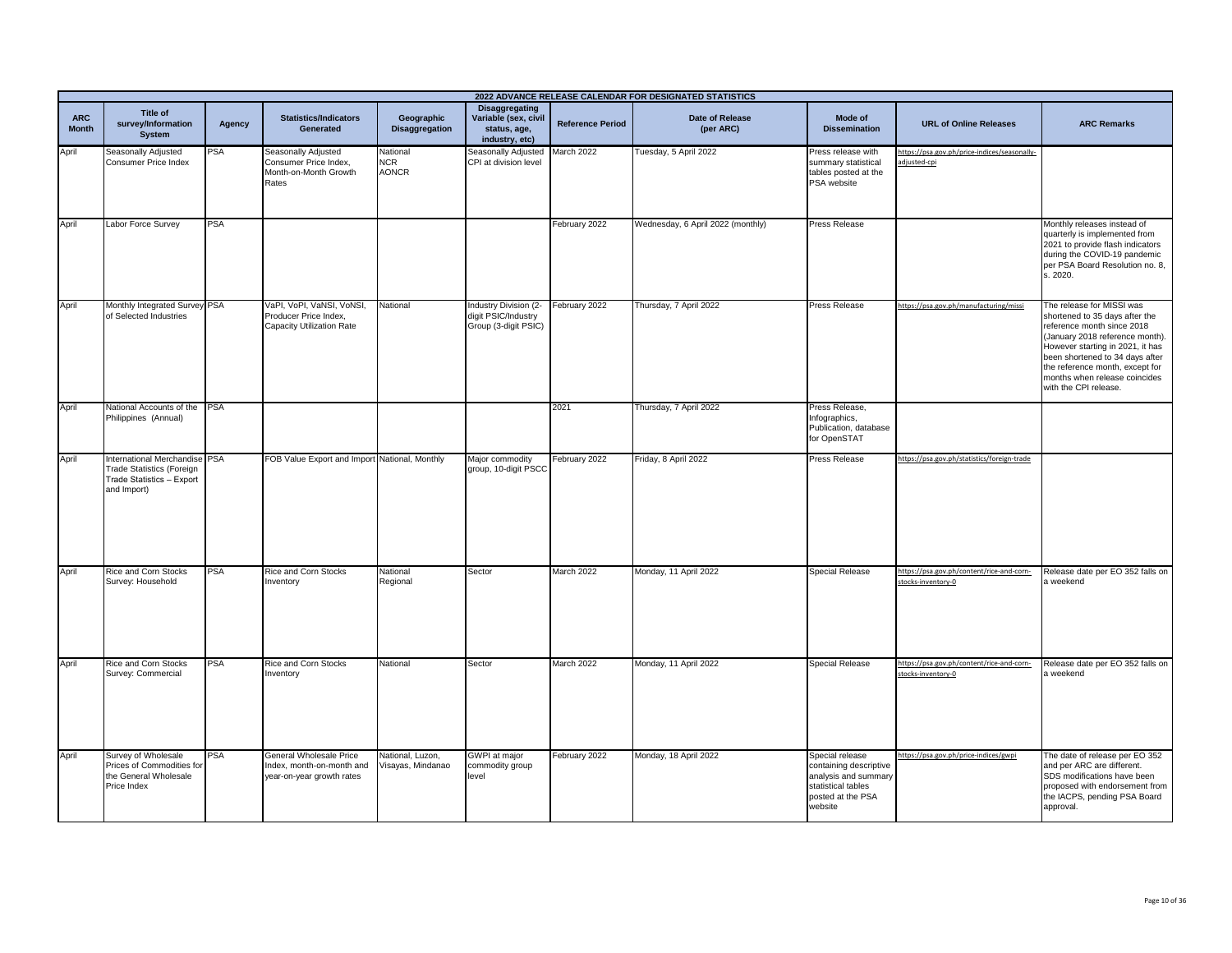|                            | 2022 ADVANCE RELEASE CALENDAR FOR DESIGNATED STATISTICS                                |            |                                                                                                                                                                                                    |                                    |                                                                                 |                         |                                 |                                                                                                                                  |                                                                                                                    |                                                                                                                                                                                                                                                                                                                                        |
|----------------------------|----------------------------------------------------------------------------------------|------------|----------------------------------------------------------------------------------------------------------------------------------------------------------------------------------------------------|------------------------------------|---------------------------------------------------------------------------------|-------------------------|---------------------------------|----------------------------------------------------------------------------------------------------------------------------------|--------------------------------------------------------------------------------------------------------------------|----------------------------------------------------------------------------------------------------------------------------------------------------------------------------------------------------------------------------------------------------------------------------------------------------------------------------------------|
| <b>ARC</b><br><b>Month</b> | <b>Title of</b><br>survey/Information<br><b>System</b>                                 | Agency     | <b>Statistics/Indicators</b><br>Generated                                                                                                                                                          | Geographic<br>Disaggregation       | <b>Disaggregating</b><br>Variable (sex, civil<br>status, age,<br>industry, etc) | <b>Reference Period</b> | Date of Release<br>(per ARC)    | Mode of<br><b>Dissemination</b>                                                                                                  | <b>URL of Online Releases</b>                                                                                      | <b>ARC Remarks</b>                                                                                                                                                                                                                                                                                                                     |
| April                      | Annual Survey of<br>Philippine Business and<br>Industry                                | <b>PSA</b> | Number of Establishment<br><b>Total Employment</b><br><b>Total Compensation</b><br><b>Total Revenue</b><br><b>Total Expense</b><br>Subsidies<br>Value Added<br>Inventories<br>Capital Expenditures | National<br>Regional               | 3-digit PSIC, MSME 2020<br>Agro-industrial<br>Sectors<br>Economy-wide           |                         | Monday, 18 April 2022           | <b>Special Release</b>                                                                                                           | https://psa.gov.ph/statistics/survey/business-Starting with the 2019 ASPBI, the<br>and-industry/aspbi              | release of the final results will be<br>one year after the distribution of<br>questionnaires.                                                                                                                                                                                                                                          |
| April                      | Regional Accounts of the PSA<br>Philippines Annual                                     |            |                                                                                                                                                                                                    |                                    |                                                                                 | 2021                    | Thursday, 28 April 2022         | <b>Publication, Press</b><br>Release, Press<br>Conference                                                                        |                                                                                                                    |                                                                                                                                                                                                                                                                                                                                        |
| March                      | Survey of Retail Prices of PSA<br>Commodities for the<br>General Retail Price<br>Index |            | General Retail Price Index,<br>month-on-month and year-on<br>year growth rates                                                                                                                     | <b>NCR</b>                         | <b>GRPI</b> at major<br>commodity group<br>level                                | February 2022           | Wednesday, 30 March 2022        | Special release<br>containing brief<br>descriptive analysis<br>and summary<br>statistical tables<br>posted at the PSA<br>website | https://psa.gov.ph/price-indices/grpi                                                                              | The date of release per EO 352<br>and per ARC are different.<br>SDS modifications have been<br>proposed, pending PSA Board<br>approval.                                                                                                                                                                                                |
| April                      | Quarterly Survey of<br>Philippine Business and<br>Industry - Preliminary               | PSA        | <b>Total Employment,</b><br><b>Total Compensation,</b><br>Total Revenue,<br>Total Value of Output,<br>Total Inventories,<br>Capacity Utilization Rate                                              | National<br>Regional               | 2 - Digit, 3 - Digit and Q1 2022<br>5 - Digit PSIC                              |                         | Friday, 29 April 2022           | ESSS-SSD to send<br>link via email                                                                                               |                                                                                                                    | release date per EO 352 falls on<br>a weekend                                                                                                                                                                                                                                                                                          |
| April                      | Farm Prices Survey                                                                     | <b>PSA</b> | Average Monthly Farmgate<br>Prices of Other Crops                                                                                                                                                  | National<br>Regional<br>Provincial | Commodity level                                                                 | Q1 2022<br>March 2022   | Friday, 29 April 2022 (monthly) | <b>Statistical tables</b><br>posted at the<br>OpenSTAT database<br>of the PSA                                                    | http://OpenSTAT.psa.gov.ph/PXWeb/ 20-30 days after the reference<br>pxweb/en/DB/DB 2M FG/?tablelist month<br>=true | The schedule of release was<br>changed to monthly in 2021, to<br>make the farmgate prices data<br>available on a monthly basis,<br>instead of the original quarterly<br>release. This further modification<br>in the schedule of release in the<br>SDS is yet to be approved by the<br>PSA Board,                                      |
| April                      | Farm Prices Survey                                                                     | <b>PSA</b> | Average Monthly Farmgate<br><b>Prices for Cereals</b>                                                                                                                                              | National<br>Regional<br>Provincial | Commodity level                                                                 | Q1 2022<br>March 2022   | Friday, 29 April 2022 (monthly) | <b>Statistical tables</b><br>posted at the<br>OpenSTAT database<br>of the PSA                                                    | http://OpenSTAT.psa.gov.ph/PXWeb/<br>pxweb/en/DB/DB 2M FG/?tablelis<br>=true                                       | 30 days after the reference month<br>The schedule of release was<br>changed to monthly in 2021, to<br>make the farmgate prices data<br>available on a monthly basis,<br>instead of the original quarterly<br>release. This further modification<br>in the schedule of release in the<br>SDS is yet to be approved by the<br>PSA Board. |
| May                        | Survey of Retail Prices of PSA<br>Commodities for<br>Consumer Price Index              |            | Consumer Price Index<br>Inflation Rates<br>Purchasing Power of Peso<br>(PPP)                                                                                                                       | National<br>Regional<br>Provincial | CPI at subclass,<br>class, group, and<br>division level                         | April 2022              | Thursday, 5 May 2022            | Press briefing and<br>press release with<br>summary statistical<br>tables posted at the<br>PSA website                           | ttp://www.psa.gov.ph/price-indices/cpi-ir                                                                          |                                                                                                                                                                                                                                                                                                                                        |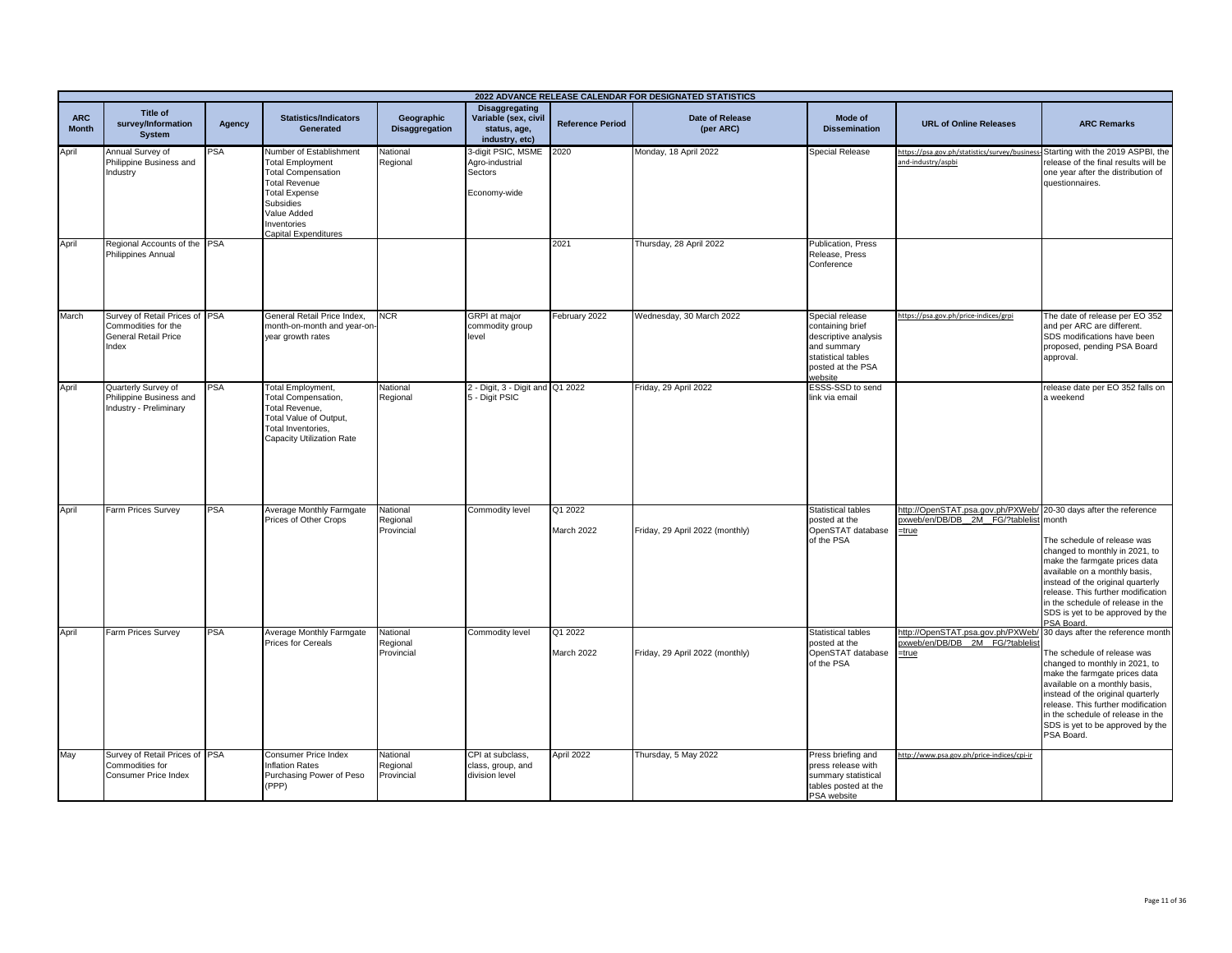|                            | 2022 ADVANCE RELEASE CALENDAR FOR DESIGNATED STATISTICS                                                       |            |                                                                                |                                        |                                                                          |                          |                              |                                                                                  |                                                                                                                                                                             |                                                                                                                                                                                 |
|----------------------------|---------------------------------------------------------------------------------------------------------------|------------|--------------------------------------------------------------------------------|----------------------------------------|--------------------------------------------------------------------------|--------------------------|------------------------------|----------------------------------------------------------------------------------|-----------------------------------------------------------------------------------------------------------------------------------------------------------------------------|---------------------------------------------------------------------------------------------------------------------------------------------------------------------------------|
| <b>ARC</b><br><b>Month</b> | Title of<br>survey/Information<br><b>System</b>                                                               | Agency     | <b>Statistics/Indicators</b><br>Generated                                      | Geographic<br><b>Disaggregation</b>    | Disaggregating<br>Variable (sex, civil<br>status, age,<br>industry, etc) | <b>Reference Period</b>  | Date of Release<br>(per ARC) | Mode of<br><b>Dissemination</b>                                                  | <b>URL of Online Releases</b>                                                                                                                                               | <b>ARC Remarks</b>                                                                                                                                                              |
| May                        | Seasonally Adjusted<br>Consumer Price Index                                                                   | <b>PSA</b> | Seasonally Adjusted<br>Consumer Price Index,<br>Month-on-Month Growth<br>Rates | National<br><b>NCR</b><br><b>AONCR</b> | Seasonally Adjusted April 2022<br>CPI at division level                  |                          | Thursday, 5 May 2022         | Press release with<br>summary statistical<br>tables posted at the<br>PSA website | https://psa.gov.ph/price-indices/seasonally-<br>adjusted-cpi                                                                                                                |                                                                                                                                                                                 |
| May                        | International Merchandise PSA<br><b>Trade Statistics (Foreign</b><br>Trade Statistics - Export<br>and Import) |            | FOB Value Export and Import National, Monthly                                  |                                        | Major commodity<br>group, 10-digit PSCC                                  | March 2022               | Friday, 6 May 2022           | <b>Press Release</b>                                                             | https://psa.gov.ph/statistics/foreign-trade                                                                                                                                 |                                                                                                                                                                                 |
| May                        | Labor Force Survey                                                                                            | <b>PSA</b> |                                                                                |                                        |                                                                          | Q1 2022<br>March 2022    | Friday, 6 May 2022 (monthly) | Press Release                                                                    |                                                                                                                                                                             | Monthly releases instead of<br>quarterly is implemented from<br>2021 to provide flash indicators<br>during the COVID-19 pandemic<br>per PSA Board Resolution no. 8,<br>s. 2020. |
| May                        | Seasonally Adjusted<br>Palay/Rice Production<br>and Prices                                                    | <b>PSA</b> | Production / Prices                                                            | National                               | None                                                                     | January to March<br>2022 | Tuesday, 10 May 2022         | <b>Special Release</b>                                                           | https://psa.gov.ph/content/seasonally-<br>adjusted-palayrice-production-and-prices                                                                                          |                                                                                                                                                                                 |
| May                        | Rice and Corn Stocks<br>Survey: Household                                                                     | <b>PSA</b> | Rice and Corn Stocks<br>Inventory                                              | National<br>Regional                   | Sector                                                                   | April 2022               | Tuesday, 10 May 2022         | Special Release                                                                  | https://psa.gov.ph/content/rice-and-corn-<br>stocks-inventory-0                                                                                                             |                                                                                                                                                                                 |
| May                        | Palay Production Survey PSA<br>(PPS)                                                                          |            | Production / Harvest Area /<br>Yield / Prices                                  | National<br>Regional<br>Provincial     | Ecosystem<br>Crop Type                                                   | January to March<br>2022 | Tuesday, 10 May 2022         | <b>Statistical tables</b>                                                        | https://OpenSTAT.psa.gov.ph/PXWeb/pxweb Annual and Q4 - one month after<br>/en/DB/DB_2E_CS/0012E4EVCP0.px/?rxid the reference year<br>=bdf9d8da-96f1-4100-ae09-18cb3eaeb313 | Quarterly (except Q4) - 40 days<br>after the reference period                                                                                                                   |
| May                        | Corn Production Survey<br>(CPS)                                                                               | PSA        | Production / Harvest Area /<br>Yield / Prices                                  | National<br>Regional<br>Provincial     | Ecosystem<br>Crop Type                                                   | January to March<br>2022 | Tuesday, 10 May 2022         | <b>Statistical tables</b>                                                        | https://OpenSTAT.psa.gov.ph/PXWeb/pxwe<br>/en/DB/DB 2E CS/0012E4EVCP0.px/?rxid<br>bdf9d8da-96f1-4100-ae09-18cb3eaeb313                                                      | Annual and Q4 - one month after<br>the reference year<br>Quarterly (except Q4) - 40 days<br>after the reference period                                                          |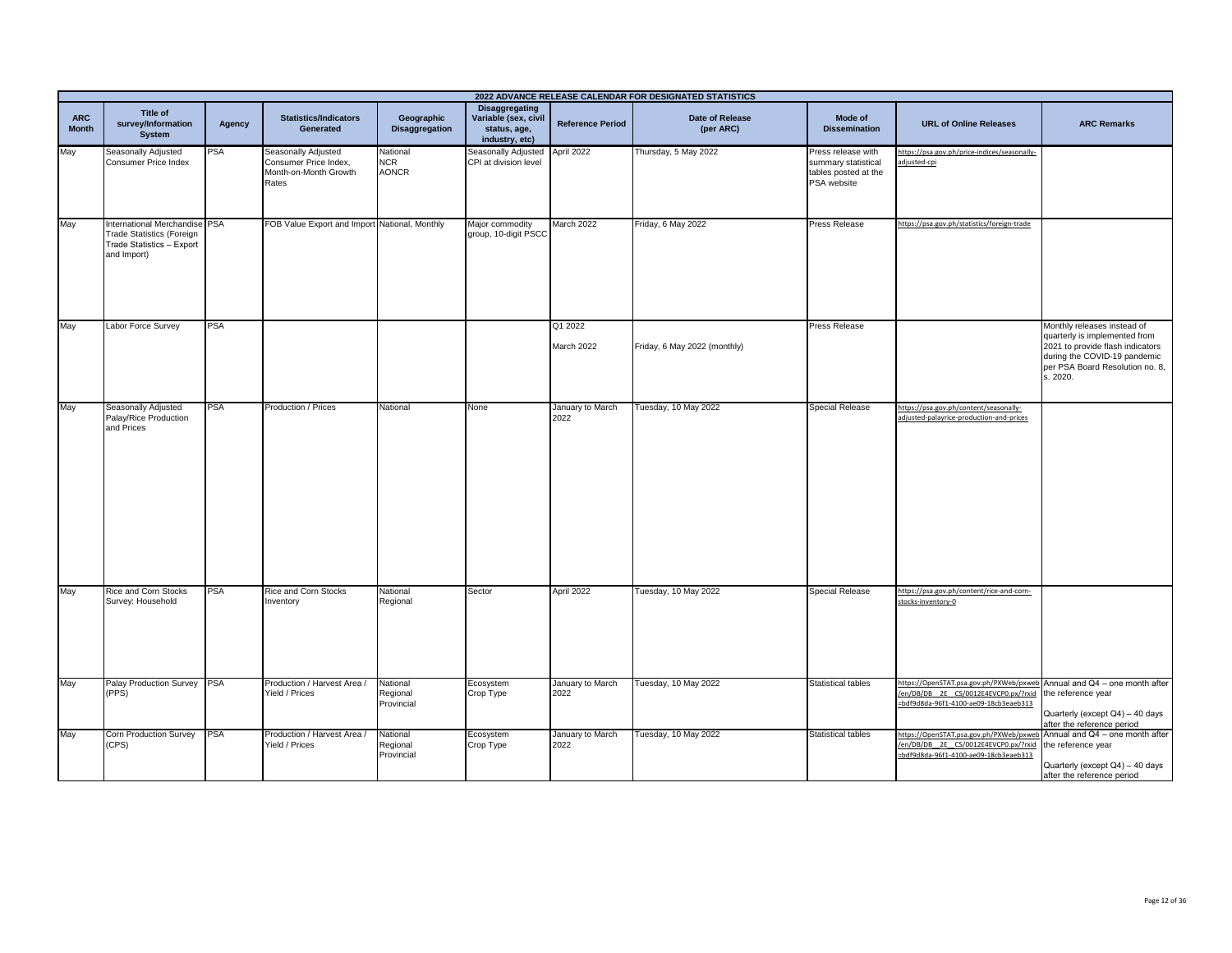|                            |                                                                                                 |            |                                                                                   |                                       |                                                                                 |                          | 2022 ADVANCE RELEASE CALENDAR FOR DESIGNATED STATISTICS |                                                                                                                         |                                                                                                                                                                   |                                                                                                                                                                                                                                                                                                  |
|----------------------------|-------------------------------------------------------------------------------------------------|------------|-----------------------------------------------------------------------------------|---------------------------------------|---------------------------------------------------------------------------------|--------------------------|---------------------------------------------------------|-------------------------------------------------------------------------------------------------------------------------|-------------------------------------------------------------------------------------------------------------------------------------------------------------------|--------------------------------------------------------------------------------------------------------------------------------------------------------------------------------------------------------------------------------------------------------------------------------------------------|
| <b>ARC</b><br><b>Month</b> | Title of<br>survey/Information<br><b>System</b>                                                 | Agency     | <b>Statistics/Indicators</b><br><b>Generated</b>                                  | Geographic<br><b>Disaggregation</b>   | <b>Disaggregating</b><br>Variable (sex, civil<br>status, age,<br>industry, etc) | <b>Reference Period</b>  | Date of Release<br>(per ARC)                            | Mode of<br><b>Dissemination</b>                                                                                         | <b>URL of Online Releases</b>                                                                                                                                     | <b>ARC Remarks</b>                                                                                                                                                                                                                                                                               |
| May                        | Rice and Corn Stocks<br>Survey: Commercial                                                      | <b>PSA</b> | <b>Rice and Corn Stocks</b><br>nventory                                           | National                              | Sector                                                                          | April 2022               | Tuesday, 10 May 2022                                    | <b>Special Release</b>                                                                                                  | https://psa.gov.ph/content/rice-and-corn-<br>stocks-inventory-0                                                                                                   |                                                                                                                                                                                                                                                                                                  |
| May                        | Monthly Integrated Survey PSA<br>of Selected Industries                                         |            | VaPI, VoPI, VaNSI, VoNSI,<br>Producer Price Index,<br>Capacity Utilization Rate   | National                              | Industry Division (2-<br>digit PSIC/Industry<br>Group (3-digit PSIC)            | March 2022               | Wednesday, 11 May 2022                                  | Press Release                                                                                                           | https://psa.gov.ph/manufacturing/missi                                                                                                                            | The release for MISSI was<br>shortened to 35 days after the<br>reference month since 2018<br>(January 2018 reference month).<br>However starting in 2021, it has<br>been shortened to 34 days after<br>the reference month, except for<br>months when release coincides<br>with the CPI release. |
| May                        | National Accounts of the<br>Philippines Quarterly:<br>Preliminary                               | <b>PSA</b> |                                                                                   |                                       |                                                                                 | Q1 2022                  | Thursday, 12 May 2022                                   | <b>Publication, Press</b><br>Release, Press<br>Conference. Special<br>Release, Social Cards                             |                                                                                                                                                                   |                                                                                                                                                                                                                                                                                                  |
| May                        | Survey of Wholesale<br>Prices of Commodities for<br>the General Wholesale<br>Price Index        | <b>PSA</b> | General Wholesale Price<br>Index, month-on-month and<br>year-on-year growth rates | National, Luzon,<br>Visayas, Mindanao | <b>GWPI</b> at major<br>commodity group<br>level                                | March 2022               | Monday, 16 May 2022                                     | Special release<br>containing descriptive<br>analysis and summary<br>statistical tables<br>posted at the PSA<br>website | https://psa.gov.ph/price-indices/gwpi                                                                                                                             | The date of release per EO 352<br>and per ARC are different.<br>SDS modifications have been<br>proposed with endorsement from<br>the IACPS, pending PSA Board<br>approval.                                                                                                                       |
| May                        | Backyard Livestock and<br>Poultry Survey /<br><b>Commercial Livestock</b><br>and Poultry Survey | <b>PSA</b> | Livestock: Volume of<br>Production, by Quarter                                    | National<br>Regional                  | Animal type                                                                     |                          | Q1 2022 (Jan - Mar) Monday, May 16, 2022                | OpenSTAT Website                                                                                                        | https://OpenSTAT.psa.gov.ph/PXWeb/pxweb Release date per EO 352 falls on<br>en/DB/DB_2E_LP/0012E4FPLS0.px/?rxid=<br>2e13cf9-823f-445b-8553-0f0c56fd5d15           | weekend                                                                                                                                                                                                                                                                                          |
| May                        | Backyard Livestock and<br>Poultry Survey /<br>Commercial Livestock<br>and Poultry Survey        | <b>PSA</b> | Poultry and Eggs: Volume of National<br>roduction, by Quarter                     | Regional                              | Poultry products                                                                |                          | Q1 2022 (Jan - Mar) Monday, May 16, 2022                | OpenSTAT Website                                                                                                        | https://OpenSTAT.psa.gov.ph/PXWeb/pxweb Release date per EO 352 falls on<br>en/DB/DB_2E_LP/0022E4FPPE0.px/?rxid=<br>12e13cf9-823f-445b-8553-0f0c56fd5d15          | a weekend                                                                                                                                                                                                                                                                                        |
| May                        | Backyard Livestock and<br>Poultry Survey /<br><b>Commercial Livestock</b><br>and Poultry Survey | <b>PSA</b> | Livestock: Inventory by<br>Quarter                                                | National<br>Regional<br>Provincial    | Animal type, Farm<br>Type                                                       | as of 01 April 2022      | Monday, May 16, 2022                                    | OpenSTAT Website                                                                                                        | https://OpenSTAT.psa.gov.ph/PXWeb/pxweb<br>en/DB/DB 2E LP/0022E4FINL0.px/?rxid=<br>12e13cf9-823f-445b-8553-0f0c56fd5d15                                           | Release date per EO 352 falls on<br>a weekend                                                                                                                                                                                                                                                    |
| May                        | Backyard Livestock and<br>Poultry Survey /<br><b>Commercial Livestock</b><br>and Poultry Survey | <b>PSA</b> | Chicken: Inventory, by<br>Quarter                                                 | National<br>Regional<br>Provincial    | Type                                                                            | as of 01 April 2022      | Monday, May 16, 2022                                    | OpenSTAT Website                                                                                                        | https://OpenSTAT.psa.gov.ph/PXWeb/pxweb Release date per EO 352 falls on<br>en/DB/DB_2E_LP/0072E4FINC0.px/?rxid= a weekend<br>2e13cf9-823f-445b-8553-0f0c56fd5d15 |                                                                                                                                                                                                                                                                                                  |
| May                        | <b>Quarterly Commercial</b><br><b>Fisheries Survey</b>                                          | <b>PSA</b> | Volume and Value of<br>Production                                                 | National<br>Regional<br>Provincial    | Sector                                                                          | January to March<br>2022 | Monday, 16 May 2022                                     | OpenSTAT database                                                                                                       | http://www.OpenSTAT.psa.gov.ph                                                                                                                                    | Release date falls on a weekend                                                                                                                                                                                                                                                                  |
| May                        | <b>Quarterly Municipal</b><br><b>Fisheries Survey</b>                                           | <b>PSA</b> | Volume and Value of<br>Production                                                 | National<br>Regional<br>Provincial    | Sector                                                                          | January to March<br>2022 | Monday, 16 May 2022                                     | OpenSTAT database                                                                                                       | http://www.OpenSTAT.psa.gov.ph                                                                                                                                    | Release date falls on a weekend                                                                                                                                                                                                                                                                  |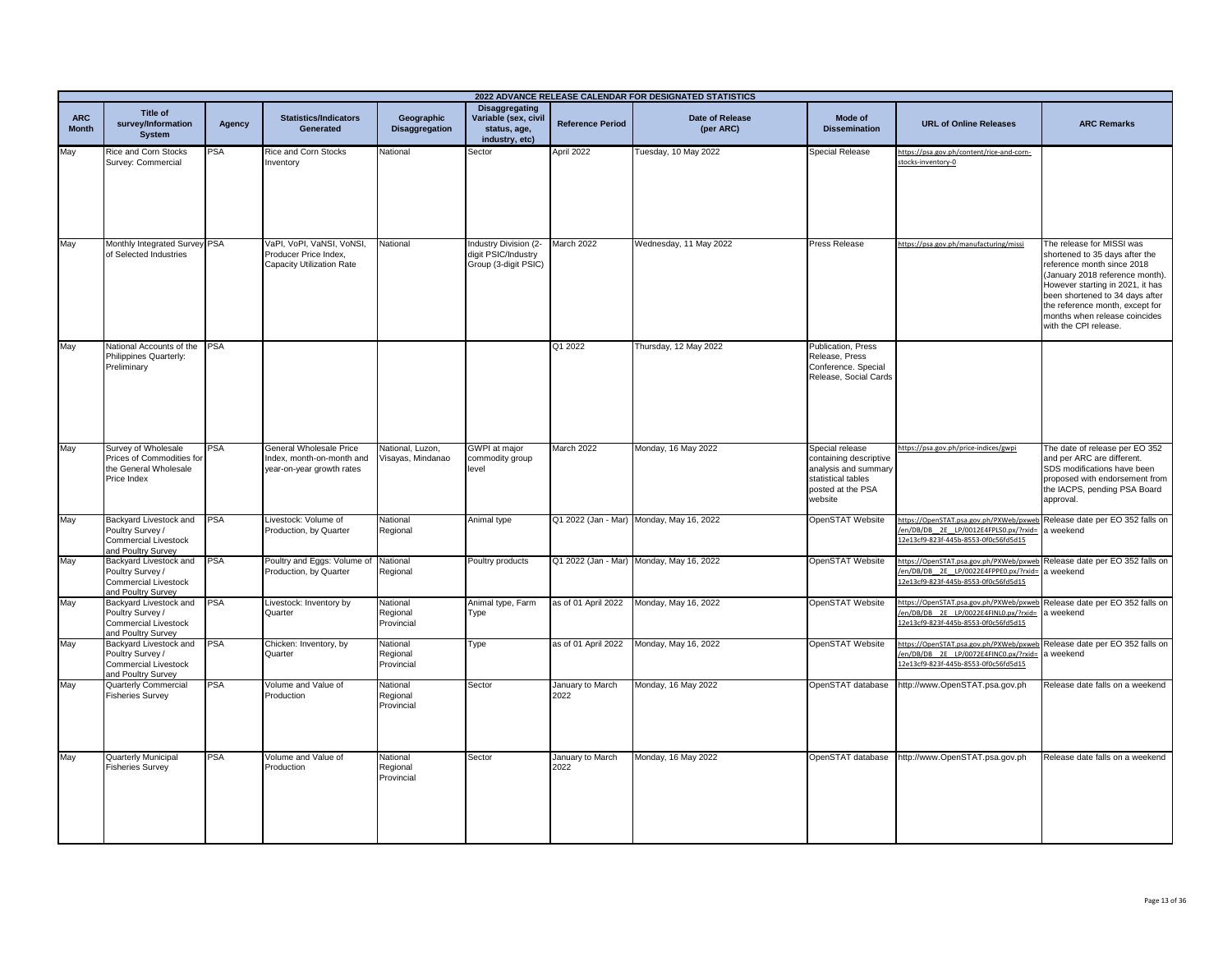|                            |                                                                                              |            |                                                                                                                                                                                                                                                                                           |                                                 |                                                                                                                                          |                         | 2022 ADVANCE RELEASE CALENDAR FOR DESIGNATED STATISTICS |                                                                                                                                  |                                                                                                                    |                                                                                                                                                                                                                                                                                                   |
|----------------------------|----------------------------------------------------------------------------------------------|------------|-------------------------------------------------------------------------------------------------------------------------------------------------------------------------------------------------------------------------------------------------------------------------------------------|-------------------------------------------------|------------------------------------------------------------------------------------------------------------------------------------------|-------------------------|---------------------------------------------------------|----------------------------------------------------------------------------------------------------------------------------------|--------------------------------------------------------------------------------------------------------------------|---------------------------------------------------------------------------------------------------------------------------------------------------------------------------------------------------------------------------------------------------------------------------------------------------|
| <b>ARC</b><br><b>Month</b> | <b>Title of</b><br>survey/Information<br><b>System</b>                                       | Agency     | <b>Statistics/Indicators</b><br>Generated                                                                                                                                                                                                                                                 | Geographic<br><b>Disaggregation</b>             | <b>Disaggregating</b><br>Variable (sex, civil<br>status, age,<br>industry, etc)                                                          | <b>Reference Period</b> | <b>Date of Release</b><br>(per ARC)                     | Mode of<br><b>Dissemination</b>                                                                                                  | <b>URL of Online Releases</b>                                                                                      | <b>ARC Remarks</b>                                                                                                                                                                                                                                                                                |
| May                        | Generation of<br><b>Construction Statistics</b><br>from Building Permit<br>Forms             | PSA        | Construction Type<br>Residential<br>single house,<br>duplex/quadriplex,<br>apartment/accesoria,<br>condominium, other<br>residential)<br>2 Non-residential<br>(commercial, industrial,<br>institutional, agricultural,<br>other non-residential)<br>3 addition<br>4 alteration and repair | National<br>Regional<br>Provincial<br>Municipal | Types of<br>Constructions<br>Number of<br>Constructions<br>Value of<br>Constructions<br>Total Floor Area of<br>Constructions             | Q1 2022                 | Friday, 20 May 2022                                     | Special Release                                                                                                                  | https://psa.gov.ph/tags/construction                                                                               | The release was shortened to 65<br>days after the reference quarter<br>since 2015 (First Quarter 2015).<br>However starting in 2021, it has<br>been shortened to 50 days after<br>the reference quarter.                                                                                          |
| May                        | Farm Prices Survey                                                                           | <b>PSA</b> | Average Monthly Farmgate<br>Prices for Cereals                                                                                                                                                                                                                                            | National<br>Regional<br>Provincial              | Commodity level                                                                                                                          | Q2 2022<br>April 2022   | Friday, 20 May 2022 (monthly)                           | <b>Statistical tables</b><br>posted at the<br>OpenSTAT database<br>of the PSA                                                    | http://OpenSTAT.psa.gov.ph/PXWeb/ 20-30 days after the reference<br>oxweb/en/DB/DB_2M_FG/?tablelist month<br>=true | The schedule of release was<br>changed to monthly in 2021, to<br>make the farmgate prices data<br>available on a monthly basis,<br>instead of the original quarterly<br>release. This further modification<br>in the schedule of release in the<br>SDS is yet to be approved by the<br>PSA Board. |
| April                      | Survey of Retail Prices of PSA<br>Commodities for the<br><b>General Retail Price</b><br>ndex |            | General Retail Price Index.<br>month-on-month and year-or<br>year growth rates                                                                                                                                                                                                            | <b>NCR</b>                                      | <b>GRPI</b> at major<br>commodity group<br>level                                                                                         | March 2022              | Friday, 29 April 2022                                   | Special release<br>containing brief<br>descriptive analysis<br>and summary<br>statistical tables<br>posted at the PSA<br>website | https://psa.gov.ph/price-indices/grpi                                                                              | The date of release per EO 352<br>and per ARC are different.<br>SDS modifications have been<br>proposed, but still pending PSA<br>Board approval.                                                                                                                                                 |
| May                        | Quarterly Survey of<br>Philippine Business and<br>Industry - Revised                         | PSA        | <b>Total Employment,</b><br>Total Compensation,<br>Total Revenue,<br>Total Value of Output,<br>Total Inventories,<br>Capacity Utilization Rate                                                                                                                                            | National<br>Regional                            | 2 - Digit, 3 - Digit and Q1 2022<br>5 - Digit PSIC                                                                                       |                         | Monday, 30 May 2022                                     | ESSS-SSD to send<br>link via email                                                                                               |                                                                                                                    |                                                                                                                                                                                                                                                                                                   |
| May                        | Generation of Forest<br><b>Resources Statistics</b>                                          | <b>FMB</b> | Average Prices of the<br>following forest products:<br>Logs, Lumber, Plywood                                                                                                                                                                                                              | National<br>Regional                            | Log: Tree Species,<br>Log Grade<br>Lumber: Tree<br>Species, Country of<br>Origin<br>Plywood: Type of<br>Wood Panel Product.<br>Thickness | Q1 2022                 | Tuesday, 31 May 2022                                    | in the FMB Website                                                                                                               | Electronic copy posted http://forestry.denr.gov.ph/index.php/statis<br>ics/designated-statistics                   |                                                                                                                                                                                                                                                                                                   |
| May                        | Generation of Forest<br><b>Resources Statistics</b>                                          | FMB        | Production of the following<br>forest products: Logs,<br>Lumber, Veneer, Plywood                                                                                                                                                                                                          | National<br>Regional<br>Provincial              | N.A.                                                                                                                                     | Q1 2022                 | Tuesday, 31 May 2022                                    | Electronic copy posted<br>in the FMB Website                                                                                     | http://forestry.denr.gov.ph/index.php/statist<br>ics/designated-statistics                                         |                                                                                                                                                                                                                                                                                                   |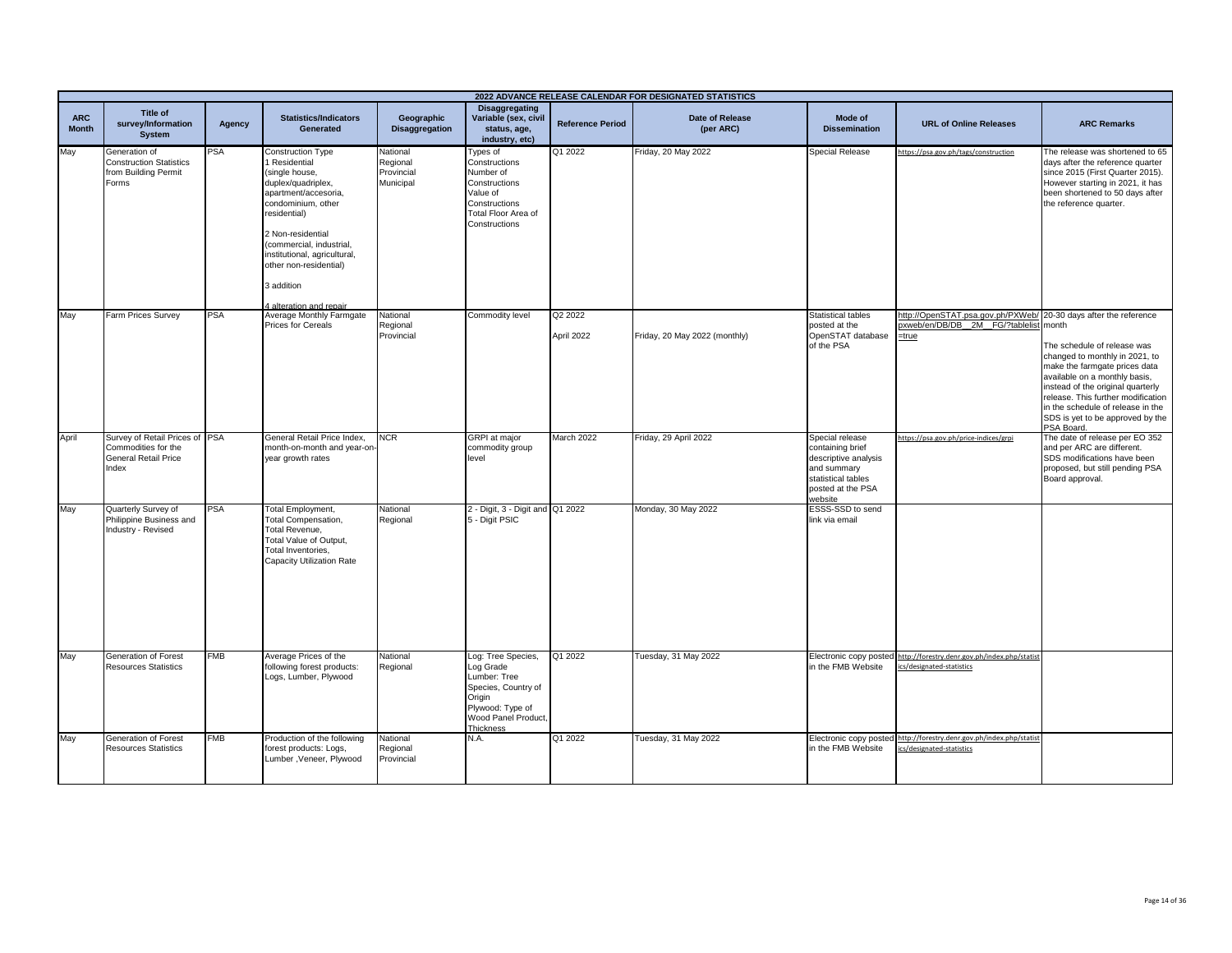|                            |                                                   |            |                                                                                                                                                                                                   |                                    |                                                                          |                         | 2022 ADVANCE RELEASE CALENDAR FOR DESIGNATED STATISTICS |                                                                               |                                                                                  |                                                                                                                                                                                                                                                                                                                                        |
|----------------------------|---------------------------------------------------|------------|---------------------------------------------------------------------------------------------------------------------------------------------------------------------------------------------------|------------------------------------|--------------------------------------------------------------------------|-------------------------|---------------------------------------------------------|-------------------------------------------------------------------------------|----------------------------------------------------------------------------------|----------------------------------------------------------------------------------------------------------------------------------------------------------------------------------------------------------------------------------------------------------------------------------------------------------------------------------------|
| <b>ARC</b><br><b>Month</b> | Title of<br>survey/Information<br>System          | Agency     | <b>Statistics/Indicators</b><br>Generated                                                                                                                                                         | Geographic<br>Disaggregation       | Disaggregating<br>Variable (sex, civil<br>status, age,<br>industry, etc) | <b>Reference Period</b> | <b>Date of Release</b><br>(per ARC)                     | Mode of<br><b>Dissemination</b>                                               | <b>URL of Online Releases</b>                                                    | <b>ARC Remarks</b>                                                                                                                                                                                                                                                                                                                     |
| May                        | Census of Population and PSA<br>Housing           |            | Report No. 4 - Urban<br>Population                                                                                                                                                                | National                           |                                                                          | <b>May 2020</b>         | Tuesday, 31 May 2022                                    |                                                                               |                                                                                  |                                                                                                                                                                                                                                                                                                                                        |
| May                        | Census of Population and PSA<br>Housing           |            | Report No. 5 - Institutional<br>Population                                                                                                                                                        | National                           |                                                                          | May 2020                | Tuesday, 31 May 2022                                    |                                                                               |                                                                                  |                                                                                                                                                                                                                                                                                                                                        |
| May                        | Census of Population and PSA<br>Housing           |            | Report No. 6 - Barangay<br>Characteristics                                                                                                                                                        | National                           |                                                                          | May 2020                | Tuesday, 31 May 2022                                    |                                                                               |                                                                                  |                                                                                                                                                                                                                                                                                                                                        |
| May                        | Farm Prices Survey                                | PSA        | Average Monthly Farmgate<br>Prices of Other Crops                                                                                                                                                 | National<br>Regional<br>Provincial | Commodity level                                                          | Q2 2022<br>April 2022   | Tuesday, 31 May 2022 (monthly)                          | <b>Statistical tables</b><br>posted at the<br>OpenSTAT database<br>of the PSA | http://OpenSTAT.psa.gov.ph/PXWeb/<br>oxweb/en/DB/DB 2M FG/?tablelist<br>$=$ true | 20 days after the reference month<br>The schedule of release was<br>changed to monthly in 2021, to<br>make the farmgate prices data<br>available on a monthly basis,<br>instead of the original quarterly<br>release. This further modification<br>in the schedule of release in the<br>SDS is yet to be approved by the<br>PSA Board. |
| May                        | Producer Price Index for<br>Agriculture           | <b>PSA</b> | Producer Price Index for<br>Agriculture                                                                                                                                                           | National<br>Regional except NCR    |                                                                          | January - March<br>2022 | Tuesday, 31 May 2022                                    |                                                                               |                                                                                  |                                                                                                                                                                                                                                                                                                                                        |
| June                       | Generation of Mineral<br>Statistics               | <b>MGB</b> | Metallic minerals production<br>(gold, silver, copper, nickel,<br>mixed nickel-cobalt sulfide,<br>chromite, iron)                                                                                 | National<br>Regional<br>Provincial | by type of mineral<br>commodity<br>by producer                           | Q1 2022                 | Wednesday, 1 June 2022                                  | Quarterly Metallic<br>Review, Website<br>Posting, Electronic<br>Files         | http://www.mgb.gov.ph                                                            |                                                                                                                                                                                                                                                                                                                                        |
| June                       | <b>Generation of Mineral</b><br><b>Statistics</b> | <b>MGB</b> | Directory of Producing Mines National<br>and Quarries<br>List of mineral producers with Provincial<br>active tenement permits<br>under commercial status<br>(company name and contact<br>details) | Regional                           | Sector                                                                   | 2021                    | Wednesday, 1 June 2022                                  | Publication, Electronic<br>Files, Web Posting                                 | http://www.mgb.gov.ph                                                            |                                                                                                                                                                                                                                                                                                                                        |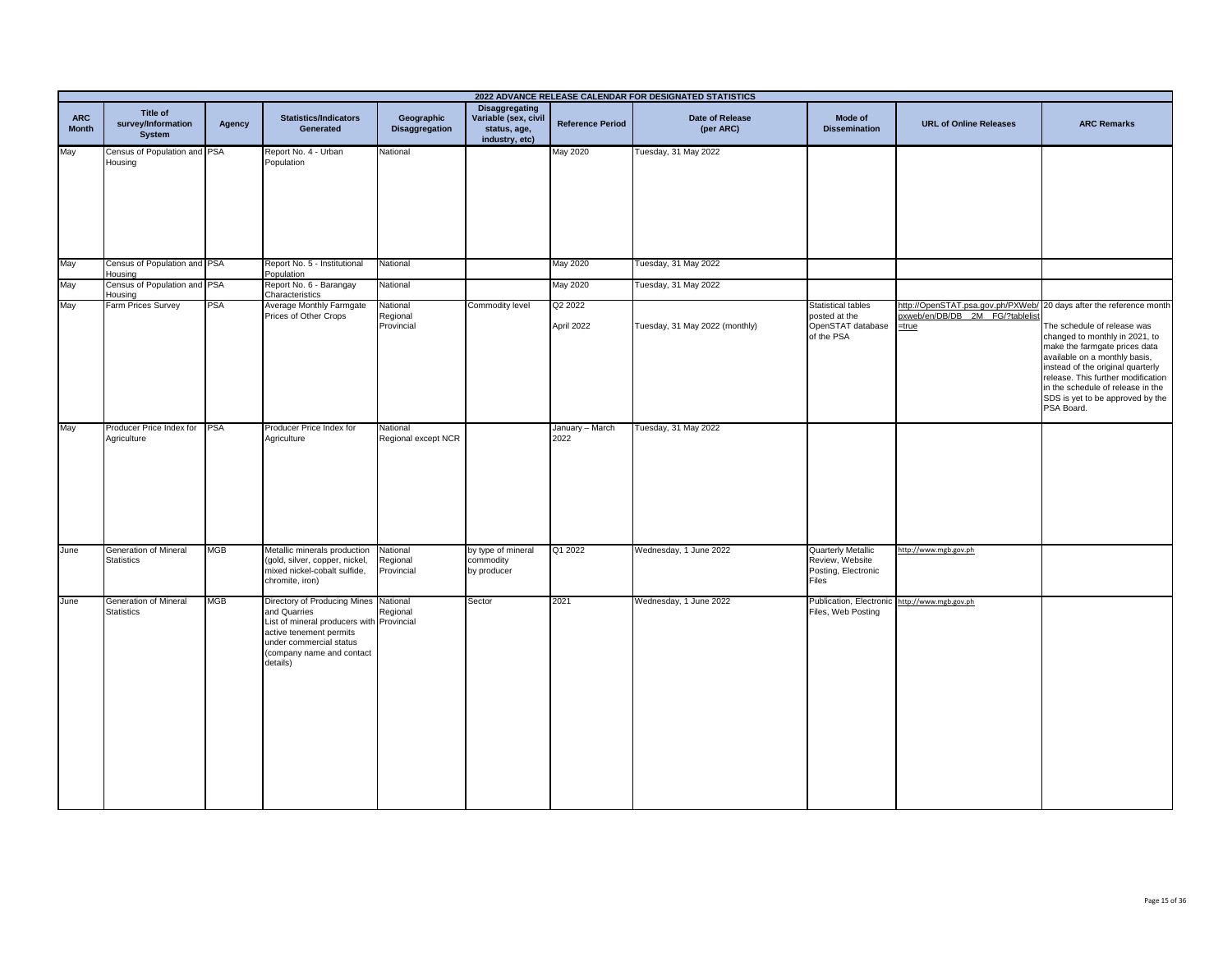|                            | 2022 ADVANCE RELEASE CALENDAR FOR DESIGNATED STATISTICS                                                       |            |                                                                                    |                                        |                                                                                 |                         |                                     |                                                                                                                         |                                                                 |                                                                                                                                                                                                                                                                                                  |
|----------------------------|---------------------------------------------------------------------------------------------------------------|------------|------------------------------------------------------------------------------------|----------------------------------------|---------------------------------------------------------------------------------|-------------------------|-------------------------------------|-------------------------------------------------------------------------------------------------------------------------|-----------------------------------------------------------------|--------------------------------------------------------------------------------------------------------------------------------------------------------------------------------------------------------------------------------------------------------------------------------------------------|
| <b>ARC</b><br><b>Month</b> | <b>Title of</b><br>survey/Information<br><b>System</b>                                                        | Agency     | <b>Statistics/Indicators</b><br>Generated                                          | Geographic<br><b>Disaggregation</b>    | <b>Disaggregating</b><br>Variable (sex, civil<br>status, age,<br>industry, etc) | <b>Reference Period</b> | <b>Date of Release</b><br>(per ARC) | Mode of<br><b>Dissemination</b>                                                                                         | <b>URL of Online Releases</b>                                   | <b>ARC Remarks</b>                                                                                                                                                                                                                                                                               |
| June                       | Survey of Retail Prices of PSA<br>Commodities for<br>Consumer Price Index                                     |            | Consumer Price Index<br><b>Inflation Rates</b><br>Purchasing Power of Peso<br>(PPP | National<br>Regional<br>Provincial     | CPI at subclass,<br>class, group, and<br>division level                         | May 2022                | Tuesday, 7 June 2022                | Press briefing and<br>press release with<br>summary statistical<br>tables posted at the<br>PSA website                  | http://www.psa.gov.ph/price-indices/cpi-ir                      |                                                                                                                                                                                                                                                                                                  |
| June                       | Seasonally Adjusted<br>Consumer Price Index                                                                   | <b>PSA</b> | Seasonally Adjusted<br>Consumer Price Index,<br>Month-on-Month Growth<br>Rates     | National<br><b>NCR</b><br><b>AONCR</b> | Seasonally Adjusted<br>CPI at division level                                    | May 2022                | Tuesday, 7 June 2022                | Press release with<br>summary statistical<br>tables posted at the<br>PSA website                                        | https://psa.gov.ph/price-indices/seasonally-<br>adjusted-cpi    |                                                                                                                                                                                                                                                                                                  |
| June                       | Labor Force Survey                                                                                            | <b>PSA</b> |                                                                                    |                                        |                                                                                 | April 2022              | Wednesday, 8 June 2022 (monthly)    | <b>Press Release</b>                                                                                                    |                                                                 | Monthly releases instead of<br>quarterly is implemented from<br>2021 to provide flash indicators<br>during the COVID-19 pandemic<br>per PSA Board Resolution no. 8,<br>s. 2020.                                                                                                                  |
| June                       | Monthly Integrated Survey PSA<br>of Selected Industries                                                       |            | VaPI, VoPI, VaNSI, VoNSI,<br>Producer Price Index,<br>Capacity Utilization Rate    | National                               | Industry Division (2-<br>digit PSIC/Industry<br>Group (3-digit PSIC)            | April 2022              | Thursday, 9 June 2022               | Press Release                                                                                                           | https://psa.gov.ph/manufacturing/missi                          | The release for MISSI was<br>shortened to 35 days after the<br>reference month since 2018<br>(January 2018 reference month).<br>However starting in 2021, it has<br>been shortened to 34 days after<br>the reference month, except for<br>months when release coincides<br>with the CPI release. |
| June                       | International Merchandise PSA<br><b>Trade Statistics (Foreign</b><br>Trade Statistics - Export<br>and Import) |            | FOB Value Export and Import National, Monthly                                      |                                        | Major commodity<br>group, 10-digit PSCC                                         | April 2022              | Thursday, 9 June 2022               | Press Release                                                                                                           | https://psa.gov.ph/statistics/foreign-trade                     |                                                                                                                                                                                                                                                                                                  |
| June                       | Rice and Corn Stocks<br>Survey: Household                                                                     | <b>PSA</b> | Rice and Corn Stocks<br>nventory                                                   | National<br>Regional                   | Sector                                                                          | May 2022                | Friday, 10 June 2022                | <b>Special Release</b>                                                                                                  | https://psa.gov.ph/content/rice-and-corn-<br>stocks-inventory-0 |                                                                                                                                                                                                                                                                                                  |
| June                       | <b>Rice and Corn Stocks</b><br>Survey: Commercial                                                             | <b>PSA</b> | Rice and Corn Stocks<br>nventory                                                   | National                               | Sector                                                                          | May 2022                | Friday, 10 June 2022                | <b>Special Release</b>                                                                                                  | https://psa.gov.ph/content/rice-and-corn-<br>stocks-inventory-0 |                                                                                                                                                                                                                                                                                                  |
| June                       | Survey of Wholesale<br>Prices of Commodities for<br>the General Wholesale<br>Price Index                      | PSA        | General Wholesale Price<br>Index, month-on-month and<br>year-on-year growth rates  | National, Luzon,<br>Visayas, Mindanao  | GWPI at major<br>commodity group<br>level                                       | April 2022              | Wednesday, 15 June 2022             | Special release<br>containing descriptive<br>analysis and summary<br>statistical tables<br>posted at the PSA<br>website | https://psa.gov.ph/price-indices/gwpi                           | The date of release per EO 352<br>and per ARC are different.<br>SDS modifications have been<br>proposed with endorsement from<br>the IACPS, pending PSA Board<br>approval.                                                                                                                       |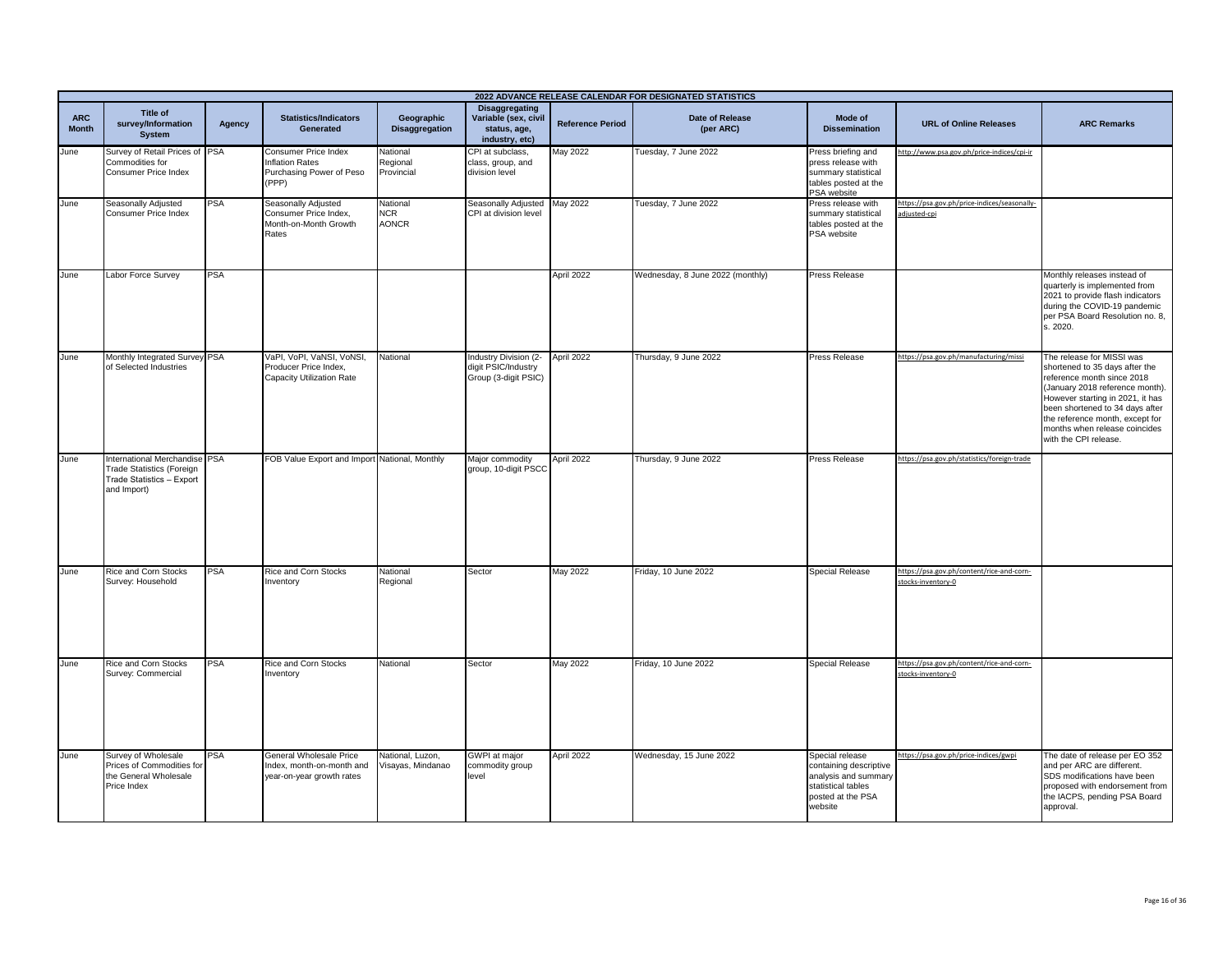|                            | 2022 ADVANCE RELEASE CALENDAR FOR DESIGNATED STATISTICS                              |               |                                                                         |                                     |                                                                                 |                             |                                 |                                                                               |                                                                                                                   |                                                                                                                                                                                                                                                                                                   |
|----------------------------|--------------------------------------------------------------------------------------|---------------|-------------------------------------------------------------------------|-------------------------------------|---------------------------------------------------------------------------------|-----------------------------|---------------------------------|-------------------------------------------------------------------------------|-------------------------------------------------------------------------------------------------------------------|---------------------------------------------------------------------------------------------------------------------------------------------------------------------------------------------------------------------------------------------------------------------------------------------------|
| <b>ARC</b><br><b>Month</b> | Title of<br>survey/Information<br>System                                             | <b>Agency</b> | <b>Statistics/Indicators</b><br>Generated                               | Geographic<br><b>Disaggregation</b> | <b>Disaggregating</b><br>Variable (sex, civil<br>status, age,<br>industry, etc) | <b>Reference Period</b>     | Date of Release<br>(per ARC)    | Mode of<br><b>Dissemination</b>                                               | <b>URL of Online Releases</b>                                                                                     | <b>ARC Remarks</b>                                                                                                                                                                                                                                                                                |
| June                       | Farm Prices Survey                                                                   | PSA           | Average Monthly Farmgate<br>Prices for Cereals                          | National<br>Regional<br>Provincial  | Commodity level                                                                 | Q2 2022<br>May 2022         | Tuesday, 21 June 2022 (monthly) | <b>Statistical tables</b><br>posted at the<br>OpenSTAT database<br>of the PSA | http://OpenSTAT.psa.gov.ph/PXWeb/ 20 days after the reference month<br>pxweb/en/DB/DB_2M_FG/?tablelis<br>$=$ true | The schedule of release was<br>changed to monthly in 2021, to<br>make the farmgate prices data<br>available on a monthly basis,<br>instead of the original quarterly<br>release. This further modification<br>in the schedule of release in the<br>SDS is yet to be approved by the<br>PSA Board. |
| June                       | <b>TESDA Training</b><br>Management and<br>Information System                        | <b>TESDA</b>  | Number of TVET Enrolment                                                | Regional                            | by sex, region and<br>sector                                                    | January to<br>December 2021 | Thursday, 30 June 2022          | electronic                                                                    | www.tesda.gov.ph<br>(TVET Stat)                                                                                   | six (6) months after reference<br>year                                                                                                                                                                                                                                                            |
| June                       | <b>TESDA Training</b><br>Management and<br>Information System                        | TESDA         | Number of TVET Graduates                                                | Regional                            | by sex, region and<br>sector                                                    | January to<br>December 2021 | Thursday, 30 June 2022          | electronic                                                                    | www.tesda.gov.ph<br>(TVET Stat)                                                                                   | six (6) months after reference<br>vear                                                                                                                                                                                                                                                            |
| June                       | <b>TESDA Training</b><br>Management and<br>Information System<br>(Compendium)        | <b>TESDA</b>  | Programs Registered under<br><b>UTPRAS</b>                              | Regional                            | by sex, region and<br>sector                                                    | January to<br>December 2021 | Thursday, 30 June 2022          | electronic                                                                    | www.tesda.gov.ph<br>(TVET Stat)                                                                                   | six (6) months after reference<br>vear                                                                                                                                                                                                                                                            |
| June                       | <b>TESDA Training</b><br>Management and<br><b>Information System</b><br>(Compendium) | TESDA         | Number of TVET Providers<br>Public<br>Private                           | Regional                            | by sex, region and<br>sector                                                    | January to<br>December 2021 | Thursday, 30 June 2022          | electronic                                                                    | www.tesda.gov.ph<br>(TVET Stat)                                                                                   | six (6) months after reference<br>year                                                                                                                                                                                                                                                            |
| June                       | <b>TESDA Training</b><br>Management and<br>Information System                        | <b>TESDA</b>  | Number of Persons<br>assessed                                           | Regional                            | by sex, region and<br>sector                                                    | January to<br>December 2021 | Thursday, 30 June 2022          | electronic                                                                    | www.tesda.gov.ph<br>(TVET Stat)                                                                                   | six (6) months after reference<br>year                                                                                                                                                                                                                                                            |
| June                       | <b>TESDA Training</b><br>Management and<br><b>Information System</b>                 | <b>TESDA</b>  | Number of Persons Certified Regional                                    |                                     | by sex, region and<br>sector                                                    | January to<br>December 2021 | Thursday, 30 June 2022          | electronic                                                                    | www.tesda.gov.ph<br>(TVET Stat)                                                                                   | six (6) months after reference<br>year                                                                                                                                                                                                                                                            |
| June                       | <b>TESDA Training</b><br>Management and<br>Information System                        | TESDA         | <b>Certification Rate</b>                                               | Regional                            | by sex, region and<br>sector                                                    | January to<br>December 2021 | Thursday, 30 June 2022          | electronic                                                                    | www.tesda.gov.ph<br>(TVET Stat)                                                                                   | six (6) months after reference<br>year                                                                                                                                                                                                                                                            |
| June                       | <b>TESDA Training</b><br>Management and<br>Information System                        | <b>TESDA</b>  | Number of TVET Trainers<br><b>Trained in Trainers</b><br>Methodology TM | Regional                            | by sex, region and<br>sector                                                    | January to<br>December 2021 | Thursday, 30 June 2022          | electronic                                                                    | www.tesda.gov.ph<br>(TVET Stat)                                                                                   | six (6) months after reference<br>year                                                                                                                                                                                                                                                            |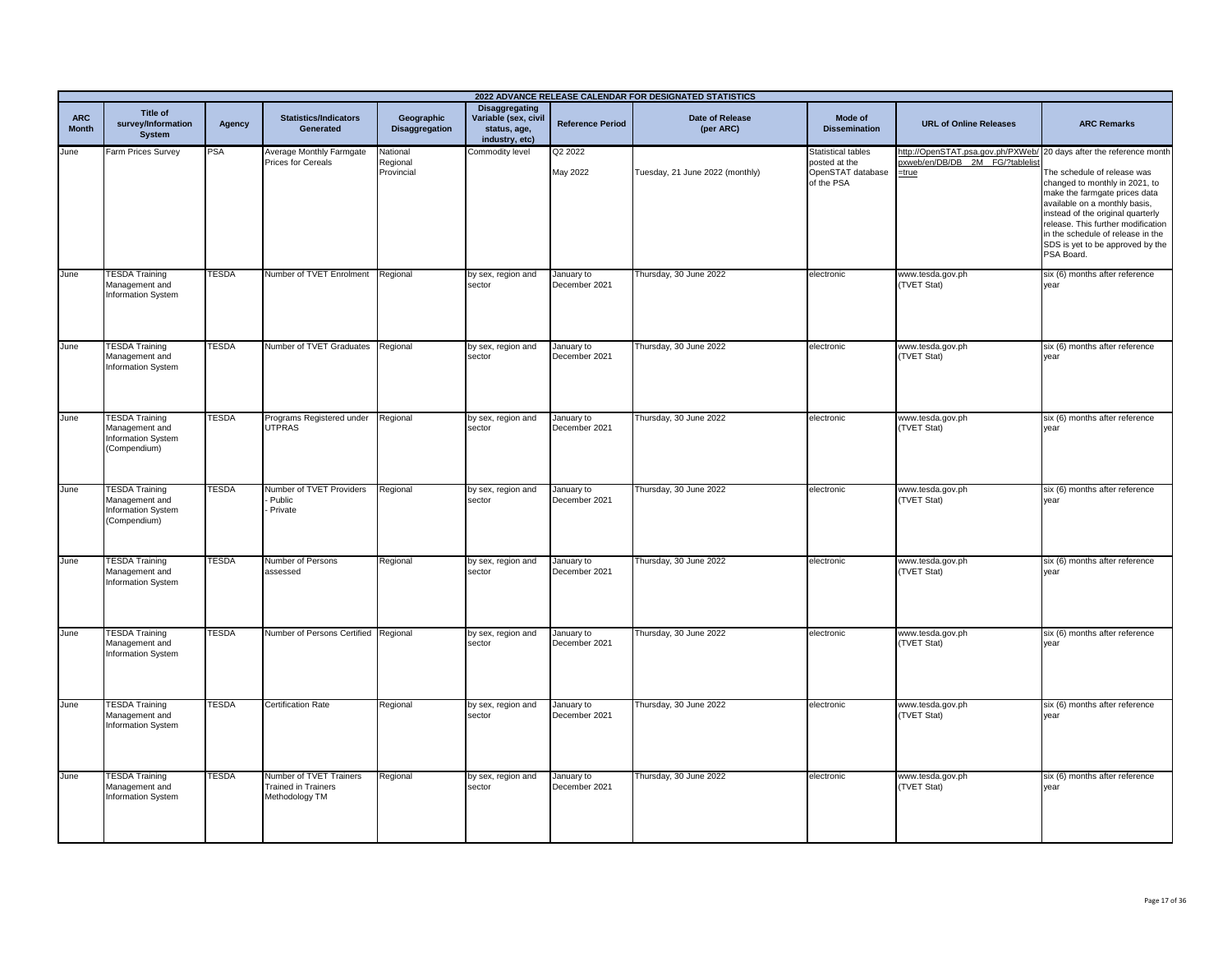|                            | 2022 ADVANCE RELEASE CALENDAR FOR DESIGNATED STATISTICS                                       |            |                                                                                                                                                                                                                               |                                                           |                                                                                                                                          |                             |                                     |                                                                                                                                  |                                                                           |                                                                                                                                                      |  |
|----------------------------|-----------------------------------------------------------------------------------------------|------------|-------------------------------------------------------------------------------------------------------------------------------------------------------------------------------------------------------------------------------|-----------------------------------------------------------|------------------------------------------------------------------------------------------------------------------------------------------|-----------------------------|-------------------------------------|----------------------------------------------------------------------------------------------------------------------------------|---------------------------------------------------------------------------|------------------------------------------------------------------------------------------------------------------------------------------------------|--|
| <b>ARC</b><br><b>Month</b> | <b>Title of</b><br>survey/Information<br><b>System</b>                                        | Agency     | <b>Statistics/Indicators</b><br>Generated                                                                                                                                                                                     | Geographic<br><b>Disaggregation</b>                       | <b>Disaggregating</b><br>Variable (sex, civil<br>status, age,<br>industry, etc)                                                          | <b>Reference Period</b>     | <b>Date of Release</b><br>(per ARC) | Mode of<br><b>Dissemination</b>                                                                                                  | <b>URL of Online Releases</b>                                             | <b>ARC Remarks</b>                                                                                                                                   |  |
| June                       | <b>Field Health Service</b><br><b>Information System</b>                                      | DOH        | Refer to attached Annex A                                                                                                                                                                                                     | National<br>Regional<br>Provincial<br><b>Major Cities</b> | Sex and Age Group                                                                                                                        | January to<br>December 2021 | Thursday, 30 June 2022              | website                                                                                                                          | posted online at DOH http://www.doh.gov.ph/publications/serial            | The schedule of release of FHSIS<br>report was modified from monthly<br>(as per EO 352) to annually;<br>pending submission of<br>requirements to PSA |  |
| June                       | Generation of Forest<br><b>Resources Statistics</b>                                           | FMB        | Average Prices of the<br>following forest products:<br>Logs, Lumber, Plywood                                                                                                                                                  | National<br>Regional                                      | Log: Tree Species,<br>Log Grade<br>Lumber: Tree<br>Species, Country of<br>Origin<br>Plywood: Type of<br>Wood Panel Product,<br>Thickness | 2021                        | Thursday, 30 June 2022              | Electronic copy posted<br>in the FMB Website                                                                                     | http://forestry.denr.gov.ph/index.php/statist<br>cs/designated-statistics |                                                                                                                                                      |  |
| June                       | Generation of Forest<br><b>Resources Statistics</b>                                           | <b>FMB</b> | Production of the following<br>forest products: Logs,<br>Lumber, Veneer, Plywood                                                                                                                                              | National<br>Regional<br>Provincial                        | N.A.                                                                                                                                     | 2021                        | Thursday, 30 June 2022              | Electronic copy posted<br>in the FMB Website                                                                                     | http://forestry.denr.gov.ph/index.php/statist<br>cs/designated-statistics |                                                                                                                                                      |  |
| May                        | Survey of Retail Prices of PSA<br>Commodities for the<br><b>General Retail Price</b><br>Index |            | General Retail Price Index,<br>month-on-month and year-on-<br>year growth rates                                                                                                                                               | <b>NCR</b>                                                | GRPI at major<br>commodity group<br>level                                                                                                | April 2022                  | Monday, 30 May 2022                 | Special release<br>containing brief<br>descriptive analysis<br>and summary<br>statistical tables<br>posted at the PSA<br>website | https://psa.gov.ph/price-indices/grpi                                     | The date of release per EO 352<br>and per ARC are different.<br>SDS modifications have been<br>proposed, pending PSA Board<br>approval.              |  |
| June                       | Census of Population and PSA<br>Housing                                                       |            | Press Release on<br>Demographic and Housing<br>Characteristics<br>(Non-sample variables)                                                                                                                                      | National                                                  | Sex, age and other<br>demographic<br>indicators                                                                                          | May 2020                    | Thursday, 30 June 2022              |                                                                                                                                  |                                                                           |                                                                                                                                                      |  |
| June                       | Census of Population and PSA<br>Housing                                                       |            | Statistical Tables on<br>Demographic and Housing<br>Characteristics<br>(Non-sample variables)                                                                                                                                 | National/Region/Provi<br>hce/City/ Municipality           | Sex, age and other<br>demographic<br>indicators                                                                                          | May 2020                    | Thursday, 30 June 2022              |                                                                                                                                  |                                                                           |                                                                                                                                                      |  |
| June                       | Food Balance Sheets of<br>the Philippines                                                     | <b>PSA</b> | Per Capita Supply of Food,<br>Calories, Protein and Fats<br>Percentage Distribution of<br>Calories, Protein and Fats<br>Import Dependency Ratio<br>(IDR) and Self-Sufficient<br>Ratio (SSR) for the<br>Aggregated Food Supply | National                                                  | By Food Group<br>(Cereals,<br>Vegetables, Fruits,<br>Meat, Milk, Eggs,<br>Fish and Sea food,<br>Etc.)<br>Aggregated Food<br>Supply       | 2019 to 2021                | Thursday, 30 June 2022              | Press Release,<br>Publication,<br>Infographics                                                                                   | https://psa.gov.ph/food-balance-<br>sheet/fbs-pr-id/144786                |                                                                                                                                                      |  |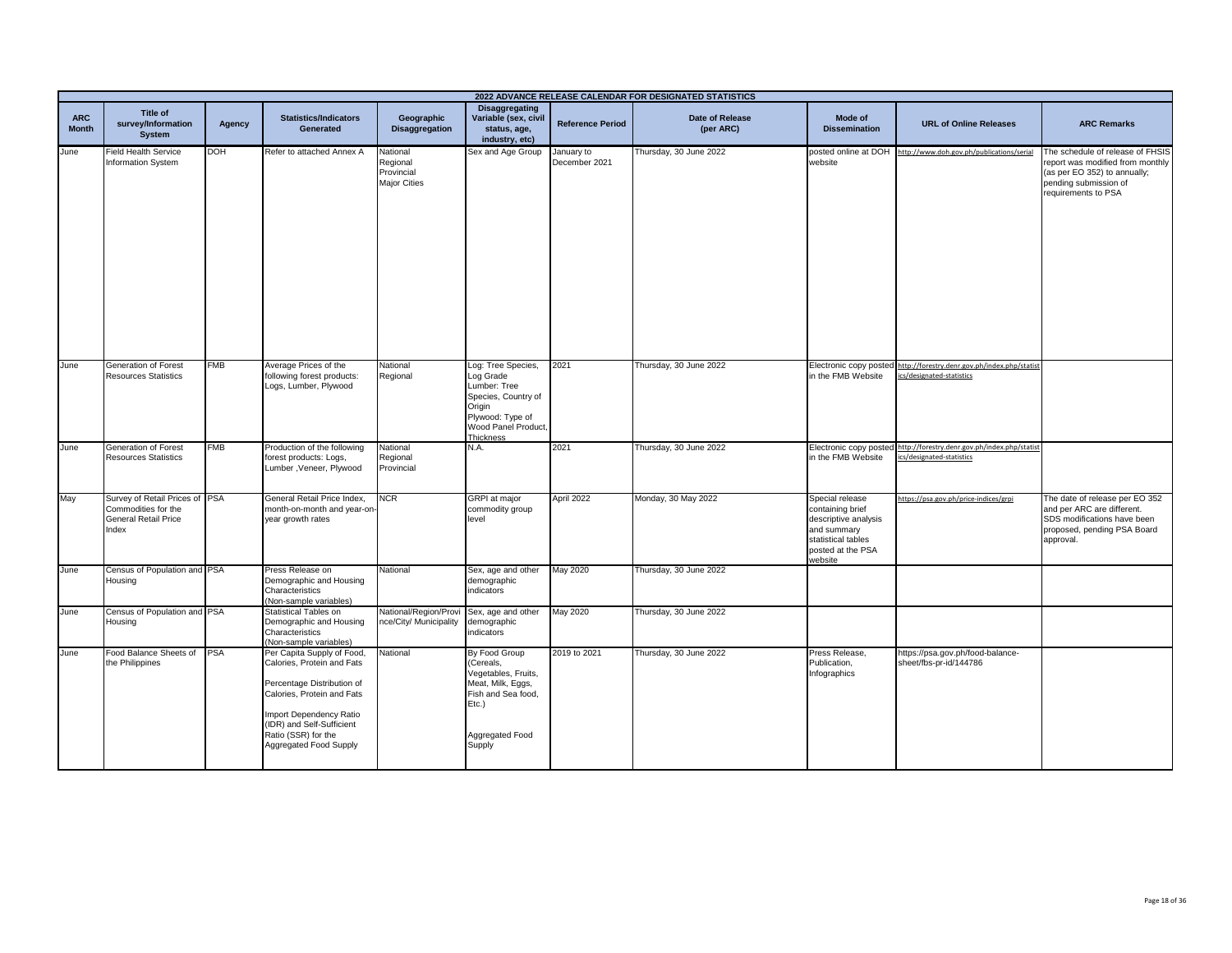|                            | 2022 ADVANCE RELEASE CALENDAR FOR DESIGNATED STATISTICS                   |            |                                                                                 |                                     |                                                                                 |                         |                                  |                                                                                                        |                                                                                                                    |                                                                                                                                                                                                                                                                                                   |
|----------------------------|---------------------------------------------------------------------------|------------|---------------------------------------------------------------------------------|-------------------------------------|---------------------------------------------------------------------------------|-------------------------|----------------------------------|--------------------------------------------------------------------------------------------------------|--------------------------------------------------------------------------------------------------------------------|---------------------------------------------------------------------------------------------------------------------------------------------------------------------------------------------------------------------------------------------------------------------------------------------------|
| <b>ARC</b><br><b>Month</b> | Title of<br>survey/Information<br><b>System</b>                           | Agency     | <b>Statistics/Indicators</b><br>Generated                                       | Geographic<br><b>Disaggregation</b> | <b>Disaggregating</b><br>Variable (sex, civil<br>status, age,<br>industry, etc) | <b>Reference Period</b> | Date of Release<br>(per ARC)     | Mode of<br><b>Dissemination</b>                                                                        | <b>URL of Online Releases</b>                                                                                      | <b>ARC Remarks</b>                                                                                                                                                                                                                                                                                |
| June                       | Farm Prices Survey                                                        | <b>PSA</b> | Average Monthly Farmgate<br>Prices of Other Crops                               | National<br>Regional<br>Provincial  | Commodity level                                                                 | Q2 2022<br>May 2022     | Thursday, 30 June 2022 (monthly) | <b>Statistical tables</b><br>posted at the<br>OpenSTAT database<br>of the PSA                          | http://OpenSTAT.psa.gov.ph/PXWeb/ 20 days after the reference month<br>oxweb/en/DB/DB 2M FG/?tablelist<br>$=$ true | The schedule of release was<br>changed to monthly in 2021, to<br>make the farmgate prices data<br>available on a monthly basis,<br>instead of the original quarterly<br>release. This further modification<br>in the schedule of release in the<br>SDS is yet to be approved by the<br>PSA Board. |
| June                       | Survey on Overseas<br><b>Filipinos</b>                                    | <b>PSA</b> |                                                                                 |                                     |                                                                                 |                         | Thursday, 30 June 2022           | <b>Statistical Tables</b>                                                                              |                                                                                                                    |                                                                                                                                                                                                                                                                                                   |
| July                       | Labor Force Survey                                                        | PSA        |                                                                                 |                                     |                                                                                 | May 2022                | Friday, 1 July 2022 (monthly)    | Press Release                                                                                          |                                                                                                                    | Monthly releases instead of<br>quarterly is implemented from<br>2021 to provide flash indicators<br>during the COVID-19 pandemic<br>per PSA Board Resolution no. 8,<br>s. 2020.                                                                                                                   |
| July                       | Survey of Retail Prices of PSA<br>Commodities for<br>Consumer Price Index |            | Consumer Price Index<br>Inflation Rates<br>Purchasing Power of Peso<br>(PPP)    | National<br>Regional<br>Provincial  | CPI at subclass.<br>class, group, and<br>division level                         | <b>June 2022</b>        | Tuesday, 5 July 2022             | Press briefing and<br>press release with<br>summary statistical<br>tables posted at the<br>PSA website | http://www.psa.gov.ph/price-indices/cpi-ir                                                                         |                                                                                                                                                                                                                                                                                                   |
| July                       | Seasonally Adjusted<br>Consumer Price Index                               | <b>PSA</b> | Seasonally Adjusted<br>Consumer Price Index.<br>Month-on-Month Growth<br>Rates  | National<br>NCR.<br><b>AONCR</b>    | Seasonally Adjusted June 2022<br>CPI at division level                          |                         | Tuesday, 5 July 2022             | Press release with<br>summary statistical<br>tables posted at the<br>PSA website                       | https://psa.gov.ph/price-indices/seasonally-<br>adjusted-cpi                                                       |                                                                                                                                                                                                                                                                                                   |
| July                       | Monthly Integrated Survey PSA<br>of Selected Industries                   |            | VaPI, VoPI, VaNSI, VoNSI,<br>Producer Price Index,<br>Capacity Utilization Rate | National                            | Industry Division (2-<br>digit PSIC/Industry<br>Group (3-digit PSIC)            | May 2022                | Thursday, 7 July 2022            | Press Release                                                                                          | https://psa.gov.ph/manufacturing/missi                                                                             | The release for MISSI was<br>shortened to 35 days after the<br>reference month since 2018<br>(January 2018 reference month).<br>However starting in 2021, it has<br>been shortened to 34 days after<br>the reference month, except for<br>months when release coincides<br>with the CPI release.  |
| July                       | <b>Rice and Corn Stocks</b><br>Survey: Household                          | <b>PSA</b> | Rice and Corn Stocks<br>nventory                                                | National<br>Regional                | Sector                                                                          | <b>June 2022</b>        | Monday, 11 July 2022             | <b>Special Release</b>                                                                                 | https://psa.gov.ph/content/rice-and-corn-<br>tocks-inventory-0                                                     | Release date per EO 352 falls on<br>a weekend                                                                                                                                                                                                                                                     |
| July                       | <b>Rice and Corn Stocks</b><br>Survey: Commercial                         | PSA        | Rice and Corn Stocks<br>nventory                                                | National                            | Sector                                                                          | <b>June 2022</b>        | Monday, 11 July 2022             | Special Release                                                                                        | https://psa.gov.ph/content/rice-and-corn-<br>stocks-inventory-0                                                    | Release date per EO 352 falls on<br>a weekend                                                                                                                                                                                                                                                     |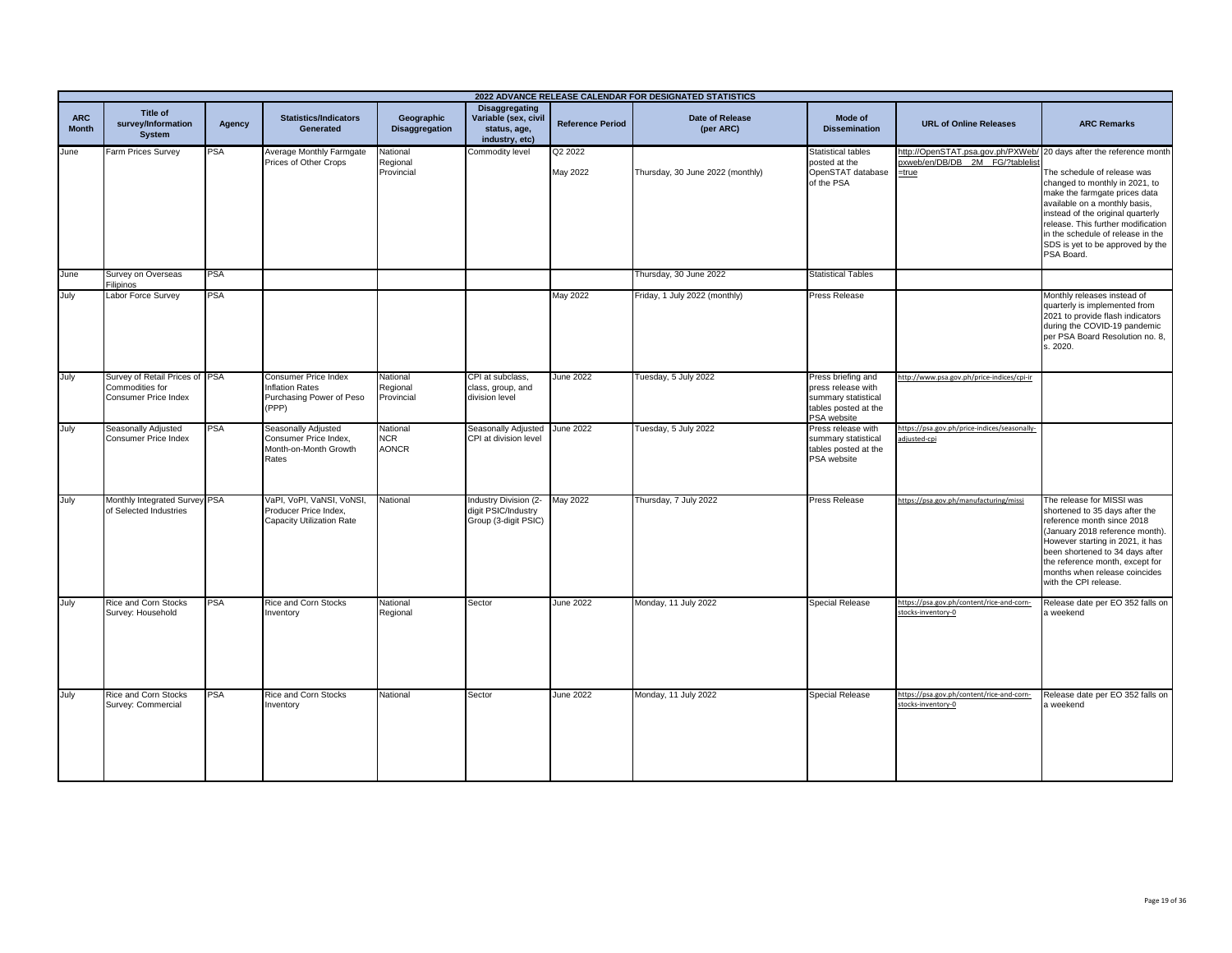|                            | 2022 ADVANCE RELEASE CALENDAR FOR DESIGNATED STATISTICS                                                       |             |                                                                                                                                                                                                                                                                                                                                                                                                |                                                     |                                                                                 |                         |                              |                                                                                                                                  |                                             |                                                                                                                                                                                                                                                                                                                                                                                                                                                                                                                                                                                                                                                                                                                                                                                            |
|----------------------------|---------------------------------------------------------------------------------------------------------------|-------------|------------------------------------------------------------------------------------------------------------------------------------------------------------------------------------------------------------------------------------------------------------------------------------------------------------------------------------------------------------------------------------------------|-----------------------------------------------------|---------------------------------------------------------------------------------|-------------------------|------------------------------|----------------------------------------------------------------------------------------------------------------------------------|---------------------------------------------|--------------------------------------------------------------------------------------------------------------------------------------------------------------------------------------------------------------------------------------------------------------------------------------------------------------------------------------------------------------------------------------------------------------------------------------------------------------------------------------------------------------------------------------------------------------------------------------------------------------------------------------------------------------------------------------------------------------------------------------------------------------------------------------------|
| <b>ARC</b><br><b>Month</b> | <b>Title of</b><br>survey/Information<br><b>System</b>                                                        | Agency      | <b>Statistics/Indicators</b><br>Generated                                                                                                                                                                                                                                                                                                                                                      | Geographic<br><b>Disaggregation</b>                 | <b>Disaggregating</b><br>Variable (sex, civil<br>status, age,<br>industry, etc) | <b>Reference Period</b> | Date of Release<br>(per ARC) | Mode of<br><b>Dissemination</b>                                                                                                  | <b>URL of Online Releases</b>               | <b>ARC Remarks</b>                                                                                                                                                                                                                                                                                                                                                                                                                                                                                                                                                                                                                                                                                                                                                                         |
| July                       | International Merchandise PSA<br><b>Trade Statistics (Foreign</b><br>Trade Statistics - Export<br>and Import) |             | FOB Value Export and Import National, Monthly                                                                                                                                                                                                                                                                                                                                                  |                                                     | Major commodity<br>group, 10-digit PSCC                                         | May 2022                | Tuesday, 12 July 2022        | Press Release                                                                                                                    | https://psa.gov.ph/statistics/foreign-trade |                                                                                                                                                                                                                                                                                                                                                                                                                                                                                                                                                                                                                                                                                                                                                                                            |
| July                       | Survey of Wholesale<br>Prices of Commodities for<br>the General Wholesale<br>Price Index                      | <b>PSA</b>  | General Wholesale Price<br>ndex, month-on-month and<br>year-on-year growth rates                                                                                                                                                                                                                                                                                                               | National, Luzon,<br>Visayas, Mindanao               | GWPI at major<br>commodity group<br>level                                       | May 2022                | Friday, 15 July 2022         | Special release<br>containing descriptive<br>analysis and summary<br>statistical tables<br>posted at the PSA<br>website          | https://psa.gov.ph/price-indices/gwpi       | The date of release per EO 352<br>and per ARC are different.<br>SDS modifications have been<br>proposed with endorsement from<br>the IACPS, pending PSA Board<br>approval.                                                                                                                                                                                                                                                                                                                                                                                                                                                                                                                                                                                                                 |
| July                       | <b>Expanded National</b><br><b>Nutrition Survey</b>                                                           | <b>FNRI</b> | Prevalence of<br>underweight/wasting/stunting highly urbanized cities<br>0 to less than 5 years old (0-<br>59 months)<br>5 to 10 years old<br>11 to 19 years old<br>20 years old and above<br>Prevalence of android<br>obesity among adults based<br>on high waist-hip ratio and on<br>high waist circumference<br>Prevalence of overweight<br>and chronic energy<br>deficiency (based on BMI) | Selected province/<br>(HUCs)<br>(37 provinces/HUCs) | by sex, age group<br>by sex, age group<br>by sex, age group                     | 2021-2022               | Friday, 15 July 2022         | dissemination forum                                                                                                              | enutrition.fnri.dost.gov.ph                 | one (1) year after the reference<br>year<br>per Executive Order No. 352, the<br>designated statistical activities of<br>FNRI, are (1) National Nutrition<br>Survey and (2) Updating of the<br>Nutritional Status of Children and<br>other Population Groups.<br>However, these surveys are<br>superseded by virtue of PSA<br>Board Resolution No. 6, series of<br>2018 approving the adoption of<br>new design for the conduct of<br><b>Expanded National Nutrition</b><br>Survey, thus, subject for<br>modification in the SDS.<br>Modifications will push through<br>after submission of evaluation<br>report to the PSA Board<br>comparing NNS and ENNS in<br>terms of effectiveness (accuracy<br>and utilization) and cost efficiency<br>after the three-year conduct is<br>completed. |
| June                       | Survey of Retail Prices of PSA<br>Commodities for the<br><b>General Retail Price</b><br>Index                 |             | General Retail Price Index,<br>month-on-month and year-on<br>year growth rates                                                                                                                                                                                                                                                                                                                 | $\overline{\text{NCR}}$                             | <b>GRPI</b> at major<br>commodity group<br>level                                | May 2022                | Thursday, 30 June 2022       | Special release<br>containing brief<br>descriptive analysis<br>and summary<br>statistical tables<br>posted at the PSA<br>website | https://psa.gov.ph/price-indices/grpi       | The date of release per EO 352<br>and per ARC are different.<br>SDS modifications have been<br>proposed, pending PSA Board<br>approval.                                                                                                                                                                                                                                                                                                                                                                                                                                                                                                                                                                                                                                                    |
| July                       | Quarterly Survey of<br>Philippine Business and<br>Industry - Preliminary                                      | <b>PSA</b>  | <b>Total Employment,</b><br><b>Total Compensation,</b><br>Total Revenue.<br>Total Value of Output,<br>Total Inventories,<br>Capacity Utilization Rate                                                                                                                                                                                                                                          | National<br>Regional                                | 2 - Digit, 3 - Digit and Q2 2022<br>5 - Digit PSIC                              |                         | Friday, 29 July 2022         | ESSS-SSD to send<br>link via email                                                                                               |                                             | release date per EO 352 falls on<br>a weekend                                                                                                                                                                                                                                                                                                                                                                                                                                                                                                                                                                                                                                                                                                                                              |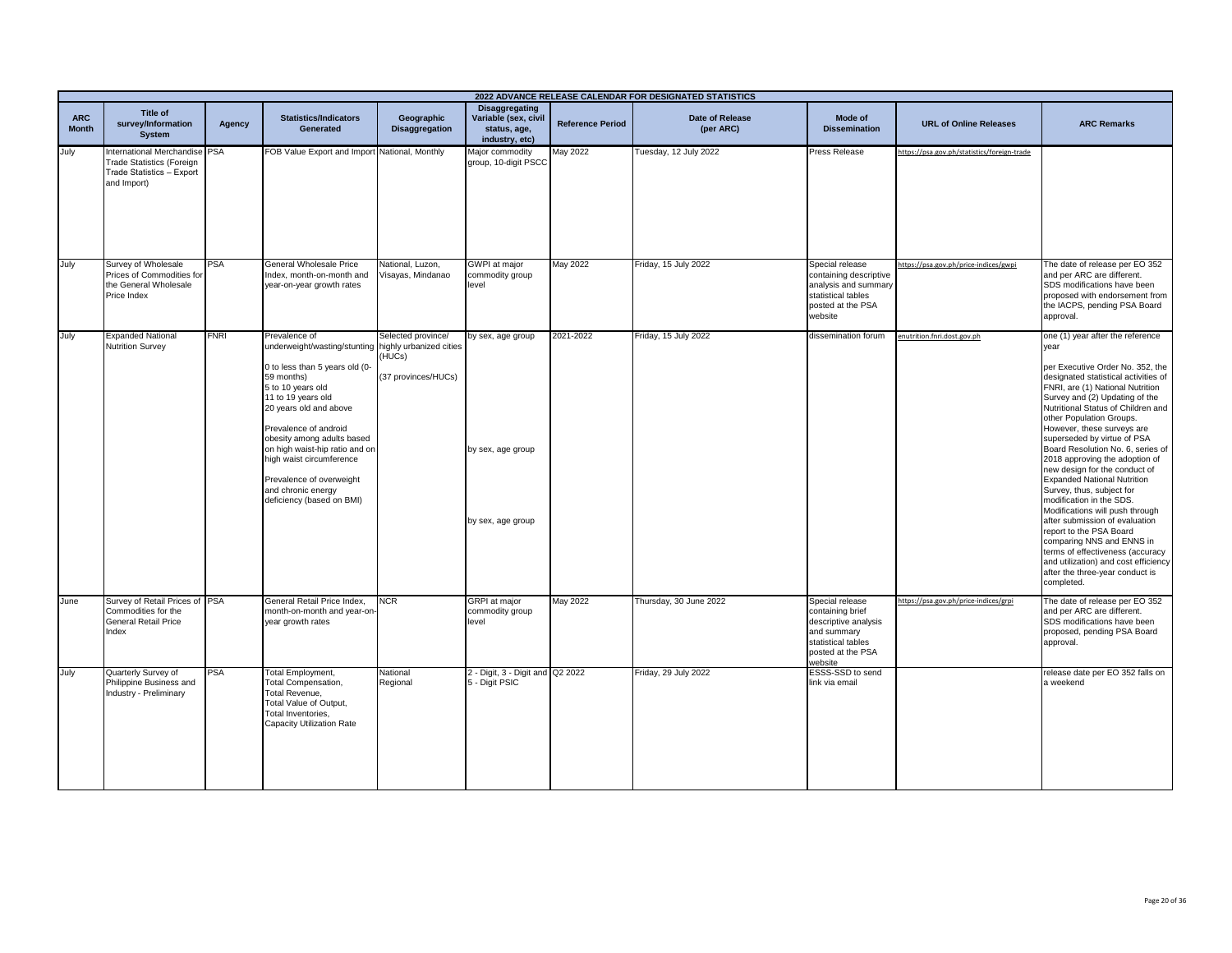|                            |                                                                           |            |                                                                                |                                        |                                                                                 |                             | 2022 ADVANCE RELEASE CALENDAR FOR DESIGNATED STATISTICS |                                                                                                        |                                                                                                                    |                                                                                                                                                                                                                                                                                                   |
|----------------------------|---------------------------------------------------------------------------|------------|--------------------------------------------------------------------------------|----------------------------------------|---------------------------------------------------------------------------------|-----------------------------|---------------------------------------------------------|--------------------------------------------------------------------------------------------------------|--------------------------------------------------------------------------------------------------------------------|---------------------------------------------------------------------------------------------------------------------------------------------------------------------------------------------------------------------------------------------------------------------------------------------------|
| <b>ARC</b><br><b>Month</b> | Title of<br>survey/Information<br><b>System</b>                           | Agency     | <b>Statistics/Indicators</b><br><b>Generated</b>                               | Geographic<br><b>Disaggregation</b>    | <b>Disaggregating</b><br>Variable (sex, civil<br>status, age,<br>industry, etc) | <b>Reference Period</b>     | Date of Release<br>(per ARC)                            | Mode of<br><b>Dissemination</b>                                                                        | <b>URL of Online Releases</b>                                                                                      | <b>ARC Remarks</b>                                                                                                                                                                                                                                                                                |
| July                       | Farm Prices Survey                                                        | <b>PSA</b> | Average Monthly Farmgate<br>Prices of Other Crops                              | National<br>Regional<br>Provincial     | Commodity level                                                                 | Q2 2022<br>June 2022        | Friday, 29 July 2022 (monthly)                          | Statistical tables<br>posted at the<br>OpenSTAT database<br>of the PSA                                 | http://OpenSTAT.psa.gov.ph/PXWeb/ 30 days after the reference month<br>pxweb/en/DB/DB_2M_FG/?tablelist<br>$=$ true | The schedule of release was<br>changed to monthly in 2021, to<br>make the farmgate prices data<br>available on a monthly basis,<br>instead of the original quarterly<br>release. This further modification<br>in the schedule of release in the<br>SDS is yet to be approved by the<br>PSA Board. |
| July                       | Farm Prices Survey                                                        | <b>PSA</b> | Average Monthly Farmgate<br><b>Prices for Cereals</b>                          | National<br>Regional<br>Provincial     | Commodity level                                                                 | Q2 2022<br><b>June 2022</b> | Friday, 29 July 2022 (monthly)                          | Statistical tables<br>posted at the<br>OpenSTAT database<br>of the PSA                                 | http://OpenSTAT.psa.gov.ph/PXWeb/ 30 days after the reference month pxweb/en/DB/DB_2M_FG/?tablelist<br>$=$ true    | The schedule of release was<br>changed to monthly in 2021, to<br>make the farmgate prices data<br>available on a monthly basis,<br>instead of the original quarterly<br>release. This further modification<br>in the schedule of release in the<br>SDS is yet to be approved by the<br>PSA Board. |
| August                     | Labor Force Survey                                                        | <b>PSA</b> |                                                                                |                                        |                                                                                 | Q2 2022<br><b>June 2022</b> | Wednesday, 3 August 2022 (monthly)                      | Press Release                                                                                          |                                                                                                                    | Monthly releases instead of<br>quarterly is implemented from<br>2021 to provide flash indicators<br>during the COVID-19 pandemic<br>per PSA Board Resolution no. 8,<br>s. 2020.                                                                                                                   |
| August                     | Survey of Retail Prices of PSA<br>Commodities for<br>Consumer Price Index |            | Consumer Price Index<br>Inflation Rates<br>Purchasing Power of Peso<br>(PPP)   | National<br>Regional<br>Provincial     | CPI at subclass,<br>class, group, and<br>division level                         | <b>July 2022</b>            | Friday, 5 August 2022                                   | Press briefing and<br>press release with<br>summary statistical<br>tables posted at the<br>PSA website | http://www.psa.gov.ph/price-indices/cpi-ir                                                                         |                                                                                                                                                                                                                                                                                                   |
| August                     | Seasonally Adjusted<br>Consumer Price Index                               | PSA        | Seasonally Adjusted<br>Consumer Price Index,<br>Month-on-Month Growth<br>Rates | National<br><b>NCR</b><br><b>AONCR</b> | Seasonally Adjusted July 2022<br>CPI at division level                          |                             | Friday, 5 August 2022                                   | Press release with<br>summary statistical<br>tables posted at the<br>PSA website                       | https://psa.gov.ph/price-indices/seasonally-<br>adjusted-cpi                                                       |                                                                                                                                                                                                                                                                                                   |
| August                     | Seasonally Adjusted<br>Palay/Rice Production<br>and Prices                | PSA        | Production / Prices                                                            | National                               | None                                                                            | April to June 2022          | Tuesday, 9 August 2022                                  | Special Release                                                                                        | https://psa.gov.ph/content/seasonally-<br>adjusted-palayrice-production-and-prices                                 |                                                                                                                                                                                                                                                                                                   |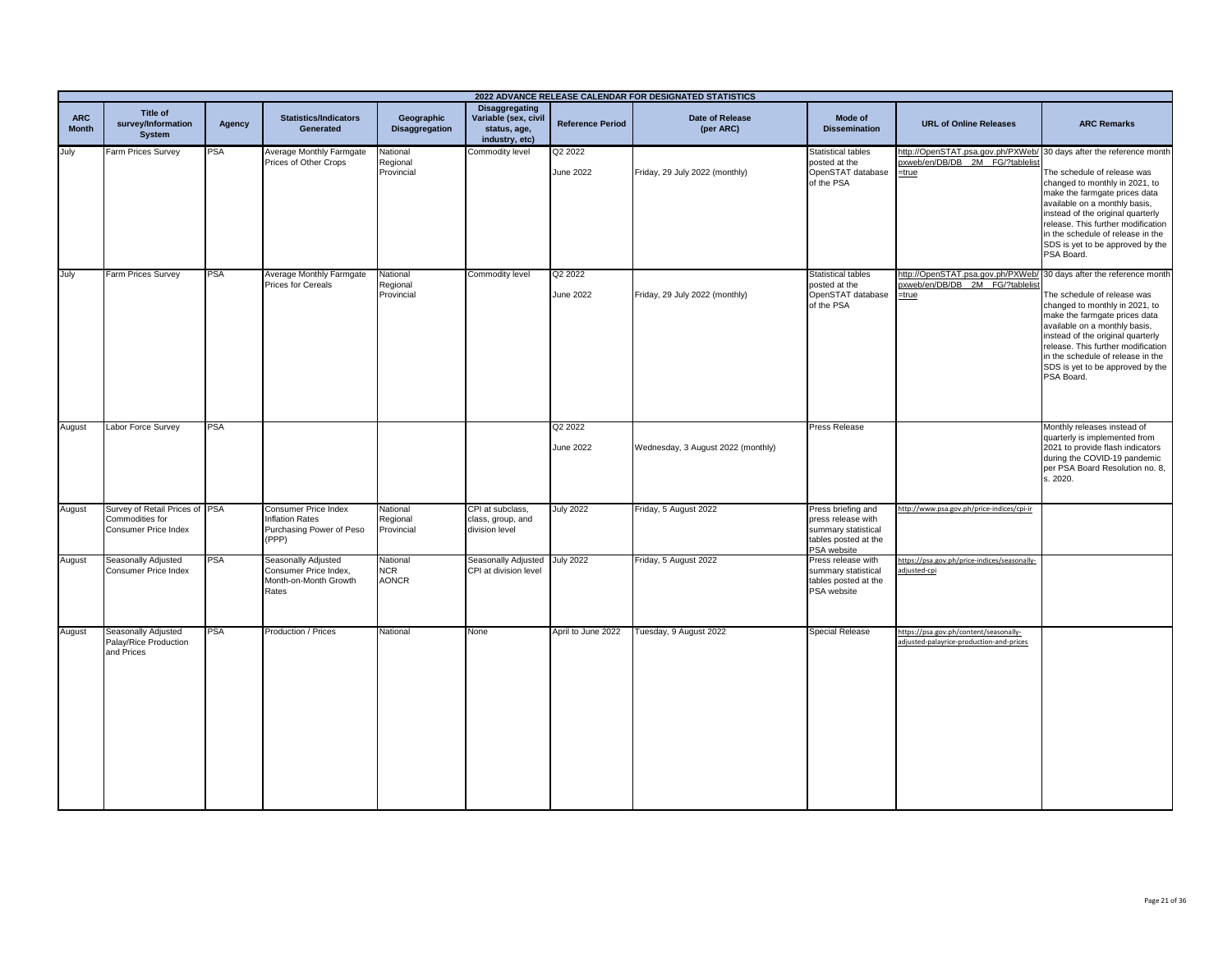| 2022 ADVANCE RELEASE CALENDAR FOR DESIGNATED STATISTICS |                                                                                                              |        |                                                                                 |                                    |                                                                          |                         |                              |                                                                                      |                                                                                                                                                                             |                                                                                                                                                                                                                                                                                                  |
|---------------------------------------------------------|--------------------------------------------------------------------------------------------------------------|--------|---------------------------------------------------------------------------------|------------------------------------|--------------------------------------------------------------------------|-------------------------|------------------------------|--------------------------------------------------------------------------------------|-----------------------------------------------------------------------------------------------------------------------------------------------------------------------------|--------------------------------------------------------------------------------------------------------------------------------------------------------------------------------------------------------------------------------------------------------------------------------------------------|
| <b>ARC</b><br><b>Month</b>                              | Title of<br>survey/Information<br><b>System</b>                                                              | Agency | <b>Statistics/Indicators</b><br>Generated                                       | Geographic<br>Disaggregation       | Disaggregating<br>Variable (sex, civil<br>status, age,<br>industry, etc) | <b>Reference Period</b> | Date of Release<br>(per ARC) | Mode of<br><b>Dissemination</b>                                                      | <b>URL of Online Releases</b>                                                                                                                                               | <b>ARC Remarks</b>                                                                                                                                                                                                                                                                               |
| August                                                  | nternational Merchandise PSA<br><b>Trade Statistics (Foreign</b><br>Trade Statistics - Export<br>and Import) |        | FOB Value Export and Import National, Monthly                                   |                                    | Major commodity<br>group, 10-digit PSCC                                  | <b>June 2022</b>        | Tuesday, 9 August 2022       | Press Release                                                                        | https://psa.gov.ph/statistics/foreign-trade                                                                                                                                 |                                                                                                                                                                                                                                                                                                  |
| August                                                  | Monthly Integrated Survey PSA<br>of Selected Industries                                                      |        | VaPI, VoPI, VaNSI, VoNSI,<br>Producer Price Index,<br>Capacity Utilization Rate | National                           | Industry Division (2-<br>digit PSIC/Industry<br>Group (3-digit PSIC)     | <b>June 2022</b>        | Tuesday, 9 August 2022       | Press Release                                                                        | https://psa.gov.ph/manufacturing/missi                                                                                                                                      | The release for MISSI was<br>shortened to 35 days after the<br>reference month since 2018<br>(January 2018 reference month).<br>However starting in 2021, it has<br>been shortened to 34 days after<br>the reference month, except for<br>months when release coincides<br>with the CPI release. |
| August                                                  | Palay Production Survey PSA<br>(PPS)                                                                         |        | Production / Harvest Area /<br>Yield / Prices                                   | National<br>Regional<br>Provincial | Ecosystem<br>Crop Type                                                   | April to June 2022      | Tuesday, 9 August 2022       | <b>Statistical tables</b>                                                            | https://OpenSTAT.psa.gov.ph/PXWeb/pxweb Annual and Q4 - one month after<br>/en/DB/DB_2E_CS/0012E4EVCP0.px/?rxid the reference year<br>=bdf9d8da-96f1-4100-ae09-18cb3eaeb313 | Quarterly (except Q4) - 40 days<br>after the reference period                                                                                                                                                                                                                                    |
| August                                                  | Corn Production Survey<br>CPS)                                                                               | PSA    | Production / Harvest Area /<br>Yield / Prices                                   | National<br>Regional<br>Provincial | Ecosystem<br>Crop Type                                                   | April to June 2022      | Tuesday, 9 August 2022       | Statistical tables                                                                   | https://OpenSTAT.psa.gov.ph/PXWeb/pxweb Annual and Q4 - one month after<br>en/DB/DB_2E_CS/0012E4EVCP0.px/?rxid<br>=bdf9d8da-96f1-4100-ae09-18cb3eaeb313                     | the reference year<br>Quarterly (except Q4) - 40 days<br>after the reference period                                                                                                                                                                                                              |
| August                                                  | National Accounts of the PSA<br>Philippines Quarterly:<br>Preliminary                                        |        |                                                                                 |                                    |                                                                          | Q2 2022                 | Tuesday, 9 August 2022       | Publication, Press<br>Release, Press<br>Conference. Special<br>Release, Social Cards |                                                                                                                                                                             |                                                                                                                                                                                                                                                                                                  |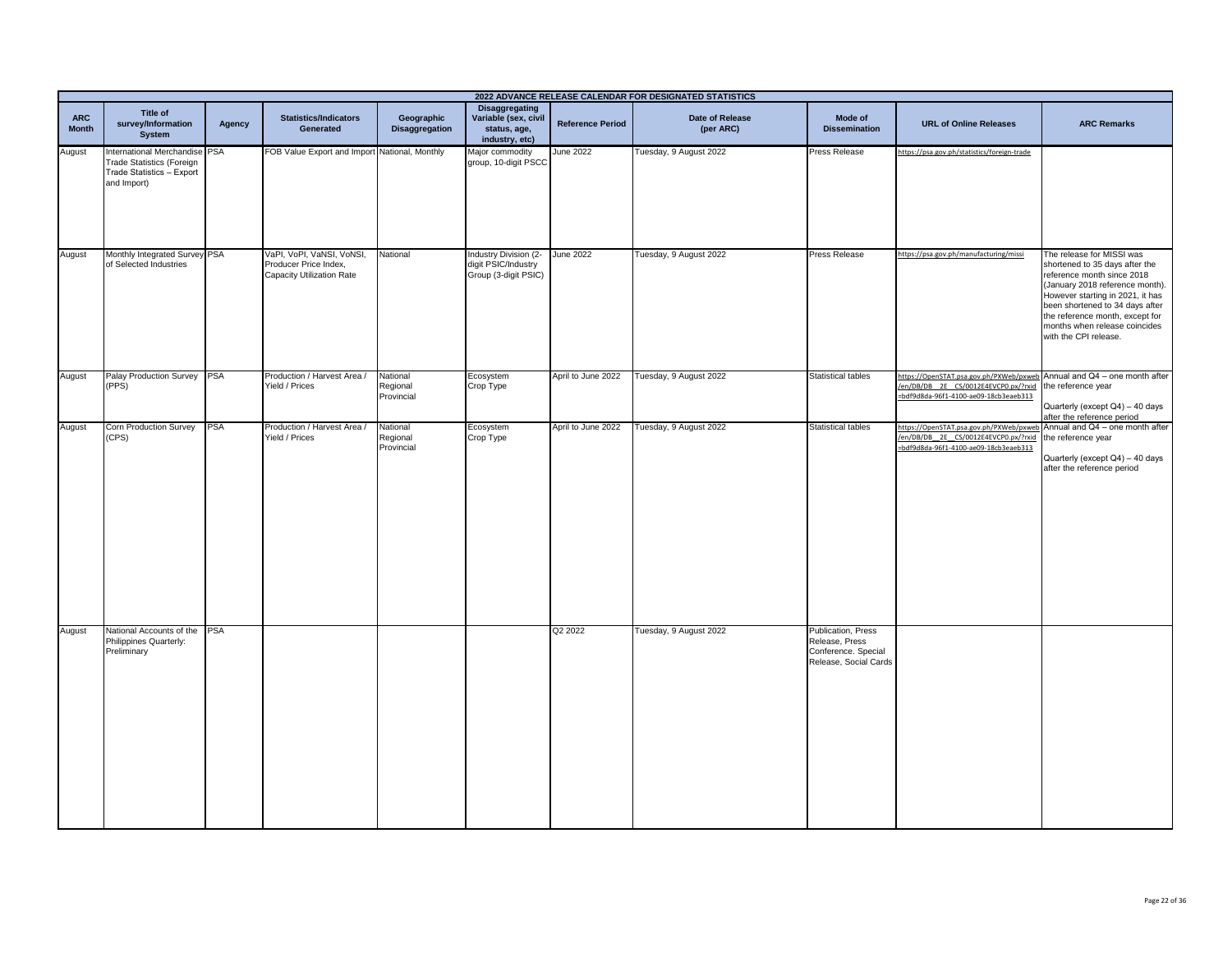|                            | 2022 ADVANCE RELEASE CALENDAR FOR DESIGNATED STATISTICS                                         |            |                                                                                                                                                                                                                                                              |                                       |                                                                                 |                         |                                             |                                                                                                                         |                                                                                                                                                                   |                                                                                                                                                                            |
|----------------------------|-------------------------------------------------------------------------------------------------|------------|--------------------------------------------------------------------------------------------------------------------------------------------------------------------------------------------------------------------------------------------------------------|---------------------------------------|---------------------------------------------------------------------------------|-------------------------|---------------------------------------------|-------------------------------------------------------------------------------------------------------------------------|-------------------------------------------------------------------------------------------------------------------------------------------------------------------|----------------------------------------------------------------------------------------------------------------------------------------------------------------------------|
| <b>ARC</b><br><b>Month</b> | Title of<br>survey/Information<br><b>System</b>                                                 | Agency     | <b>Statistics/Indicators</b><br>Generated                                                                                                                                                                                                                    | Geographic<br><b>Disaggregation</b>   | <b>Disaggregating</b><br>Variable (sex, civil<br>status, age,<br>industry, etc) | <b>Reference Period</b> | Date of Release<br>(per ARC)                | Mode of<br><b>Dissemination</b>                                                                                         | <b>URL of Online Releases</b>                                                                                                                                     | <b>ARC Remarks</b>                                                                                                                                                         |
| August                     | Rice and Corn Stocks<br>Survey: Household                                                       | <b>PSA</b> | Rice and Corn Stocks<br>Inventory                                                                                                                                                                                                                            | National<br>Regional                  | Sector                                                                          | <b>July 2022</b>        | Wednesday, 10 August 2022                   | Special Release                                                                                                         | https://psa.gov.ph/content/rice-and-corn-<br>stocks-inventory-0                                                                                                   |                                                                                                                                                                            |
| August                     | Rice and Corn Stocks<br>Survey: Commercial                                                      | <b>PSA</b> | <b>Rice and Corn Stocks</b><br>Inventory                                                                                                                                                                                                                     | National                              | Sector                                                                          | <b>July 2022</b>        | Wednesday, 10 August 2022                   | <b>Special Release</b>                                                                                                  | https://psa.gov.ph/content/rice-and-corn-<br>stocks-inventory-0                                                                                                   |                                                                                                                                                                            |
| August                     | Generation of Land Area LMB<br><b>Statistics</b>                                                |            | Land Surveyed (No. of lots & National<br>area in hectares)<br>Patents Issued (No. of lots &<br>area in hectares)<br>Existing Land Use (No. of<br>lots & area in hectares<br>Lease/Rental Income<br>Generated (Php)<br>Lease/Rental Income<br>Generated (Php) | Regional                              | N.A.                                                                            | Sem 1 2022              | Monday, 15 August 2022                      | <b>LMB</b> website                                                                                                      | https://lmb.gov.ph/index.php/transparency<br>seal/reports/statistical-report                                                                                      | Schedule of Release per DENR<br>Administrative Order No. 99-09                                                                                                             |
| August                     | Survey of Wholesale<br>Prices of Commodities for<br>he General Wholesale<br>Price Index         | PSA        | General Wholesale Price<br>Index, month-on-month and<br>year-on-year growth rates                                                                                                                                                                            | Vational, Luzon,<br>Visayas, Mindanao | <b>GWPI</b> at major<br>commodity group<br>level                                | June 2022               | Monday, 15 August 2022                      | Special release<br>containing descriptive<br>analysis and summary<br>statistical tables<br>posted at the PSA<br>website | https://psa.gov.ph/price-indices/gwpi                                                                                                                             | The date of release per EO 352<br>and per ARC are different.<br>SDS modifications have been<br>proposed with endorsement from<br>the IACPS, pending PSA Board<br>approval. |
| August                     | Backyard Livestock and<br>Poultry Survey /<br><b>Commercial Livestock</b><br>and Poultry Survey | <b>PSA</b> | Livestock: Volume of<br>Production, by Quarter                                                                                                                                                                                                               | National<br>Regional                  | Animal type                                                                     |                         | Q2 2022 (Apr - Jun) Monday, August 15, 2022 | OpenSTAT Website                                                                                                        | https://OpenSTAT.psa.gov.ph/PXWeb/pxweb<br>en/DB/DB_2E_LP/0012E4FPLS0.px/?rxid=<br>2e13cf9-823f-445b-8553-0f0c56fd5d15                                            | Release date per EO 352 falls on<br>a weekend                                                                                                                              |
| August                     | Backyard Livestock and<br>Poultry Survey /<br>Commercial Livestock<br>and Poultry Survey        | <b>PSA</b> | Poultry and Eggs: Volume of<br>Production, by Quarter                                                                                                                                                                                                        | National<br>Regional                  | Poultry products                                                                |                         | Q2 2022 (Apr - Jun) Monday, August 15, 2022 | OpenSTAT Website                                                                                                        | https://OpenSTAT.psa.gov.ph/PXWeb/pxweb<br>en/DB/DB 2E LP/0022E4FPPE0.px/?rxid=<br>2e13cf9-823f-445b-8553-0f0c56fd5d15                                            | Release date per EO 352 falls on<br>a weekend                                                                                                                              |
| August                     | Backyard Livestock and<br>Poultry Survey /<br><b>Commercial Livestock</b><br>and Poultry Survey | <b>PSA</b> | Livestock: Inventory by<br>Quarter                                                                                                                                                                                                                           | National<br>Regional<br>Provincial    | Animal type, Farm<br>Type                                                       | as of 01 July 2022      | Monday, August 15, 2022                     | OpenSTAT Website                                                                                                        | https://OpenSTAT.psa.gov.ph/PXWeb/pxweb Release date per EO 352 falls on<br>en/DB/DB_2E_LP/0022E4FINL0.px/?rxid=<br>2e13cf9-823f-445b-8553-0f0c56fd5d15           | a weekend                                                                                                                                                                  |
| August                     | Backyard Livestock and<br>Poultry Survey /<br><b>Commercial Livestock</b><br>and Poultry Survey | <b>PSA</b> | Chicken: Inventory, by<br>Quarter                                                                                                                                                                                                                            | National<br>Regional<br>Provincial    | Type                                                                            | as of 01 July 2022      | Monday, August 15, 2022                     | OpenSTAT Website                                                                                                        | https://OpenSTAT.psa.gov.ph/PXWeb/pxweb Release date per EO 352 falls on<br>en/DB/DB_2E_LP/0072E4FINC0.px/?rxid= a weekend<br>2e13cf9-823f-445b-8553-0f0c56fd5d15 |                                                                                                                                                                            |
| August                     | Backyard Livestock and<br>Poultry Survey /<br><b>Commercial Livestock</b><br>and Poultry Survey | PSA        | Duck: Inventory, Semi-<br>annually                                                                                                                                                                                                                           | National<br>Regional<br>Provincial    | Farm Type                                                                       | as of 01 July 2022      | Monday, August 15, 2022                     | OpenSTAT Website                                                                                                        | https://OpenSTAT.psa.gov.ph/PXWeb/pxweb<br>en/DB/DB 2E LP/0092E4FIND0.px/?rxid= a weekend<br>2e13cf9-823f-445b-8553-0f0c56fd5d15                                  | Release date per EO 352 falls on                                                                                                                                           |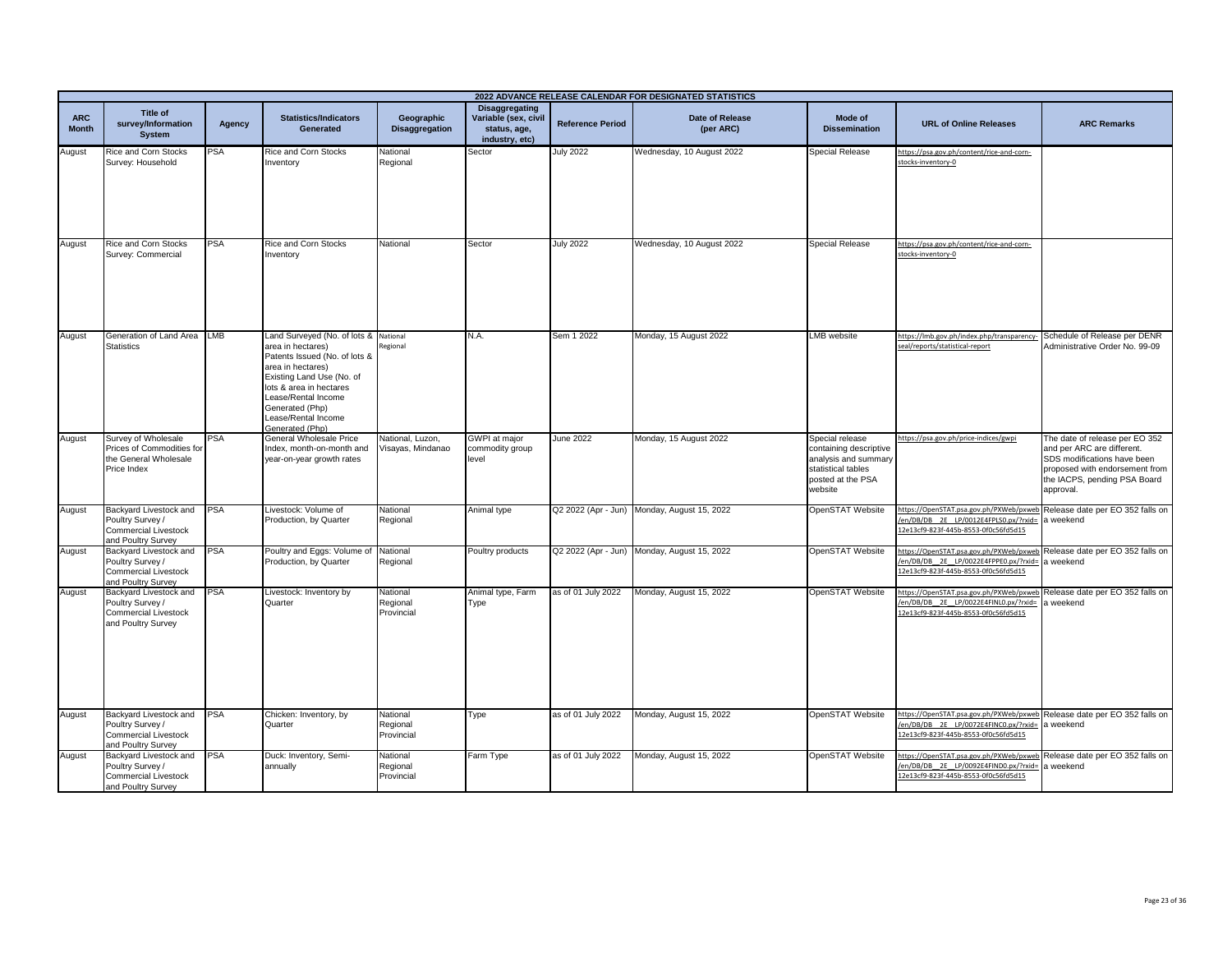|                            |                                                                                               |            |                                                                                                                                                                                                                                                                                                   |                                                 |                                                                                                                              |                             | 2022 ADVANCE RELEASE CALENDAR FOR DESIGNATED STATISTICS |                                                                                                                                  |                                                                                                                    |                                                                                                                                                                                                                                                                                          |
|----------------------------|-----------------------------------------------------------------------------------------------|------------|---------------------------------------------------------------------------------------------------------------------------------------------------------------------------------------------------------------------------------------------------------------------------------------------------|-------------------------------------------------|------------------------------------------------------------------------------------------------------------------------------|-----------------------------|---------------------------------------------------------|----------------------------------------------------------------------------------------------------------------------------------|--------------------------------------------------------------------------------------------------------------------|------------------------------------------------------------------------------------------------------------------------------------------------------------------------------------------------------------------------------------------------------------------------------------------|
| <b>ARC</b><br><b>Month</b> | Title of<br>survey/Information<br><b>System</b>                                               | Agency     | <b>Statistics/Indicators</b><br>Generated                                                                                                                                                                                                                                                         | Geographic<br><b>Disaggregation</b>             | <b>Disaggregating</b><br>Variable (sex, civil<br>status, age,<br>industry, etc)                                              | <b>Reference Period</b>     | <b>Date of Release</b><br>(per ARC)                     | Mode of<br><b>Dissemination</b>                                                                                                  | <b>URL of Online Releases</b>                                                                                      | <b>ARC Remarks</b>                                                                                                                                                                                                                                                                       |
| August                     | Quarterly Commercial<br><b>Fisheries Survey</b>                                               | <b>PSA</b> | Volume and Value of<br>Production                                                                                                                                                                                                                                                                 | National<br>Regional<br>Provincial              | Sector                                                                                                                       | April to June 2022          | Monday, 15 August 2022                                  | OpenSTAT database                                                                                                                | http://www.OpenSTAT.psa.gov.ph                                                                                     | Release date falls on a weekend                                                                                                                                                                                                                                                          |
| August                     | Quarterly Municipal<br><b>Fisheries Survey</b>                                                | PSA        | Volume and Value of<br>Production                                                                                                                                                                                                                                                                 | National<br>Regional<br>Provincial              | Sector                                                                                                                       | April to June 2022          | Monday, 15 August 2022                                  | OpenSTAT database                                                                                                                | http://www.OpenSTAT.psa.gov.ph                                                                                     | Release date falls on a weekend                                                                                                                                                                                                                                                          |
| August                     | Generation of<br><b>Construction Statistics</b><br>from Building Permit<br>Forms              | PSA        | <b>Construction Type</b><br>Residential<br>(single house,<br>duplex/quadriplex,<br>apartment/accesoria,<br>condominium, other<br>residential)<br>2 Non-residential<br>(commercial, industrial,<br>institutional, agricultural,<br>other non-residential)<br>3 addition<br>4 alteration and repair | National<br>Regional<br>Provincial<br>Municipal | Types of<br>Constructions<br>Number of<br>Constructions<br>Value of<br>Constructions<br>Total Floor Area of<br>Constructions | Q2 2022                     | Thursday, 18 August 2022                                | <b>Special Release</b>                                                                                                           | https://psa.gov.ph/tags/construction                                                                               | The release was shortened to 65<br>days after the reference quarter<br>since 2015 (First Quarter 2015).<br>However starting in 2021, it has<br>been shortened to 50 days after<br>the reference quarter.                                                                                 |
| August                     | Farm Prices Survey                                                                            | <b>PSA</b> | Average Monthly Farmgate<br><b>Prices for Cereals</b>                                                                                                                                                                                                                                             | National<br>Regional<br>Provincial              | Commodity level                                                                                                              | Q3 2022<br><b>July 2022</b> | Tuesday, 23 August 2022 (monthly)                       | <b>Statistical tables</b><br>posted at the<br>OpenSTAT database<br>of the PSA                                                    | http://OpenSTAT.psa.gov.ph/PXWeb/ 20 days after the reference month<br>pxweb/en/DB/DB 2M FG/?tablelist<br>$=$ true | The schedule of release was<br>changed to monthly in 2021, to<br>make the farmgate prices data<br>available on a monthly basis,<br>instead of the original quarterly<br>release. The modification in the<br>schedule of release in the SDS is<br>yet to be approved by the PSA<br>Board. |
| July                       | Survey of Retail Prices of PSA<br>Commodities for the<br><b>General Retail Price</b><br>Index |            | General Retail Price Index,<br>month-on-month and year-on<br>year growth rates                                                                                                                                                                                                                    | <b>NCR</b>                                      | <b>GRPI</b> at major<br>commodity group<br>level                                                                             | <b>June 2022</b>            | Friday, 29 July 2022                                    | Special release<br>containing brief<br>descriptive analysis<br>and summary<br>statistical tables<br>posted at the PSA<br>website | https://psa.gov.ph/price-indices/grpi                                                                              | The date of release per EO 352<br>and per ARC are different.<br>SDS modifications have been<br>proposed, pending PSA Board<br>approval.                                                                                                                                                  |
| August                     | Quarterly Survey of<br>Philippine Business and<br>Industry - Revised                          | PSA        | Total Employment,<br>Total Compensation,<br>Total Revenue,<br>Total Value of Output,<br>Total Inventories,<br>Capacity Utilization Rate                                                                                                                                                           | National<br>Regional                            | 2 - Digit, 3 - Digit and Q2 2022<br>5 - Digit PSIC                                                                           |                             | Tuesday, 30 August 2022                                 | ESSS-SSD to send<br>link via email                                                                                               |                                                                                                                    | release date per EO 352 falls on<br>a holiday (National Heroes Day)<br>and Monday.                                                                                                                                                                                                       |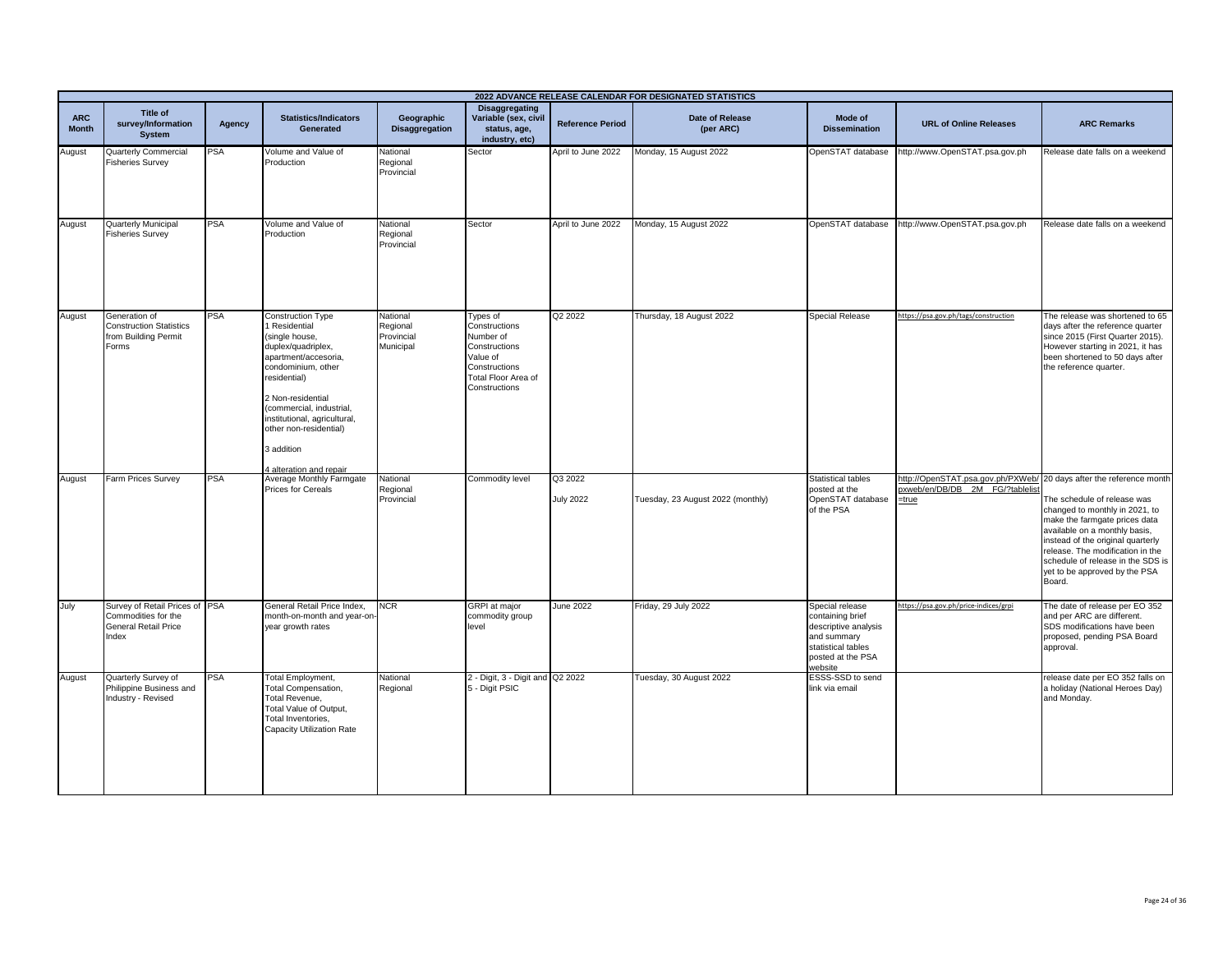|                            |                                                            |            |                                                                                  |                                                  |                                                                                 |                             | 2022 ADVANCE RELEASE CALENDAR FOR DESIGNATED STATISTICS |                                                                               |                                                                                                                    |                                                                                                                                                                                                                                                                                                   |
|----------------------------|------------------------------------------------------------|------------|----------------------------------------------------------------------------------|--------------------------------------------------|---------------------------------------------------------------------------------|-----------------------------|---------------------------------------------------------|-------------------------------------------------------------------------------|--------------------------------------------------------------------------------------------------------------------|---------------------------------------------------------------------------------------------------------------------------------------------------------------------------------------------------------------------------------------------------------------------------------------------------|
| <b>ARC</b><br><b>Month</b> | Title of<br>survey/Information<br><b>System</b>            | Agency     | <b>Statistics/Indicators</b><br><b>Generated</b>                                 | Geographic<br><b>Disaggregation</b>              | <b>Disaggregating</b><br>Variable (sex, civil<br>status, age,<br>industry, etc) | <b>Reference Period</b>     | Date of Release<br>(per ARC)                            | Mode of<br><b>Dissemination</b>                                               | <b>URL of Online Releases</b>                                                                                      | <b>ARC Remarks</b>                                                                                                                                                                                                                                                                                |
| August                     | Farm Prices Survey                                         | <b>PSA</b> | Average Monthly Farmgate<br>Prices of Other Crops                                | National<br>Regional<br>Provincial               | Commodity level                                                                 | Q3 2022<br><b>July 2022</b> | Tuesday, 30 August 2022 (monthly)                       | <b>Statistical tables</b><br>posted at the<br>OpenSTAT database<br>of the PSA | http://OpenSTAT.psa.gov.ph/PXWeb/ 20 days after the reference month<br>pxweb/en/DB/DB 2M FG/?tablelist<br>$=$ true | The schedule of release was<br>changed to monthly in 2021, to<br>make the farmgate prices data<br>available on a monthly basis,<br>instead of the original quarterly<br>release. This further modification<br>in the schedule of release in the<br>SDS is yet to be approved by the<br>PSA Board. |
| August                     | Family Income and<br><b>Expenditure Survey</b>             | <b>PSA</b> |                                                                                  | National<br>Regional<br>Provincial<br>Key cities |                                                                                 | 2021                        | Tuesday, 30 August 2022                                 | Press Release,<br><b>Statistical Tables</b>                                   |                                                                                                                    |                                                                                                                                                                                                                                                                                                   |
| August                     | Generation of Forest<br><b>Resources Statistics</b>        | <b>FMB</b> | Average Prices of the<br>following forest products:<br>Loas, Lumber, Plywood     | National<br>Regional                             | Log: Tree Species,<br>Log Grade<br>Lumber: Tree                                 | Q <sub>2</sub> 2022         | Wednesday, 31 August 2022                               | in the FMB Website                                                            | Electronic copy posted http://forestry.denr.gov.ph/index.php/statist<br>ics/designated-statistics                  |                                                                                                                                                                                                                                                                                                   |
| August                     | <b>Generation of Forest</b><br><b>Resources Statistics</b> | <b>FMB</b> | Production of the following<br>forest products: Logs,<br>Lumber, Veneer, Plywood | National<br>Regional<br>Provincial               | N.A.                                                                            | Q2 2022                     | Wednesday, 31 August 2022                               | in the FMB Website                                                            | Electronic copy posted http://forestry.denr.gov.ph/index.php/statist<br>ics/designated-statistics                  |                                                                                                                                                                                                                                                                                                   |
| August                     | Producer Price Index for PSA<br>Agriculture                |            | Producer Price Index for<br>Agriculture                                          | National<br>Regional except NCR                  |                                                                                 | April - June 2022           | Wednesday, 31 August 2022                               |                                                                               |                                                                                                                    |                                                                                                                                                                                                                                                                                                   |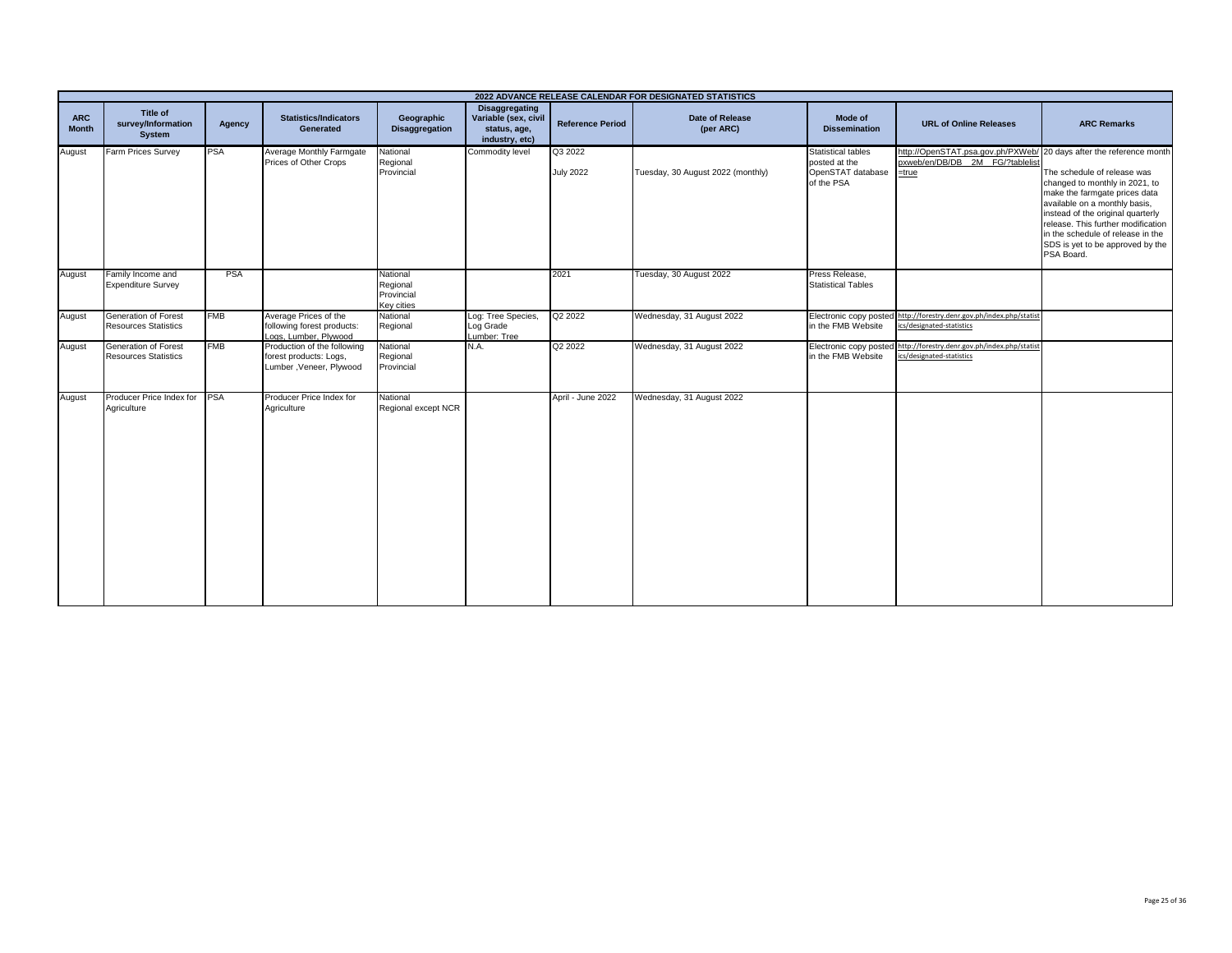|                            |                                                                                            |        |                                                                                                                                                                                                                                                                                                                                                                                                                                                                                                                                                                                                                                                                                                                                                                                         |                                        |                                                                                                                                                                                                                                                                                                                                                                                                                                                                        |                         | 2022 ADVANCE RELEASE CALENDAR FOR DESIGNATED STATISTICS |                                                                                                        |                                                                                     |                                                                                                                                                                                                                                                                                                                                                                                                                 |
|----------------------------|--------------------------------------------------------------------------------------------|--------|-----------------------------------------------------------------------------------------------------------------------------------------------------------------------------------------------------------------------------------------------------------------------------------------------------------------------------------------------------------------------------------------------------------------------------------------------------------------------------------------------------------------------------------------------------------------------------------------------------------------------------------------------------------------------------------------------------------------------------------------------------------------------------------------|----------------------------------------|------------------------------------------------------------------------------------------------------------------------------------------------------------------------------------------------------------------------------------------------------------------------------------------------------------------------------------------------------------------------------------------------------------------------------------------------------------------------|-------------------------|---------------------------------------------------------|--------------------------------------------------------------------------------------------------------|-------------------------------------------------------------------------------------|-----------------------------------------------------------------------------------------------------------------------------------------------------------------------------------------------------------------------------------------------------------------------------------------------------------------------------------------------------------------------------------------------------------------|
| <b>ARC</b><br><b>Month</b> | <b>Title of</b><br>survey/Information<br><b>System</b>                                     | Agency | <b>Statistics/Indicators</b><br>Generated                                                                                                                                                                                                                                                                                                                                                                                                                                                                                                                                                                                                                                                                                                                                               | Geographic<br><b>Disaggregation</b>    | <b>Disaggregating</b><br>Variable (sex, civil<br>status, age,<br>industry, etc)                                                                                                                                                                                                                                                                                                                                                                                        | <b>Reference Period</b> | <b>Date of Release</b><br>(per ARC)                     | Mode of<br><b>Dissemination</b>                                                                        | <b>URL of Online Releases</b>                                                       | <b>ARC Remarks</b>                                                                                                                                                                                                                                                                                                                                                                                              |
| August                     | <b>Higher Education</b><br><b>Statistics</b>                                               | CHED   | Higher Education Facts and<br>Figures<br><b>Higher Education Institution</b><br><b>Higher Education Programs</b><br><b>Higher Education Enrollment</b><br><b>Higher Education Graduates</b><br><b>Higher Education Faculty</b><br>Other Higher Education<br>Indicators<br><b>ASEAN Indicators</b><br>2021 QS World University<br>Rankings of Philippine HEIs<br>2021 QS Asia University<br>Rankings of Philippine HEIs<br><b>Higher Education Indicators</b><br><b>Higher Education Institutions</b><br>(HEIs)<br>Autonomous/Deregulated<br>Private HEIs<br><b>Enrollment All Discipline</b><br>Graduates All Discipline<br>Performance (% Passing) in<br>licensure examination<br><b>Faculty Qualification</b><br>Accreditation<br>Distribution of Higher<br>Education Institutions by | National<br>Regional<br>Provincial     | Sector, Type<br>Type, Program Level<br>Sex, Sector, Type,<br>Discipline Group,<br>Program Level<br>Sex, Sector, Type,<br>Discipline Group,<br>Program Level<br>Sex, Type, Highest<br>Degree Attained<br>Sector, Type,<br>Discipline Group,<br>Ranking<br>Academic Year,<br>Ranking<br>Academic Year,<br>Ranking<br>Sector, Type<br>Academic Year,<br>Level of<br>Accreditation<br>Academic Year, All<br>Discipline, Sector<br>Academic Year, All<br>Discipline, Sector | AY 2021-2022            | Wednesday, 31 August 2022                               | Website                                                                                                | https://ched.gov.ph/statistics/                                                     | The deadline for submission of<br>data to CHED Central Office,<br>from CHED Regional Offices, is<br>on February 28, 2022 regarding<br><b>Higher Education Data Collection</b><br>for AY 2021-2022<br>Annually, CHED typical requires<br>six months to validate and to<br>create a database employed in<br>generating statistics. Therefore,<br>the August 31, 2022 release date<br>is feasible and appropriate. |
|                            | September Generation of Mineral<br><b>Statistics</b>                                       | MGB    | Metallic minerals production<br>(gold, silver, copper, nickel,<br>mixed nickel-cobalt sulfide,<br>chromite, iron)                                                                                                                                                                                                                                                                                                                                                                                                                                                                                                                                                                                                                                                                       | National<br>Regional<br>Provincial     | by type of mineral<br>commodity<br>by producer                                                                                                                                                                                                                                                                                                                                                                                                                         | Q2 2022                 | Thursday, 1 September 2022                              | Quarterly Metallic<br>Review, Website<br>Posting, Electronic<br>Files                                  | http://www.mgb.gov.ph                                                               |                                                                                                                                                                                                                                                                                                                                                                                                                 |
|                            | September National Demographic<br>and Health Survey                                        | PSA    | Fertility, fertility preferences,<br>family planning practice,<br>childhood mortality, maternal<br>and child health, knowledge<br>and attitude regarding<br>HIV/AIDS, and violence<br>against women                                                                                                                                                                                                                                                                                                                                                                                                                                                                                                                                                                                     | National, Regional                     | Age, sex, region                                                                                                                                                                                                                                                                                                                                                                                                                                                       | 2021                    | Thursday, 1 September 2022                              | <b>Dissemination Forum</b>                                                                             | Example:<br>https://psa.gov.ph/sites/default/files/P<br>hilippines%20NDHS%20KIR.pdf | ARC release is for the Key<br>Indicators Report. The full Report<br>will be released February 2023                                                                                                                                                                                                                                                                                                              |
|                            | September Survey of Retail Prices of PSA<br>Commodities for<br><b>Consumer Price Index</b> |        | Consumer Price Index<br><b>Inflation Rates</b><br>Purchasing Power of Peso<br>(PPP)                                                                                                                                                                                                                                                                                                                                                                                                                                                                                                                                                                                                                                                                                                     | Vational<br>Regional<br>Provincial     | CPI at subclass,<br>class, group, and<br>division level                                                                                                                                                                                                                                                                                                                                                                                                                | August 2022             | Tuesday, 6 September 2022                               | Press briefing and<br>press release with<br>summary statistical<br>tables posted at the<br>PSA website | ttp://www.psa.gov.ph/price-indices/cpi-ir                                           |                                                                                                                                                                                                                                                                                                                                                                                                                 |
|                            | September Seasonally Adjusted<br>Consumer Price Index                                      | PSA    | Seasonally Adjusted<br>Consumer Price Index,<br>Month-on-Month Growth<br>Rates                                                                                                                                                                                                                                                                                                                                                                                                                                                                                                                                                                                                                                                                                                          | National<br><b>NCR</b><br><b>AONCR</b> | Seasonally Adjusted<br>CPI at division level                                                                                                                                                                                                                                                                                                                                                                                                                           | August 2022             | Tuesday, 6 September 2022                               | Press release with<br>summary statistical<br>tables posted at the<br>PSA website                       | https://psa.gov.ph/price-indices/seasonally-<br>adjusted-cpi                        |                                                                                                                                                                                                                                                                                                                                                                                                                 |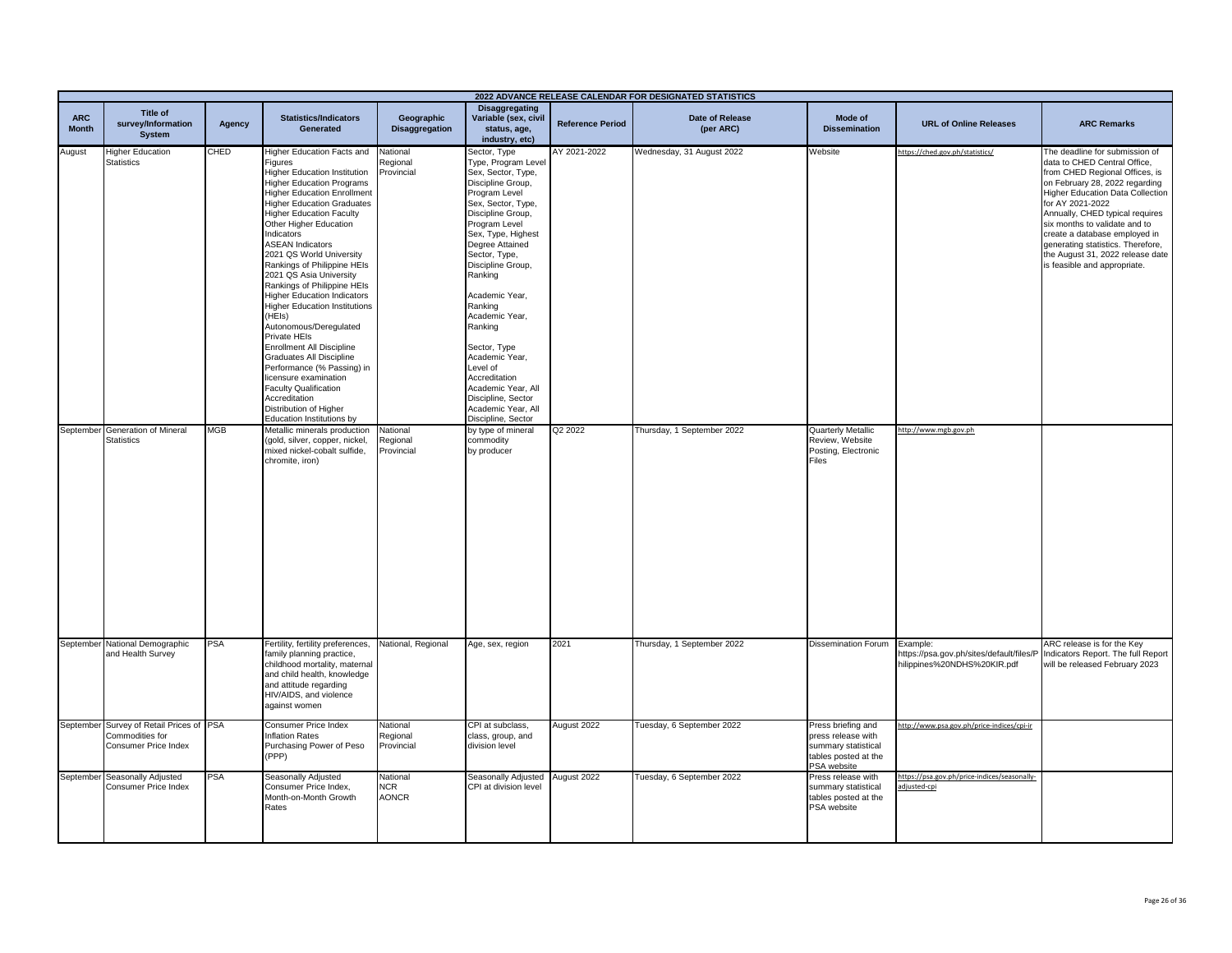|                            | 2022 ADVANCE RELEASE CALENDAR FOR DESIGNATED STATISTICS                                                          |            |                                                                                        |                                     |                                                                                 |                         |                                       |                                 |                                                                 |                                                                                                                                                                                                                                                                                                  |
|----------------------------|------------------------------------------------------------------------------------------------------------------|------------|----------------------------------------------------------------------------------------|-------------------------------------|---------------------------------------------------------------------------------|-------------------------|---------------------------------------|---------------------------------|-----------------------------------------------------------------|--------------------------------------------------------------------------------------------------------------------------------------------------------------------------------------------------------------------------------------------------------------------------------------------------|
| <b>ARC</b><br><b>Month</b> | Title of<br>survey/Information<br><b>System</b>                                                                  | Agency     | <b>Statistics/Indicators</b><br><b>Generated</b>                                       | Geographic<br><b>Disaggregation</b> | <b>Disaggregating</b><br>Variable (sex, civil<br>status, age,<br>industry, etc) | <b>Reference Period</b> | Date of Release<br>(per ARC)          | Mode of<br><b>Dissemination</b> | <b>URL of Online Releases</b>                                   | <b>ARC Remarks</b>                                                                                                                                                                                                                                                                               |
|                            | September Labor Force Survey                                                                                     | <b>PSA</b> |                                                                                        |                                     |                                                                                 | <b>July 2022</b>        | Wednesday, 7 September 2022 (monthly) | Press Release                   |                                                                 | Monthly releases instead of<br>quarterly is implemented from<br>2021 to provide flash indicators<br>during the COVID-19 pandemic<br>per PSA Board Resolution no. 8,<br>s. 2020.                                                                                                                  |
|                            | September Monthly Integrated Survey PSA<br>of Selected Industries                                                |            | VaPI, VoPI, VaNSI, VoNSI,<br>Producer Price Index,<br><b>Capacity Utilization Rate</b> | National                            | Industry Division (2-<br>digit PSIC/Industry<br>Group (3-digit PSIC)            | <b>July 2022</b>        | Thursday, 8 September 2022            | Press Release                   | https://psa.gov.ph/manufacturing/missi                          | The release for MISSI was<br>shortened to 35 days after the<br>reference month since 2018<br>(January 2018 reference month).<br>However starting in 2021, it has<br>been shortened to 34 days after<br>the reference month, except for<br>months when release coincides<br>with the CPI release. |
|                            | September Rice and Corn Stocks<br>Survey: Household                                                              | PSA        | Rice and Corn Stocks<br>Inventory                                                      | National<br>Regional                | Sector                                                                          | August 2022             | Friday, 9 September 2022              | <b>Special Release</b>          | https://psa.gov.ph/content/rice-and-corn-<br>stocks-inventory-0 | Release date per EO 352 falls on<br>a weekend                                                                                                                                                                                                                                                    |
|                            | September International Merchandise PSA<br>Trade Statistics (Foreign<br>Trade Statistics - Export<br>and Import) |            | FOB Value Export and Import National, Monthly                                          |                                     | Major commodity<br>group, 10-digit PSCC                                         | July 2022               | Friday, 9 September 2022              | <b>Press Release</b>            | https://psa.gov.ph/statistics/foreign-trade                     |                                                                                                                                                                                                                                                                                                  |
|                            | September Rice and Corn Stocks<br>Survey: Commercial                                                             | <b>PSA</b> | Rice and Corn Stocks<br>Inventory                                                      | National                            | Sector                                                                          | August 2022             | Friday, 9 September 2022              | <b>Special Release</b>          | https://psa.gov.ph/content/rice-and-corn-<br>stocks-inventory-0 | Release date per EO 352 falls on<br>a weekend                                                                                                                                                                                                                                                    |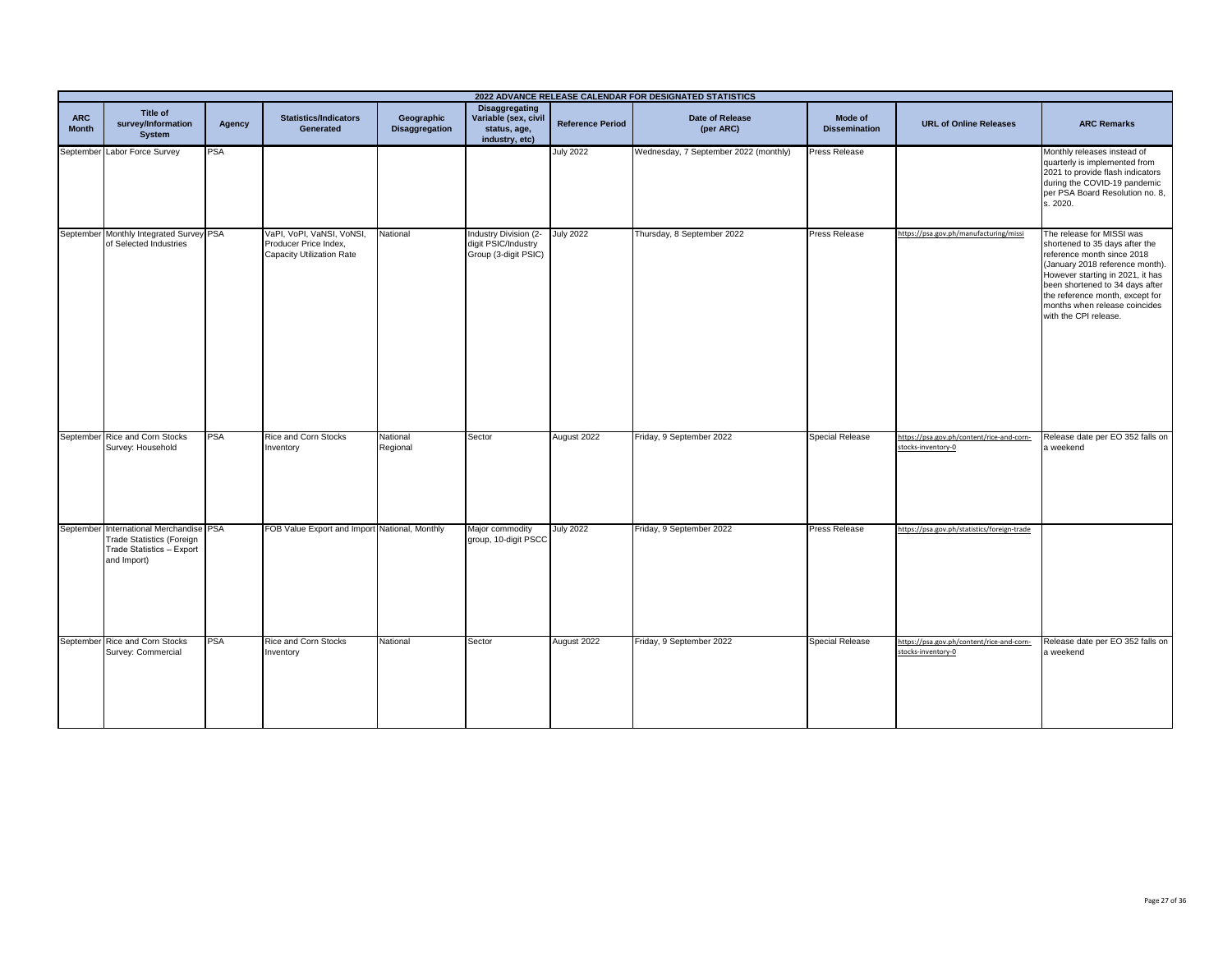|                            |                                                                                                    |        |                                                                                   |                                       |                                                                          |                         | 2022 ADVANCE RELEASE CALENDAR FOR DESIGNATED STATISTICS |                                                                                                                                  |                                                                                                                   |                                                                                                                                                                                                                                                                                                                                        |
|----------------------------|----------------------------------------------------------------------------------------------------|--------|-----------------------------------------------------------------------------------|---------------------------------------|--------------------------------------------------------------------------|-------------------------|---------------------------------------------------------|----------------------------------------------------------------------------------------------------------------------------------|-------------------------------------------------------------------------------------------------------------------|----------------------------------------------------------------------------------------------------------------------------------------------------------------------------------------------------------------------------------------------------------------------------------------------------------------------------------------|
| <b>ARC</b><br><b>Month</b> | <b>Title of</b><br>survey/Information<br><b>System</b>                                             | Agency | <b>Statistics/Indicators</b><br>Generated                                         | Geographic<br><b>Disaggregation</b>   | Disaggregating<br>Variable (sex, civil<br>status, age,<br>industry, etc) | <b>Reference Period</b> | <b>Date of Release</b><br>(per ARC)                     | Mode of<br><b>Dissemination</b>                                                                                                  | <b>URL of Online Releases</b>                                                                                     | <b>ARC Remarks</b>                                                                                                                                                                                                                                                                                                                     |
|                            | September Survey of Wholesale<br>Prices of Commodities for<br>the General Wholesale<br>Price Index | PSA    | General Wholesale Price<br>Index, month-on-month and<br>year-on-year growth rates | National, Luzon,<br>Visayas, Mindanao | <b>GWPI</b> at major<br>commodity group<br>evel                          | <b>July 2022</b>        | Thursday, 15 September 2022                             | Special release<br>containing descriptive<br>analysis and summary<br>statistical tables<br>posted at the PSA<br>website          | https://psa.gov.ph/price-indices/gwpi                                                                             | The date of release per EO 352<br>and per ARC are different.<br>SDS modifications have been<br>proposed with endorsement from<br>the IACPS, pending PSA Board<br>approval.                                                                                                                                                             |
|                            | September Farm Prices Survey                                                                       | PSA    | Average Monthly Farmgate<br>Prices for Cereals                                    | National<br>Regional<br>Provincial    | Commodity level                                                          | Q3 2022<br>August 2022  | Tuesday, 20 September 2022 (monthly)                    | <b>Statistical tables</b><br>posted at the<br>OpenSTAT database<br>of the PSA                                                    | http://OpenSTAT.psa.gov.ph/PXWeb/ 20 days after the reference month<br>pxweb/en/DB/DB 2M FG/?tablelis<br>$=$ true | The schedule of release was<br>changed to monthly in 2021, to<br>make the farmgate prices data<br>available on a monthly basis,<br>instead of the original quarterly<br>release. This further modification<br>in the schedule of release in the<br>SDS is yet to be approved by the<br>PSA Board.                                      |
| August                     | Survey of Retail Prices of PSA<br>Commodities for the<br><b>General Retail Price</b><br>Index      |        | General Retail Price Index,<br>month-on-month and year-on-<br>year growth rates   | <b>NCR</b>                            | <b>GRPI</b> at major<br>commodity group<br>evel                          | <b>July 2022</b>        | Tuesday, 30 August 2022                                 | Special release<br>containing brief<br>descriptive analysis<br>and summary<br>statistical tables<br>posted at the PSA<br>website | https://psa.gov.ph/price-indices/grpi                                                                             | The date of release per EO 352<br>and per ARC are different.<br>SDS modifications have been<br>proposed, pending PSA Board<br>approval.                                                                                                                                                                                                |
|                            | September Farm Prices Survey                                                                       | PSA    | Average Monthly Farmgate<br>Prices of Other Crops                                 | National<br>Regional<br>Provincial    | Commodity level                                                          | Q3 2022<br>August 2022  | Friday, 30 September 2022 (monthly)                     | Statistical tables<br>posted at the<br>OpenSTAT database<br>of the PSA                                                           | http://OpenSTAT.psa.gov.ph/PXWeb<br>oxweb/en/DB/DB 2M FG/?tablelist<br>$=$ true                                   | 20 days after the reference month<br>The schedule of release was<br>changed to monthly in 2021, to<br>make the farmgate prices data<br>available on a monthly basis,<br>instead of the original quarterly<br>release. This further modification<br>in the schedule of release in the<br>SDS is yet to be approved by the<br>PSA Board. |
|                            | September Labor Force Survey                                                                       | PSA    |                                                                                   |                                       |                                                                          | August 2022             | Friday, 30 September 2022 (monthly)                     | <b>Press Release</b>                                                                                                             |                                                                                                                   | Monthly releases instead of<br>quarterly is implemented from<br>2021 to provide flash indicators<br>during the COVID-19 pandemic<br>per PSA Board Resolution no. 8,<br>s. 2020.                                                                                                                                                        |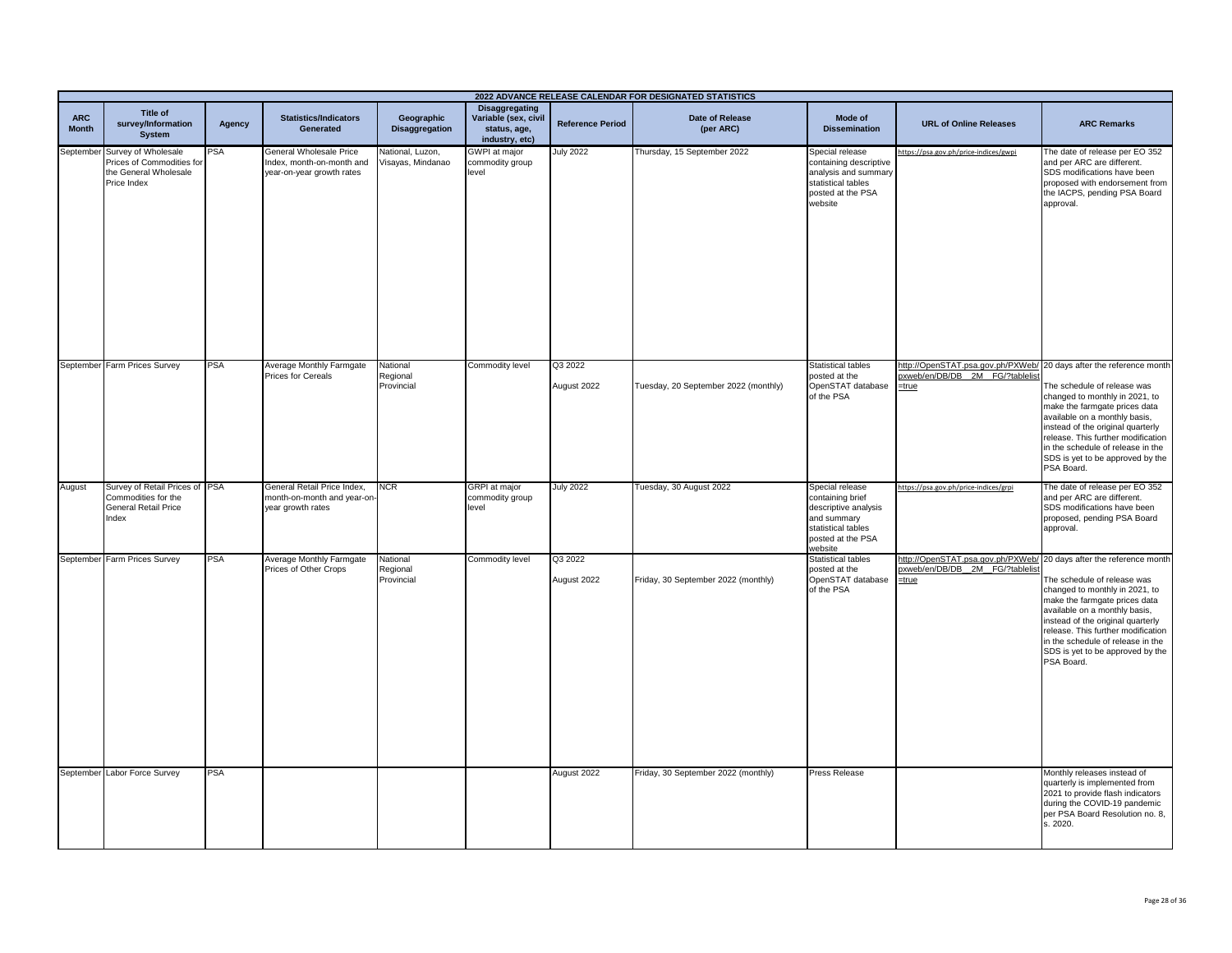|                            |                                                                                                               |            |                                                                                     |                                        |                                                                                 |                         | 2022 ADVANCE RELEASE CALENDAR FOR DESIGNATED STATISTICS |                                                                                                                         |                                                                 |                                                                                                                                                                                                                                                                                                  |
|----------------------------|---------------------------------------------------------------------------------------------------------------|------------|-------------------------------------------------------------------------------------|----------------------------------------|---------------------------------------------------------------------------------|-------------------------|---------------------------------------------------------|-------------------------------------------------------------------------------------------------------------------------|-----------------------------------------------------------------|--------------------------------------------------------------------------------------------------------------------------------------------------------------------------------------------------------------------------------------------------------------------------------------------------|
| <b>ARC</b><br><b>Month</b> | Title of<br>survey/Information<br><b>System</b>                                                               | Agency     | <b>Statistics/Indicators</b><br>Generated                                           | Geographic<br><b>Disaggregation</b>    | <b>Disaggregating</b><br>Variable (sex, civil<br>status, age,<br>industry, etc) | <b>Reference Period</b> | Date of Release<br>(per ARC)                            | Mode of<br><b>Dissemination</b>                                                                                         | <b>URL of Online Releases</b>                                   | <b>ARC Remarks</b>                                                                                                                                                                                                                                                                               |
| October                    | Survey of Retail Prices of PSA<br>Commodities for<br><b>Consumer Price Index</b>                              |            | Consumer Price Index<br><b>Inflation Rates</b><br>Purchasing Power of Peso<br>(PPP) | National<br>Regional<br>Provincial     | CPI at subclass,<br>class, group, and<br>division level                         | September 2022          | Wednesday, 5 October 2022                               | Press briefing and<br>press release with<br>summary statistical<br>tables posted at the<br>PSA website                  | http://www.psa.gov.ph/price-indices/cpi-ir                      |                                                                                                                                                                                                                                                                                                  |
| October                    | Seasonally Adjusted<br>Consumer Price Index                                                                   | <b>PSA</b> | Seasonally Adjusted<br>Consumer Price Index,<br>Month-on-Month Growth<br>Rates      | National<br><b>NCR</b><br><b>AONCR</b> | Seasonally Adjusted<br>CPI at division level                                    | September 2022          | Wednesday, 5 October 2022                               | Press release with<br>summary statistical<br>tables posted at the<br>PSA website                                        | https://psa.gov.ph/price-indices/seasonally-<br>adjusted-cpi    |                                                                                                                                                                                                                                                                                                  |
| October                    | Monthly Integrated Survey PSA<br>of Selected Industries                                                       |            | VaPI, VoPI, VaNSI, VoNSI,<br>Producer Price Index,<br>Capacity Utilization Rate     | National                               | Industry Division (2-<br>digit PSIC/Industry<br>Group (3-digit PSIC)            | August 2022             | Friday, 7 October 2022                                  | Press Release                                                                                                           | https://psa.gov.ph/manufacturing/missi                          | The release for MISSI was<br>shortened to 35 days after the<br>reference month since 2018<br>(January 2018 reference month).<br>However starting in 2021, it has<br>been shortened to 34 days after<br>the reference month, except for<br>months when release coincides<br>with the CPI release. |
| October                    | Rice and Corn Stocks<br>Survey: Household                                                                     | <b>PSA</b> | Rice and Corn Stocks<br>Inventory                                                   | National<br>Regional                   | Sector                                                                          | September 2022          | Monday, 10 October 2022                                 | Special Release                                                                                                         | https://psa.gov.ph/content/rice-and-corn-<br>stocks-inventory-0 |                                                                                                                                                                                                                                                                                                  |
| October                    | Rice and Corn Stocks<br>Survey: Commercial                                                                    | PSA        | Rice and Corn Stocks<br>Inventory                                                   | National                               | Sector                                                                          | September 2022          | Monday, 10 October 2022                                 | <b>Special Release</b>                                                                                                  | https://psa.gov.ph/content/rice-and-corn-<br>stocks-inventory-0 |                                                                                                                                                                                                                                                                                                  |
| October                    | International Merchandise PSA<br><b>Trade Statistics (Foreign</b><br>Trade Statistics - Export<br>and Import) |            | FOB Value Export and Import National, Monthly                                       |                                        | Major commodity<br>group, 10-digit PSCC                                         | August 2022             | Tuesday, 11 October 2022                                | <b>Press Release</b>                                                                                                    | https://psa.gov.ph/statistics/foreign-trade                     |                                                                                                                                                                                                                                                                                                  |
| October                    | Survey of Wholesale<br>Prices of Commodities for<br>the General Wholesale<br>Price Index                      | <b>PSA</b> | General Wholesale Price<br>Index, month-on-month and<br>year-on-year growth rates   | National. Luzon.<br>Visayas, Mindanao  | GWPI at major<br>commodity group<br>level                                       | August 2022             | Friday, 14 October 2022                                 | Special release<br>containing descriptive<br>analysis and summary<br>statistical tables<br>posted at the PSA<br>website | https://psa.gov.ph/price-indices/gwpi                           | The date of release per EO 352<br>and per ARC are different.<br>SDS modifications have been<br>proposed with endorsement from<br>the IACPS, pending PSA Board<br>approval.                                                                                                                       |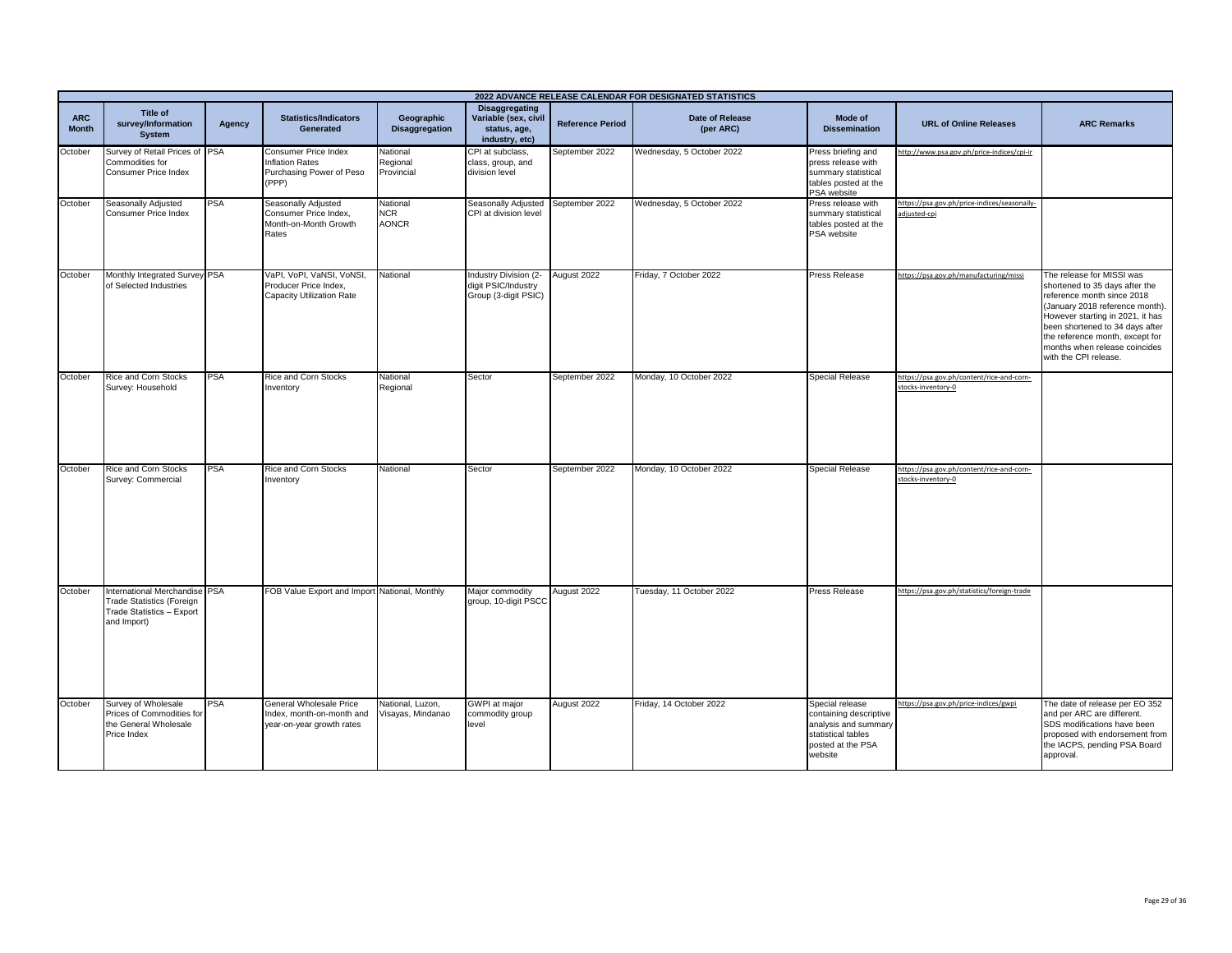|                            | 2022 ADVANCE RELEASE CALENDAR FOR DESIGNATED STATISTICS                                                 |            |                                                                                                                                                |                                                       |                                                                                 |                           |                                   |                                                                                                                                  |                                                                               |                                                                                                                                                                                                                                                                                                                                        |
|----------------------------|---------------------------------------------------------------------------------------------------------|------------|------------------------------------------------------------------------------------------------------------------------------------------------|-------------------------------------------------------|---------------------------------------------------------------------------------|---------------------------|-----------------------------------|----------------------------------------------------------------------------------------------------------------------------------|-------------------------------------------------------------------------------|----------------------------------------------------------------------------------------------------------------------------------------------------------------------------------------------------------------------------------------------------------------------------------------------------------------------------------------|
| <b>ARC</b><br><b>Month</b> | Title of<br>survey/Information<br><b>System</b>                                                         | Agency     | <b>Statistics/Indicators</b><br><b>Generated</b>                                                                                               | Geographic<br><b>Disaggregation</b>                   | <b>Disaggregating</b><br>Variable (sex, civil<br>status, age.<br>industry, etc) | <b>Reference Period</b>   | Date of Release<br>(per ARC)      | Mode of<br><b>Dissemination</b>                                                                                                  | <b>URL of Online Releases</b>                                                 | <b>ARC Remarks</b>                                                                                                                                                                                                                                                                                                                     |
| October                    | Quarterly Survey of<br>Philippine Business and<br>Industry - Preliminary                                | <b>PSA</b> | <b>Total Employment,</b><br>Total Compensation,<br>Total Revenue,<br>Total Value of Output,<br>Total Inventories.<br>Capacity Utilization Rate | National<br>Regional                                  | 2 - Digit, 3 - Digit and Q3 2022<br>5 - Digit PSIC                              |                           | Friday, 28 October 2022           | ESSS-SSD to send<br>link via email                                                                                               |                                                                               | release date per EO 352 falls on<br>a weekend                                                                                                                                                                                                                                                                                          |
| October                    | Census of Population and PSA<br>Housing                                                                 |            | Press Release on<br>Demographic and Housing<br>Characteristics (Sample<br>Variables)                                                           | Vational                                              | Sex, age and other<br>demographic<br>indicators                                 | May 2020                  | Friday, 28 October 2022           |                                                                                                                                  |                                                                               |                                                                                                                                                                                                                                                                                                                                        |
| October                    | Census of Population and PSA<br>Housing                                                                 |            | Statistical Tables on<br>Demographic and Housing<br>Characteristics<br>(Sample variables)                                                      | <b>National/Region/Prov</b><br>hce/City/ Municipality | Sex, age and other<br>demographic<br>indicators                                 | May 2020                  | Friday, 28 October 2022           |                                                                                                                                  |                                                                               |                                                                                                                                                                                                                                                                                                                                        |
|                            | September Survey of Retail Prices of PSA<br>Commodities for the<br><b>General Retail Price</b><br>Index |            | General Retail Price Index,<br>month-on-month and year-on<br>year growth rates                                                                 | <b>NCR</b>                                            | <b>GRPI</b> at major<br>commodity group<br>level                                | August 2022               | Friday, 30 September 2022         | Special release<br>containing brief<br>descriptive analysis<br>and summary<br>statistical tables<br>posted at the PSA<br>website | https://psa.gov.ph/price-indices/grpi                                         | The date of release per EO 352<br>and per ARC are different.<br>SDS modifications have been<br>proposed, pending PSA Board<br>approval.                                                                                                                                                                                                |
| October                    | Farm Prices Survey                                                                                      | <b>PSA</b> | Average Monthly Farmgate<br>Prices of Other Crops                                                                                              | National<br>Regional<br>Provincial                    | Commodity level                                                                 | Q3 2022<br>September 2022 | Monday, 31 October 2022 (monthly) | <b>Statistical tables</b><br>posted at the<br>OpenSTAT database<br>of the PSA                                                    | http://OpenSTAT.psa.gov.ph/PXWeb/<br>bxweb/en/DB/DB 2M FG/?tablelis<br>=true  | 30 days after the reference month<br>The schedule of release was<br>changed to monthly in 2021, to<br>make the farmgate prices data<br>available on a monthly basis,<br>instead of the original quarterly<br>release. This further modification<br>in the schedule of release in the<br>SDS is yet to be approved by the<br>PSA Board. |
| October                    | Farm Prices Survey                                                                                      | <b>PSA</b> | Average Monthly Farmgate<br>Prices for Cereals                                                                                                 | National<br>Regional<br>Provincial                    | Commodity level                                                                 | Q3 2022<br>September 2022 | Monday, 31 October 2022 (monthly) | <b>Statistical tables</b><br>posted at the<br>OpenSTAT database<br>of the PSA                                                    | http://OpenSTAT.psa.gov.ph/PXWeb/<br>pxweb/en/DB/DB 2M FG/?tablelist<br>=true | 30 days after the reference month<br>The schedule of release was<br>changed to monthly in 2021, to<br>make the farmgate prices data<br>available on a monthly basis,<br>instead of the original quarterly<br>release. This further modification<br>in the schedule of release in the<br>SDS is yet to be approved by the<br>PSA Board. |
|                            | November Survey of Retail Prices of PSA<br>Commodities for<br>Consumer Price Index                      |            | Consumer Price Index<br><b>Inflation Rates</b><br>Purchasing Power of Peso<br>(PPP)                                                            | National<br>Regional<br>Provincial                    | CPI at subclass,<br>class, group, and<br>division level                         | October 2022              | Friday, 4 November 2022           | Press briefing and<br>press release with<br>summary statistical<br>tables posted at the<br>PSA website                           | http://www.psa.gov.ph/price-indices/cpi-ir                                    |                                                                                                                                                                                                                                                                                                                                        |
|                            | November Seasonally Adjusted<br><b>Consumer Price Index</b>                                             | PSA        | Seasonally Adjusted<br>Consumer Price Index,<br>Month-on-Month Growth<br>Rates                                                                 | National<br>NCR.<br><b>AONCR</b>                      | Seasonally Adjusted<br>CPI at division level                                    | October 2022              | Friday, 4 November 2022           | Press release with<br>summary statistical<br>tables posted at the<br>PSA website                                                 | https://psa.gov.ph/price-indices/seasonally-<br>adjusted-cpi                  |                                                                                                                                                                                                                                                                                                                                        |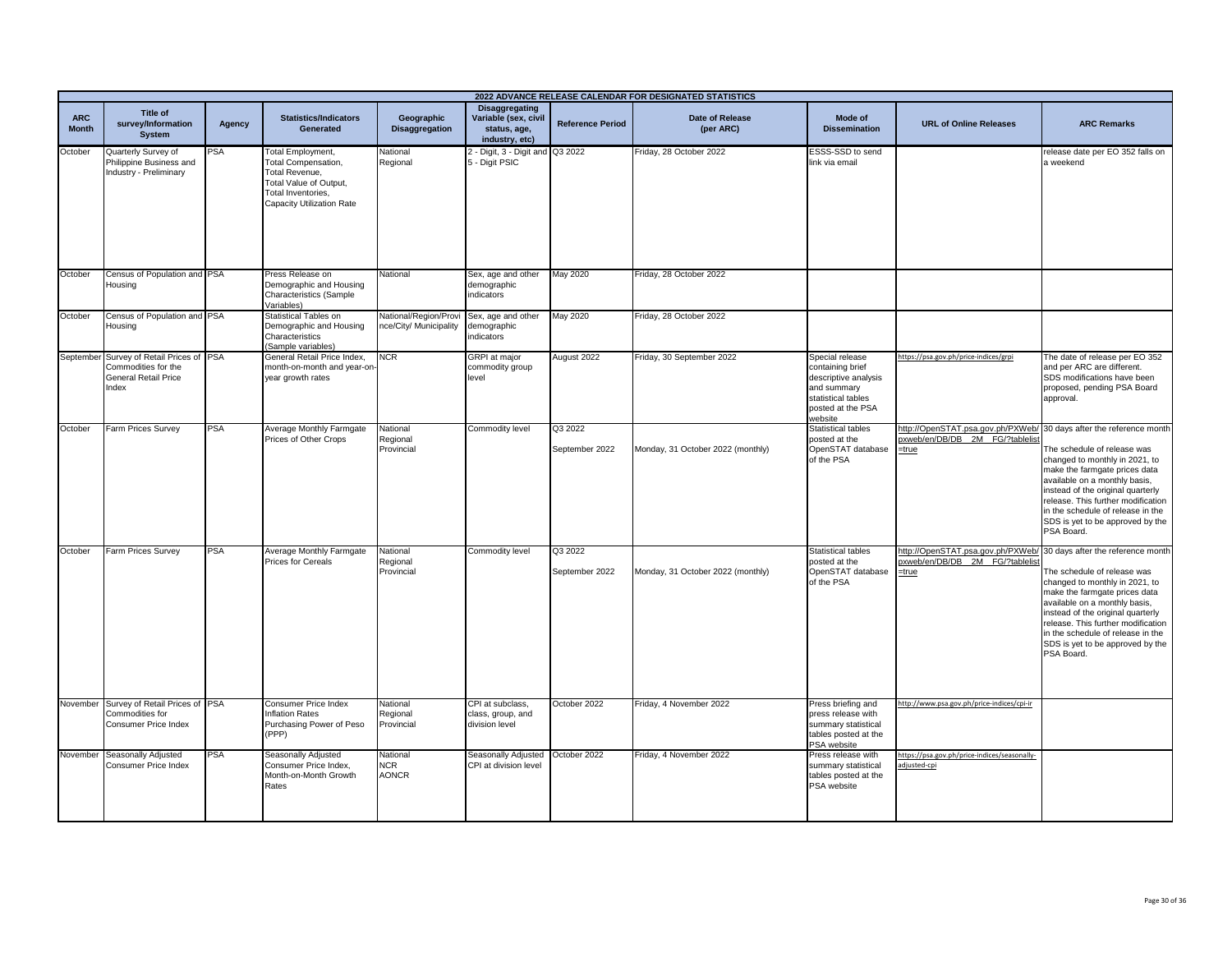|                            | 2022 ADVANCE RELEASE CALENDAR FOR DESIGNATED STATISTICS                                                       |            |                                                                                        |                                     |                                                                          |                           |                                     |                                 |                                                                                                                                                         |                                                                                                                                                                                                                                                                                                  |
|----------------------------|---------------------------------------------------------------------------------------------------------------|------------|----------------------------------------------------------------------------------------|-------------------------------------|--------------------------------------------------------------------------|---------------------------|-------------------------------------|---------------------------------|---------------------------------------------------------------------------------------------------------------------------------------------------------|--------------------------------------------------------------------------------------------------------------------------------------------------------------------------------------------------------------------------------------------------------------------------------------------------|
| <b>ARC</b><br><b>Month</b> | Title of<br>survey/Information<br><b>System</b>                                                               | Agency     | <b>Statistics/Indicators</b><br>Generated                                              | Geographic<br><b>Disaggregation</b> | Disaggregating<br>Variable (sex, civil<br>status, age,<br>industry, etc) | <b>Reference Period</b>   | <b>Date of Release</b><br>(per ARC) | Mode of<br><b>Dissemination</b> | <b>URL of Online Releases</b>                                                                                                                           | <b>ARC Remarks</b>                                                                                                                                                                                                                                                                               |
| November                   | International Merchandise PSA<br><b>Trade Statistics (Foreign</b><br>Trade Statistics - Export<br>and Import) |            | FOB Value Export and Import National, Monthly                                          |                                     | Major commodity<br>group, 10-digit PSCC                                  | September 2022            | Friday, 4 November 2022             | <b>Press Release</b>            | https://psa.gov.ph/statistics/foreign-trade                                                                                                             |                                                                                                                                                                                                                                                                                                  |
|                            | November Monthly Integrated Survey PSA<br>of Selected Industries                                              |            | VaPI, VoPI, VaNSI, VoNSI,<br>Producer Price Index.<br><b>Capacity Utilization Rate</b> | National                            | Industry Division (2-<br>digit PSIC/Industry<br>Group (3-digit PSIC)     | September 2022            | Tuesday, 8 November 2022            | <b>Press Release</b>            | https://psa.gov.ph/manufacturing/missi                                                                                                                  | The release for MISSI was<br>shortened to 35 days after the<br>reference month since 2018<br>(January 2018 reference month).<br>However starting in 2021, it has<br>been shortened to 34 days after<br>the reference month, except for<br>months when release coincides<br>with the CPI release. |
| November                   | Labor Force Survey                                                                                            | <b>PSA</b> |                                                                                        |                                     |                                                                          | Q3 2022<br>September 2022 | Tuesday, 8 November 2022 (monthly)  | Press Release                   |                                                                                                                                                         | Monthly releases instead of<br>quarterly is implemented from<br>2021 to provide flash indicators<br>during the COVID-19 pandemic<br>per PSA Board Resolution no. 8,<br>s. 2020.                                                                                                                  |
|                            | November Seasonally Adjusted<br>Palay/Rice Production<br>and Prices                                           | PSA        | Production / Prices                                                                    | National                            | None                                                                     | July to September<br>2022 | Wednesday, 9 November 2022          | <b>Special Release</b>          | https://psa.gov.ph/content/seasonally-<br>adjusted-palayrice-production-and-prices                                                                      |                                                                                                                                                                                                                                                                                                  |
| November                   | Palay Production Survey<br>(PPS)                                                                              | <b>PSA</b> | Production / Harvest Area /<br>Yield / Prices                                          | National<br>Regional<br>Provincial  | Ecosystem<br>Crop Type                                                   | July to September<br>2022 | Wednesday, 9 November 2022          | <b>Statistical tables</b>       | https://OpenSTAT.psa.gov.ph/PXWeb/pxweb Annual and Q4 - one month after<br>/en/DB/DB_2E_CS/0012E4EVCP0.px/?rxid<br>bdf9d8da-96f1-4100-ae09-18cb3eaeb313 | the reference year<br>Quarterly (except Q4) - 40 days<br>after the reference period                                                                                                                                                                                                              |
| November                   | <b>Corn Production Survey</b><br>CPS)                                                                         | <b>PSA</b> | Production / Harvest Area /<br>Yield / Prices                                          | National<br>Regional<br>Provincial  | Ecosystem<br>Crop Type                                                   | July to September<br>2022 | Wednesday, 9 November 2022          | <b>Statistical tables</b>       | https://OpenSTAT.psa.gov.ph/PXWeb/pxwe<br>/en/DB/DB_2E_CS/0012E4EVCP0.px/?rxid<br>=bdf9d8da-96f1-4100-ae09-18cb3eaeb313                                 | Annual and Q4 - one month after<br>the reference year<br>Quarterly (except Q4) - 40 days<br>after the reference period                                                                                                                                                                           |
|                            | November Rice and Corn Stocks<br>Survey: Household                                                            | PSA        | Rice and Corn Stocks<br>Inventory                                                      | National<br>Regional                | Sector                                                                   | October 2022              | Thursday, 10 November 2022          | Special Release                 | https://psa.gov.ph/content/rice-and-corn-<br>stocks-inventory-0                                                                                         |                                                                                                                                                                                                                                                                                                  |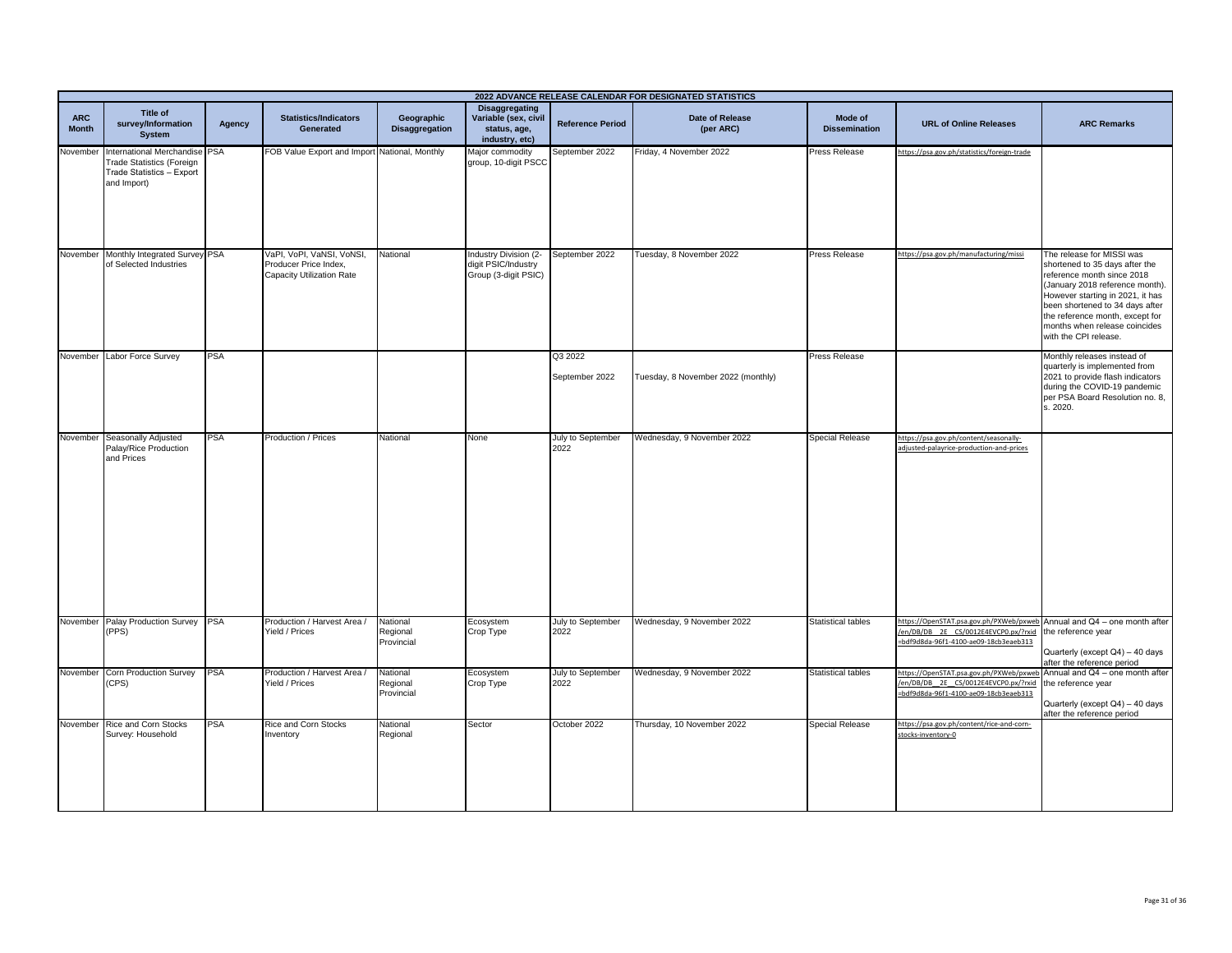|                            |                                                                                                          |            |                                                                                   |                                       |                                                                          |                          | 2022 ADVANCE RELEASE CALENDAR FOR DESIGNATED STATISTICS |                                                                                                                         |                                                                                                                          |                                                                                                                                                                            |
|----------------------------|----------------------------------------------------------------------------------------------------------|------------|-----------------------------------------------------------------------------------|---------------------------------------|--------------------------------------------------------------------------|--------------------------|---------------------------------------------------------|-------------------------------------------------------------------------------------------------------------------------|--------------------------------------------------------------------------------------------------------------------------|----------------------------------------------------------------------------------------------------------------------------------------------------------------------------|
| <b>ARC</b><br><b>Month</b> | <b>Title of</b><br>survey/Information<br><b>System</b>                                                   | Agency     | <b>Statistics/Indicators</b><br>Generated                                         | Geographic<br><b>Disaggregation</b>   | Disaggregating<br>Variable (sex, civil<br>status, age,<br>industry, etc) | <b>Reference Period</b>  | <b>Date of Release</b><br>(per ARC)                     | Mode of<br><b>Dissemination</b>                                                                                         | <b>URL of Online Releases</b>                                                                                            | <b>ARC Remarks</b>                                                                                                                                                         |
| November                   | <b>Rice and Corn Stocks</b><br>Survey: Commercial                                                        | <b>PSA</b> | <b>Rice and Corn Stocks</b><br>Inventory                                          | National                              | Sector                                                                   | October 2022             | Thursday, 10 November 2022                              | Special Release                                                                                                         | https://psa.gov.ph/content/rice-and-corn-<br>stocks-inventory-0                                                          |                                                                                                                                                                            |
|                            | November National Accounts of the PSA<br>Philippines Quarterly:<br>Preliminary                           |            |                                                                                   |                                       |                                                                          | Q3 2022                  | Thursday, 10 November 2022                              | Publication, Press<br>Release, Press<br>Conference. Special<br>Release, Social Cards                                    |                                                                                                                          |                                                                                                                                                                            |
|                            | November Backyard Livestock and<br>Poultry Survey /<br><b>Commercial Livestock</b><br>and Poultry Survey | <b>PSA</b> | Livestock: Volume of<br>Production, by Quarter                                    | National<br>Regional                  | Animal type                                                              |                          | Q3 2022 (Jul - Sep) Monday, November 14, 2022           | OpenSTAT Website                                                                                                        | https://OpenSTAT.psa.gov.ph/PXWeb/pxweb<br>/en/DB/DB_2E_LP/0012E4FPLS0.px/?rxid=<br>12e13cf9-823f-445b-8553-0f0c56fd5d15 |                                                                                                                                                                            |
|                            | November Backyard Livestock and<br>Poultry Survey /<br>Commercial Livestock<br>and Poultry Survey        | <b>PSA</b> | Poultry and Eggs: Volume of<br>Production, by Quarter                             | National<br>Regional                  | Poultry products                                                         | Q3 2022 (Jul - Sep)      | Monday, November 14, 2022                               | OpenSTAT Website                                                                                                        | https://OpenSTAT.psa.gov.ph/PXWeb/pxweb<br>en/DB/DB 2E LP/0022E4FPPE0.px/?rxid=<br>2e13cf9-823f-445b-8553-0f0c56fd5d15   |                                                                                                                                                                            |
| November                   | Backyard Livestock and<br>Poultry Survey /<br><b>Commercial Livestock</b><br>and Poultry Survey          | <b>PSA</b> | Livestock: Inventory by<br>Quarter                                                | National<br>Regional<br>Provincial    | Animal type, Farm<br>Type                                                | as of 01 October<br>2022 | Monday, November 14, 2022                               | OpenSTAT Website                                                                                                        | https://OpenSTAT.psa.gov.ph/PXWeb/pxweb<br>en/DB/DB_2E_LP/0022E4FINL0.px/?rxid=<br>12e13cf9-823f-445b-8553-0f0c56fd5d15  |                                                                                                                                                                            |
|                            | November Backyard Livestock and<br>Poultry Survey /<br>Commercial Livestock<br>and Poultry Survey        | <b>PSA</b> | Chicken: Inventory, by<br>Quarter                                                 | National<br>Regional<br>Provincial    | Type                                                                     | as of 01 October<br>2022 | Monday, November 14, 2022                               | OpenSTAT Website                                                                                                        | https://OpenSTAT.psa.gov.ph/PXWeb/pxweb<br>en/DB/DB 2E LP/0072E4FINC0.px/?rxid=<br>12e13cf9-823f-445b-8553-0f0c56fd5d15  |                                                                                                                                                                            |
| November                   | Survey of Wholesale<br>Prices of Commodities for<br>the General Wholesale<br>Price Index                 | PSA        | General Wholesale Price<br>Index, month-on-month and<br>year-on-year growth rates | National, Luzon,<br>Visayas, Mindanao | <b>GWPI</b> at major<br>commodity group<br>level                         | September 2022           | Tuesday, 15 November 2022                               | Special release<br>containing descriptive<br>analysis and summary<br>statistical tables<br>posted at the PSA<br>website | nttps://psa.gov.ph/price-indices/gwpi                                                                                    | The date of release per EO 352<br>and per ARC are different.<br>SDS modifications have been<br>proposed with endorsement from<br>the IACPS, pending PSA Board<br>approval. |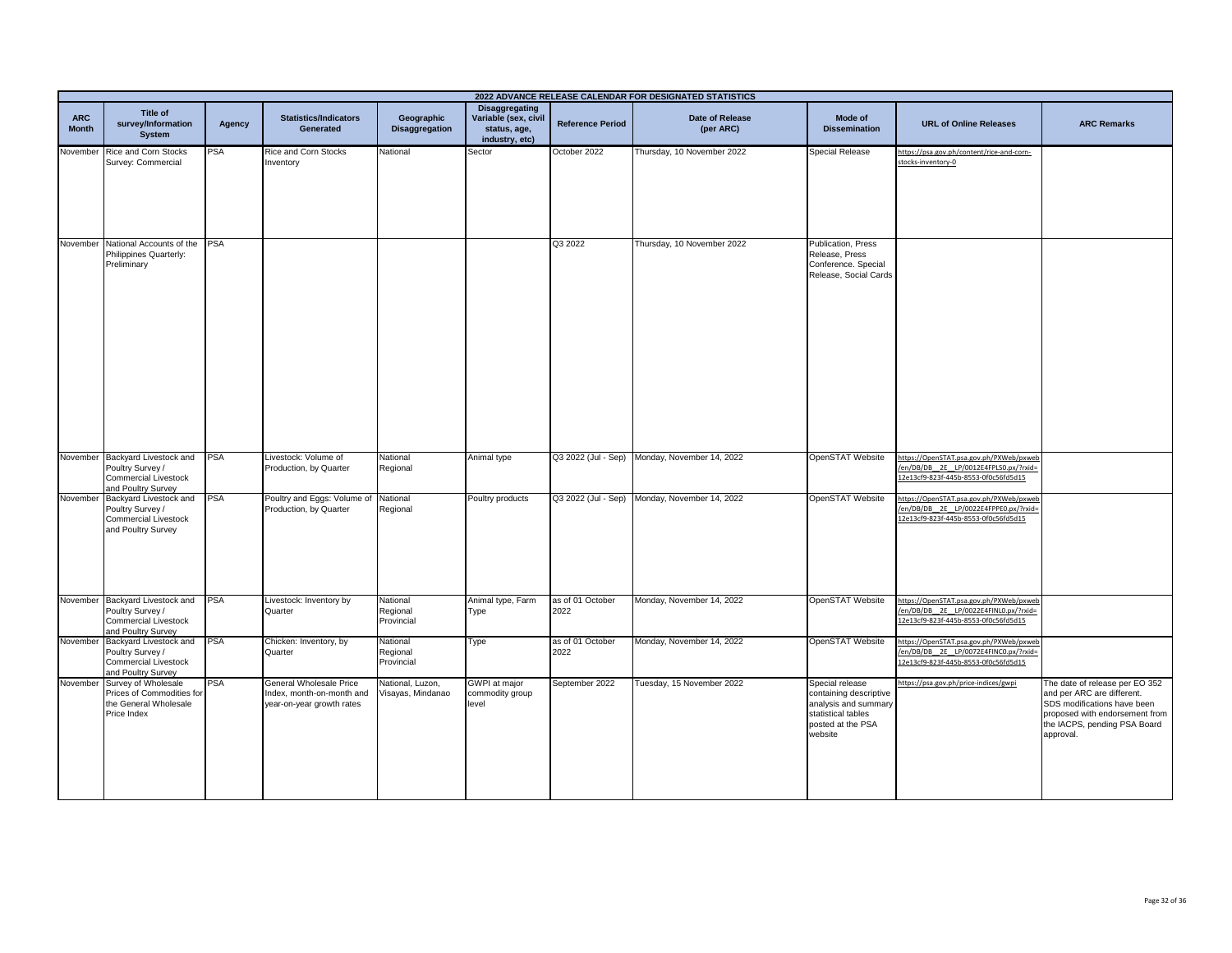|                            |                                                                                               |            |                                                                                                                                                                                                                                                                                            |                                                 |                                                                                                                              |                           | 2022 ADVANCE RELEASE CALENDAR FOR DESIGNATED STATISTICS |                                                                                                                                  |                                                                                                                   |                                                                                                                                                                                                                                                                                                   |
|----------------------------|-----------------------------------------------------------------------------------------------|------------|--------------------------------------------------------------------------------------------------------------------------------------------------------------------------------------------------------------------------------------------------------------------------------------------|-------------------------------------------------|------------------------------------------------------------------------------------------------------------------------------|---------------------------|---------------------------------------------------------|----------------------------------------------------------------------------------------------------------------------------------|-------------------------------------------------------------------------------------------------------------------|---------------------------------------------------------------------------------------------------------------------------------------------------------------------------------------------------------------------------------------------------------------------------------------------------|
| <b>ARC</b><br><b>Month</b> | Title of<br>survey/Information<br><b>System</b>                                               | Agency     | <b>Statistics/Indicators</b><br>Generated                                                                                                                                                                                                                                                  | Geographic<br>Disaggregation                    | <b>Disaggregating</b><br>Variable (sex, civil<br>status, age,<br>industry, etc)                                              | <b>Reference Period</b>   | <b>Date of Release</b><br>(per ARC)                     | Mode of<br><b>Dissemination</b>                                                                                                  | <b>URL of Online Releases</b>                                                                                     | <b>ARC Remarks</b>                                                                                                                                                                                                                                                                                |
| Vovember                   | Quarterly Commercial<br><b>Fisheries Survey</b>                                               | <b>PSA</b> | Volume and Value of<br>Production                                                                                                                                                                                                                                                          | National<br>Regional<br>Provincial              | Sector                                                                                                                       | July to September<br>2022 | Tuesday, 15 November 2022                               | OpenSTAT database                                                                                                                | http://www.OpenSTAT.psa.gov.ph                                                                                    |                                                                                                                                                                                                                                                                                                   |
|                            | November Quarterly Municipal<br><b>Fisheries Survey</b>                                       | <b>PSA</b> | Volume and Value of<br>Production                                                                                                                                                                                                                                                          | National<br>Regional<br>Provincial              | Sector                                                                                                                       | July to September<br>2022 | Tuesday, 15 November 2022                               | OpenSTAT database                                                                                                                | http://www.OpenSTAT.psa.gov.ph                                                                                    |                                                                                                                                                                                                                                                                                                   |
|                            | November Generation of<br><b>Construction Statistics</b><br>from Building Permit<br>Forms     | <b>PSA</b> | Construction Type<br>Residential<br>(single house,<br>duplex/quadriplex,<br>apartment/accesoria,<br>condominium, other<br>residential)<br>2 Non-residential<br>(commercial, industrial,<br>institutional, agricultural,<br>other non-residential)<br>3 addition<br>4 alteration and repair | National<br>Regional<br>Provincial<br>Municipal | Types of<br>Constructions<br>Number of<br>Constructions<br>Value of<br>Constructions<br>Total Floor Area of<br>Constructions | Q3 2022                   | Friday, 18 November 2022                                | <b>Special Release</b>                                                                                                           | https://psa.gov.ph/tags/construction                                                                              | The release was shortened to 65<br>days after the reference quarter<br>since 2015 (First Quarter 2015).<br>However starting in 2021, it has<br>been shortened to 50 days after<br>the reference quarter.                                                                                          |
|                            | November Farm Prices Survey                                                                   | <b>PSA</b> | Average Monthly Farmgate<br><b>Prices for Cereals</b>                                                                                                                                                                                                                                      | National<br>Regional<br>Provincial              | Commodity level                                                                                                              | Q4 2022<br>October 2022   | Tuesday, 22 November 2022 (monthly)                     | <b>Statistical tables</b><br>posted at the<br>OpenSTAT database<br>of the PSA                                                    | http://OpenSTAT.psa.gov.ph/PXWeb/ 20 days after the reference month<br>bxweb/en/DB/DB 2M FG/?tablelis<br>$=$ true | The schedule of release was<br>changed to monthly in 2021, to<br>make the farmgate prices data<br>available on a monthly basis,<br>instead of the original quarterly<br>release. This further modification<br>in the schedule of release in the<br>SDS is yet to be approved by the<br>PSA Board. |
| October                    | Survey of Retail Prices of PSA<br>Commodities for the<br><b>General Retail Price</b><br>Index |            | General Retail Price Index,<br>month-on-month and year-on<br>year growth rates                                                                                                                                                                                                             | <b>NCR</b>                                      | <b>GRPI</b> at major<br>commodity group<br>level                                                                             | September 2022            | Monday, 31 October 2022                                 | Special release<br>containing brief<br>descriptive analysis<br>and summary<br>statistical tables<br>posted at the PSA<br>website | https://psa.gov.ph/price-indices/grpi                                                                             | The date of release per EO 352<br>and per ARC are different.<br>SDS modifications have been<br>proposed, pending PSA Board<br>approval.                                                                                                                                                           |
| November                   | Quarterly Survey of<br>Philippine Business and<br>Industry - Revised                          | PSA        | Total Employment,<br>Total Compensation,<br>Total Revenue,<br>Total Value of Output,<br>Total Inventories,<br>Capacity Utilization Rate                                                                                                                                                    | National<br>Regional                            | 2 - Digit, 3 - Digit and Q3 2022<br>5 - Digit PSIC                                                                           |                           | Tuesday, 29 November 2022                               | ESSS-SSD to send<br>link via email                                                                                               |                                                                                                                   |                                                                                                                                                                                                                                                                                                   |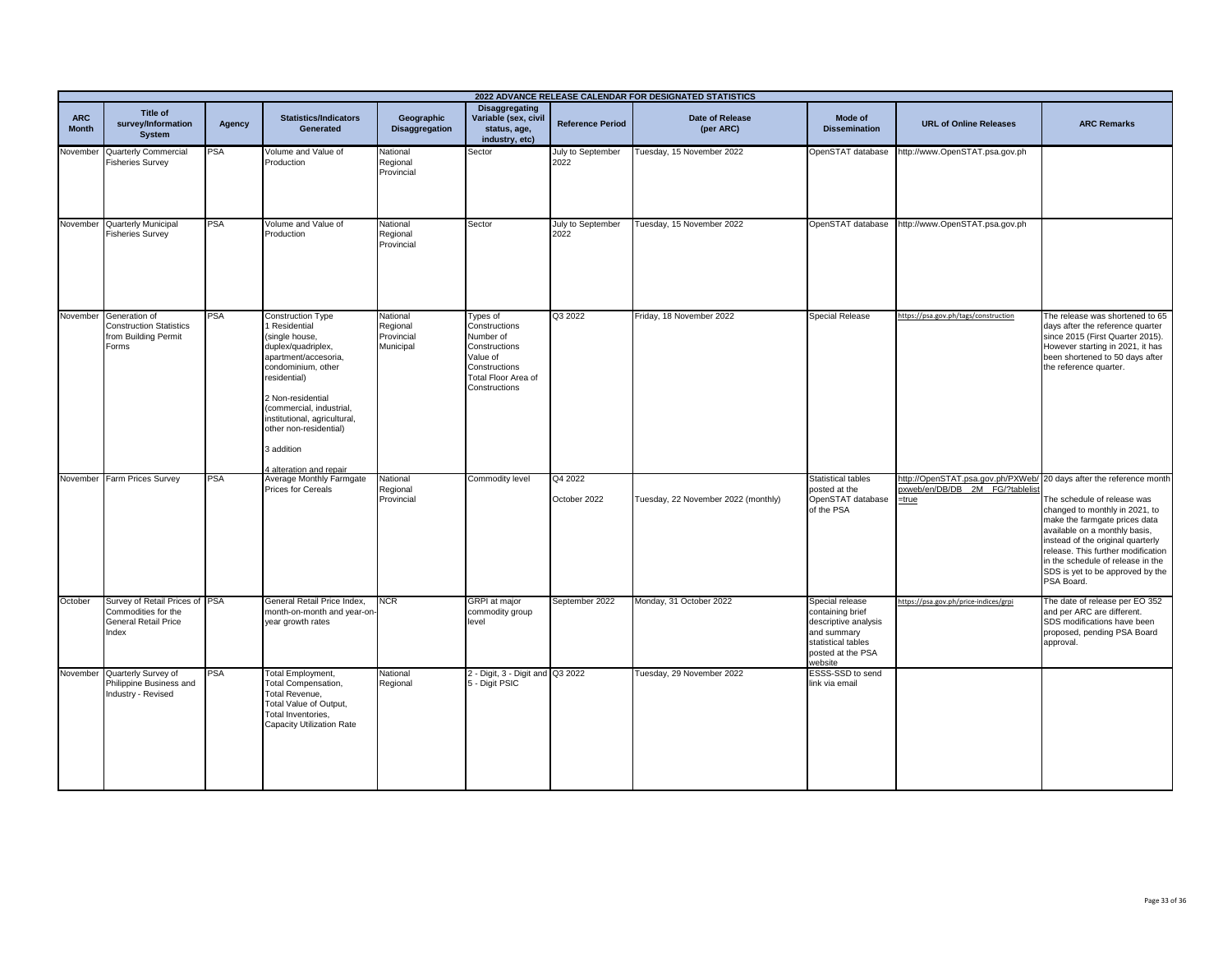| 2022 ADVANCE RELEASE CALENDAR FOR DESIGNATED STATISTICS |                                                                           |            |                                                                                                                   |                                        |                                                                                                                                                 |                          |                                     |                                                                                                        |                                                                                                                   |                                                                                                                                                                                                                                                                                                   |
|---------------------------------------------------------|---------------------------------------------------------------------------|------------|-------------------------------------------------------------------------------------------------------------------|----------------------------------------|-------------------------------------------------------------------------------------------------------------------------------------------------|--------------------------|-------------------------------------|--------------------------------------------------------------------------------------------------------|-------------------------------------------------------------------------------------------------------------------|---------------------------------------------------------------------------------------------------------------------------------------------------------------------------------------------------------------------------------------------------------------------------------------------------|
| <b>ARC</b><br><b>Month</b>                              | <b>Title of</b><br>survey/Information<br><b>System</b>                    | Agency     | <b>Statistics/Indicators</b><br>Generated                                                                         | Geographic<br><b>Disaggregation</b>    | <b>Disaggregating</b><br>Variable (sex, civil<br>status, age,<br>industry, etc)                                                                 | <b>Reference Period</b>  | Date of Release<br>(per ARC)        | Mode of<br><b>Dissemination</b>                                                                        | <b>URL of Online Releases</b>                                                                                     | <b>ARC Remarks</b>                                                                                                                                                                                                                                                                                |
| November                                                | Farm Prices Survey                                                        | <b>PSA</b> | Average Monthly Farmgate<br>Prices of Other Crops                                                                 | National<br>Regional<br>Provincial     | Commodity level                                                                                                                                 | Q4 2022<br>October 2022  | Tuesday, 29 November 2022 (monthly) | <b>Statistical tables</b><br>posted at the<br>OpenSTAT database<br>of the PSA                          | http://OpenSTAT.psa.gov.ph/PXWeb/ 20 days after the reference month<br>pxweb/en/DB/DB 2M FG/?tablelis<br>$=$ true | The schedule of release was<br>changed to monthly in 2021, to<br>make the farmgate prices data<br>available on a monthly basis,<br>instead of the original quarterly<br>release. This further modification<br>in the schedule of release in the<br>SDS is yet to be approved by the<br>PSA Board. |
| November                                                | Producer Price Index for<br>Agriculture                                   | <b>PSA</b> | Producer Price Index for<br>Agriculture                                                                           | National<br>Regional except NCR        |                                                                                                                                                 | July - September<br>2022 | Tuesday, 29 November 2022           |                                                                                                        |                                                                                                                   |                                                                                                                                                                                                                                                                                                   |
| November                                                | Generation of Forest<br><b>Resources Statistics</b>                       | <b>FMB</b> | Average Prices of the<br>following forest products:<br>Logs, Lumber, Plywood                                      | National<br>Regional                   | Log: Tree Species,<br>Log Grade<br>Lumber: Tree<br>Species, Country of<br>Origin<br>Plywood: Type of<br>Wood Panel Product,<br><b>Thickness</b> | Q3 2022                  | Wednesday, 30 November 2022         | Electronic copy posted<br>in the FMB Website                                                           | http://forestry.denr.gov.ph/index.php/statist<br>ics/designated-statistics                                        |                                                                                                                                                                                                                                                                                                   |
| November                                                | Generation of Forest<br><b>Resources Statistics</b>                       | <b>FMB</b> | Production of the following<br>forest products: Logs,<br>Lumber, Veneer, Plywood                                  | National<br>Regional<br>Provincial     | N.A.                                                                                                                                            | Q3 2022                  | Wednesday, 30 November 2022         | Electronic copy posted<br>in the FMB Website                                                           | http://forestry.denr.gov.ph/index.php/statist<br>cs/designated-statistics                                         |                                                                                                                                                                                                                                                                                                   |
| December                                                | Generation of Mineral<br><b>Statistics</b>                                | <b>MGB</b> | Metallic minerals production<br>(gold, silver, copper, nickel,<br>mixed nickel-cobalt sulfide,<br>chromite, iron) | National<br>Regional<br>Provincial     | by type of mineral<br>commodity<br>by producer                                                                                                  | Q3 2022                  | Thursday, 1 December 2022           | Quarterly Metallic<br>Review, Website<br>Posting, Electronic<br>Files                                  | http://www.mgb.gov.ph                                                                                             |                                                                                                                                                                                                                                                                                                   |
| December                                                | Survey of Retail Prices of PSA<br>Commodities for<br>Consumer Price Index |            | Consumer Price Index<br>Inflation Rates<br>Purchasing Power of Peso<br>(PPP)                                      | National<br>Regional<br>Provincial     | CPI at subclass,<br>class, group, and<br>division level                                                                                         | November 2022            | Tuesday, 6 December 2022            | Press briefing and<br>press release with<br>summary statistical<br>tables posted at the<br>PSA website | http://www.psa.gov.ph/price-indices/cpi-ir                                                                        |                                                                                                                                                                                                                                                                                                   |
| December                                                | Seasonally Adjusted<br>Consumer Price Index                               | <b>PSA</b> | Seasonally Adjusted<br>Consumer Price Index,<br>Month-on-Month Growth<br>Rates                                    | National<br><b>NCR</b><br><b>AONCR</b> | Seasonally Adjusted<br>CPI at division level                                                                                                    | November 2022            | Tuesday, 6 December 2022            | Press release with<br>summary statistical<br>tables posted at the<br>PSA website                       | https://psa.gov.ph/price-indices/seasonally-<br>djusted-cpi                                                       |                                                                                                                                                                                                                                                                                                   |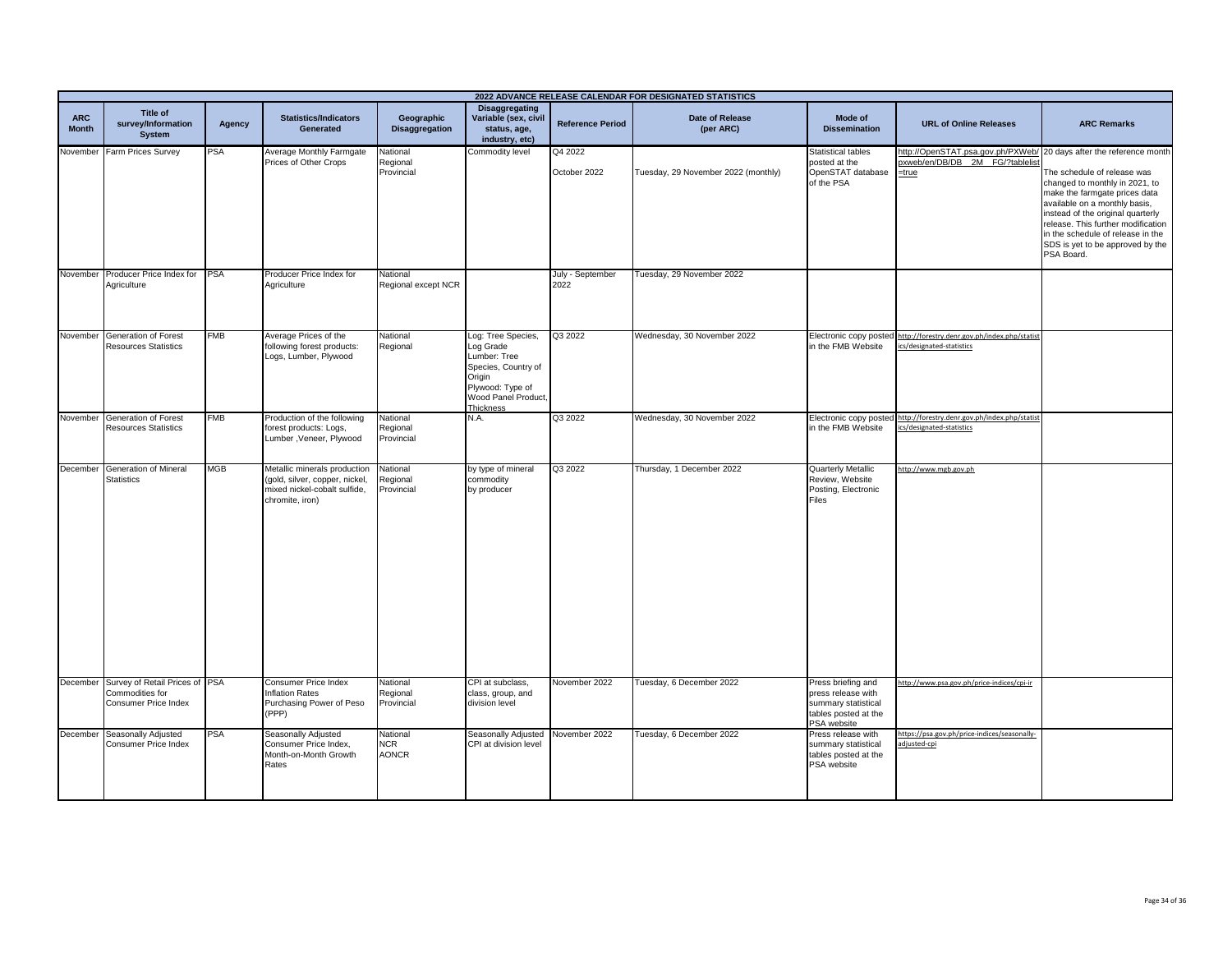|                            |                                                                                                                        |            |                                                                                   |                                       |                                                                                 |                          | 2022 ADVANCE RELEASE CALENDAR FOR DESIGNATED STATISTICS |                                                                                                                         |                                                                               |                                                                                                                                                                                                                                                                                                                                        |
|----------------------------|------------------------------------------------------------------------------------------------------------------------|------------|-----------------------------------------------------------------------------------|---------------------------------------|---------------------------------------------------------------------------------|--------------------------|---------------------------------------------------------|-------------------------------------------------------------------------------------------------------------------------|-------------------------------------------------------------------------------|----------------------------------------------------------------------------------------------------------------------------------------------------------------------------------------------------------------------------------------------------------------------------------------------------------------------------------------|
| <b>ARC</b><br><b>Month</b> | Title of<br>survey/Information<br><b>System</b>                                                                        | Agency     | <b>Statistics/Indicators</b><br>Generated                                         | Geographic<br><b>Disaggregation</b>   | <b>Disaggregating</b><br>Variable (sex, civil<br>status, age,<br>industry, etc) | <b>Reference Period</b>  | <b>Date of Release</b><br>(per ARC)                     | Mode of<br><b>Dissemination</b>                                                                                         | <b>URL of Online Releases</b>                                                 | <b>ARC Remarks</b>                                                                                                                                                                                                                                                                                                                     |
|                            | December Monthly Integrated Survey PSA<br>of Selected Industries                                                       |            | VaPI, VoPI, VaNSI, VoNSI,<br>Producer Price Index,<br>Capacity Utilization Rate   | National                              | Industry Division (2-<br>digit PSIC/Industry<br>Group (3-digit PSIC)            | October 2022             | Wednesday, 7 December 2022                              | <b>Press Release</b>                                                                                                    | https://psa.gov.ph/manufacturing/missi                                        | The release for MISSI was<br>shortened to 35 days after the<br>reference month since 2018<br>(January 2018 reference month).<br>However starting in 2021, it has<br>been shortened to 34 days after<br>the reference month, except for<br>months when release coincides<br>with the CPI release.                                       |
|                            | December Labor Force Survey                                                                                            | <b>PSA</b> |                                                                                   |                                       |                                                                                 | October 2022             | Wednesday, 7 December 2022 (monthly)                    | <b>Press Release</b>                                                                                                    |                                                                               | Monthly releases instead of<br>quarterly is implemented from<br>2021 to provide flash indicators<br>during the COVID-19 pandemic<br>per PSA Board Resolution no. 8,<br>s. 2020.                                                                                                                                                        |
|                            | December Rice and Corn Stocks<br>Survey: Household                                                                     | PSA        | Rice and Corn Stocks<br>Inventory                                                 | National<br>Regional                  | Sector                                                                          | November 2022            | Friday, 9 December 2022                                 | <b>Special Release</b>                                                                                                  | https://psa.gov.ph/content/rice-and-corn-<br>stocks-inventory-0               | Release date per EO 352 falls on<br>a weekend                                                                                                                                                                                                                                                                                          |
|                            | December Rice and Corn Stocks<br>Survey: Commercial                                                                    | <b>PSA</b> | Rice and Corn Stocks<br>Inventory                                                 | National                              | Sector                                                                          | November 2022            | Friday, 9 December 2022                                 | <b>Special Release</b>                                                                                                  | https://psa.gov.ph/content/rice-and-corn-<br>stocks-inventory-0               | Release date per EO 352 falls on<br>a weekend                                                                                                                                                                                                                                                                                          |
|                            | December International Merchandise PSA<br><b>Trade Statistics (Foreign</b><br>Trade Statistics - Export<br>and Import) |            | FOB Value Export and Import                                                       | National, Monthly                     | Major commodity<br>group, 10-digit PSCC                                         | October 2022             | Tuesday, 13 December 2022                               | <b>Press Release</b>                                                                                                    | https://psa.gov.ph/statistics/foreign-trade                                   |                                                                                                                                                                                                                                                                                                                                        |
|                            | December Survey of Wholesale<br>Prices of Commodities for<br>the General Wholesale<br>Price Index                      | <b>PSA</b> | General Wholesale Price<br>Index, month-on-month and<br>year-on-year growth rates | National, Luzon,<br>/isayas, Mindanao | GWPI at major<br>commodity group<br>level                                       | October 2022             | Thursday, 15 December 2022                              | Special release<br>containing descriptive<br>analysis and summary<br>statistical tables<br>posted at the PSA<br>website | https://psa.gov.ph/price-indices/gwpi                                         | The date of release per EO 352<br>and per ARC are different.<br>SDS modifications have been<br>proposed with endorsement from<br>the IACPS, pending PSA Board<br>approval.                                                                                                                                                             |
|                            | December Farm Prices Survey                                                                                            | PSA        | Average Monthly Farmgate<br>Prices for Cereals                                    | National<br>Regional<br>Provincial    | Commodity level                                                                 | Q4 2022<br>November 2022 | Tuesday, 20 December 2022 (monthly)                     | <b>Statistical tables</b><br>posted at the<br>OpenSTAT database<br>of the PSA                                           | http://OpenSTAT.psa.gov.ph/PXWeb/<br>bxweb/en/DB/DB 2M FG/?tablelist<br>=true | 20 days after the reference month<br>The schedule of release was<br>changed to monthly in 2021, to<br>make the farmgate prices data<br>available on a monthly basis,<br>instead of the original quarterly<br>release. This further modification<br>in the schedule of release in the<br>SDS is yet to be approved by the<br>PSA Board. |